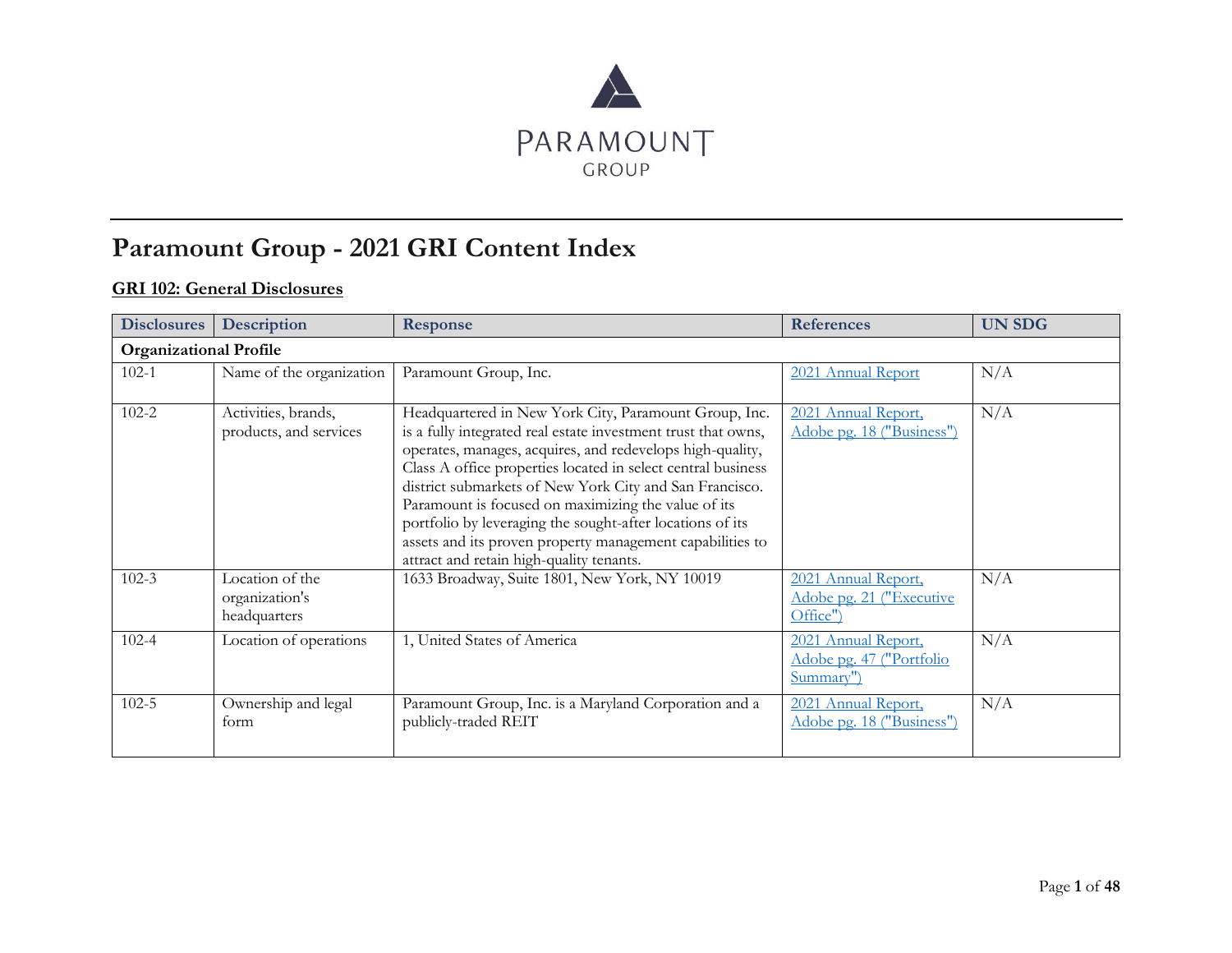| <b>Disclosures</b> | Description         | Response                                                                    | <b>References</b>                           | <b>UN SDG</b> |
|--------------------|---------------------|-----------------------------------------------------------------------------|---------------------------------------------|---------------|
| $102-6$            | Markets served      | New York, NY and San Francisco, CA                                          | 2021 Annual Report,<br>Adobe pgs. 47-48     | N/A           |
|                    |                     |                                                                             | ("Portfolio Summary,"                       |               |
|                    |                     |                                                                             | "Tenant Diversification"                    |               |
|                    |                     |                                                                             | and "Industry                               |               |
|                    |                     |                                                                             | Diversification")                           |               |
| $102 - 7$          | The scale of the    | Paramount Group has a total of 318 employees. We own                        | 2021 ESG Report, pg. 4                      | N/A           |
|                    | organization        | and operate 12 buildings across New York, NY and San                        | ("Company Profile")                         |               |
|                    |                     | Francisco, CA. Our 2021 Net Operating Income is                             |                                             |               |
|                    |                     | \$377,160,000 and our portfolio-wide occupancy for 2021                     | 2021 Annual Report,                         |               |
|                    |                     | is 90.7%, with a weighted average initial rent of                           | Adobe pgs. 58, 71                           |               |
|                    |                     | \$76.33/sq.fit.                                                             | ("Leasing Results" and                      |               |
|                    |                     |                                                                             | "Net Operating Income")                     |               |
| $102 - 8$          | Information on      |                                                                             | 2021 ESG Report, pg. 4 &                    | N/A           |
|                    | employees and other | Male<br>Total<br>Female                                                     | 30-31 ("Company Profile"                    |               |
|                    | workers             | Number of Employees                                                         | and "Diversity, Equity, &                   |               |
|                    |                     | 97<br>$\overline{221}$<br>$\overline{318}$                                  | Inclusion")                                 |               |
|                    |                     | Number of Permanent Employees                                               |                                             |               |
|                    |                     | $\overline{07}$<br>221<br>$\overline{318}$                                  | 2021 Annual Report,<br>Adobe pg. 20 ("Human |               |
|                    |                     | Number of Temporary Employees                                               | Capital")                                   |               |
|                    |                     | $\Omega$                                                                    |                                             |               |
|                    |                     | Number of Non-guaranteed Hours Employees                                    |                                             |               |
|                    |                     | $\Omega$<br>$\Omega$                                                        |                                             |               |
|                    |                     | Number of Full-time Employees<br>$\overline{218}$<br>$\overline{312}$<br>94 |                                             |               |
|                    |                     | Number of Part-time Employees                                               |                                             |               |
|                    |                     | 3<br>3<br>6                                                                 |                                             |               |
|                    |                     | As of 12/31/2021                                                            |                                             |               |
|                    |                     |                                                                             |                                             |               |
|                    |                     |                                                                             |                                             |               |
|                    |                     | New York City                                                               |                                             |               |
|                    |                     | Male<br>Total<br>Female                                                     |                                             |               |
|                    |                     | 87<br>$\overline{211}$<br>298                                               |                                             |               |
|                    |                     | San Francisco                                                               |                                             |               |
|                    |                     | Total<br>Male<br>Female                                                     |                                             |               |
|                    |                     | 9<br>$\Omega$<br>18                                                         |                                             |               |
|                    |                     | Washington, D.C.                                                            |                                             |               |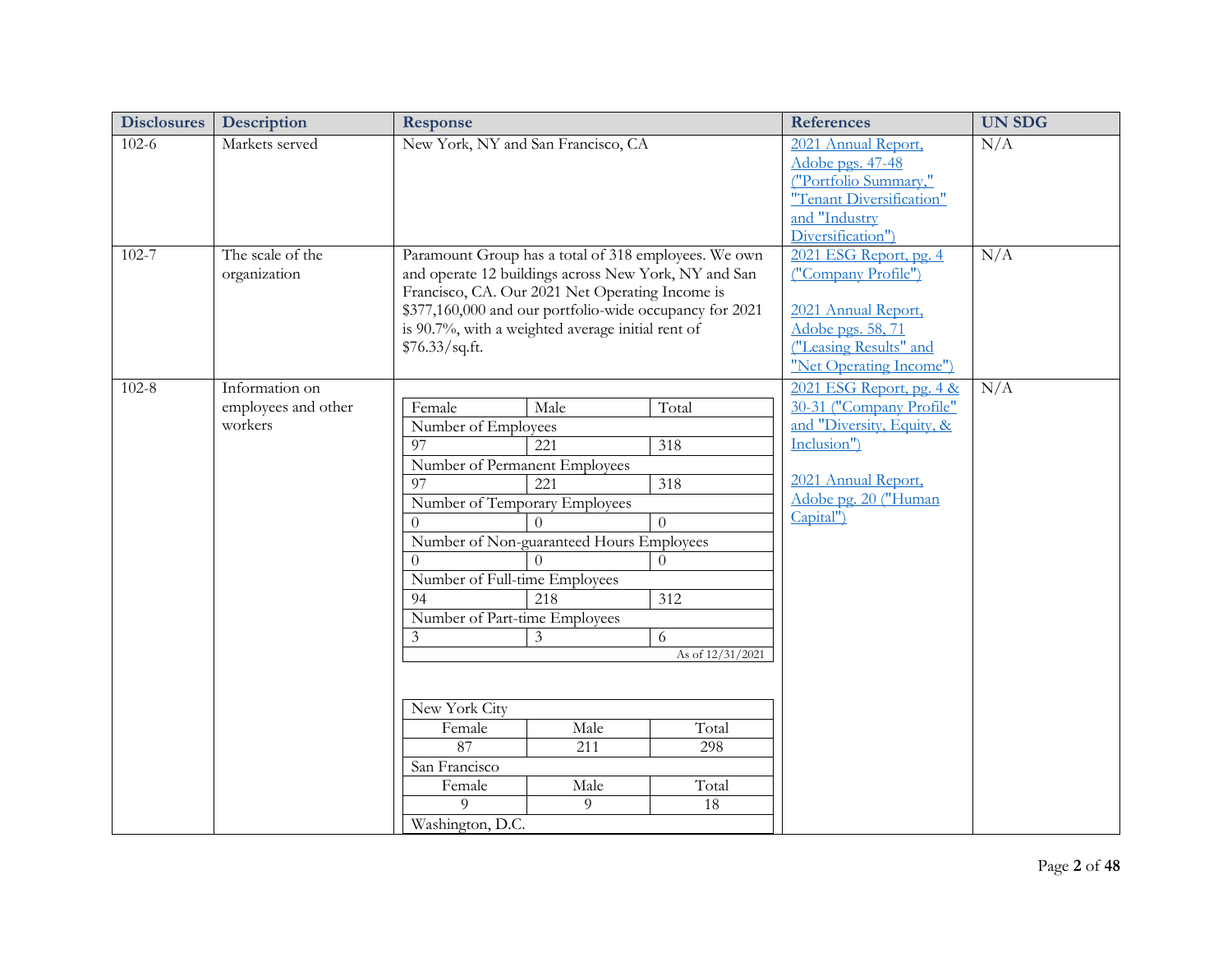| <b>Disclosures</b> | Description                                          | <b>Response</b>                                                                                                                                                                                                                                                                                                                                                                                                                                                                                                                                                                                                                                                                                                                                                                                                                                                                                                                                                                                                                                                                                                                                                                                                                                                                                                                                                                                                                                            |           |                                                                                                                            | <b>References</b>                                                                                                           | <b>UN SDG</b> |
|--------------------|------------------------------------------------------|------------------------------------------------------------------------------------------------------------------------------------------------------------------------------------------------------------------------------------------------------------------------------------------------------------------------------------------------------------------------------------------------------------------------------------------------------------------------------------------------------------------------------------------------------------------------------------------------------------------------------------------------------------------------------------------------------------------------------------------------------------------------------------------------------------------------------------------------------------------------------------------------------------------------------------------------------------------------------------------------------------------------------------------------------------------------------------------------------------------------------------------------------------------------------------------------------------------------------------------------------------------------------------------------------------------------------------------------------------------------------------------------------------------------------------------------------------|-----------|----------------------------------------------------------------------------------------------------------------------------|-----------------------------------------------------------------------------------------------------------------------------|---------------|
|                    |                                                      | Female<br>Paramount Group has 97 female and 221 male employees,<br>and a total of 318 permanent employees. No workers<br>hired by Paramount are legally recognized as self-<br>employed.                                                                                                                                                                                                                                                                                                                                                                                                                                                                                                                                                                                                                                                                                                                                                                                                                                                                                                                                                                                                                                                                                                                                                                                                                                                                   | Male<br>1 | Total<br>$\overline{2}$<br>As of $12/31/2021$                                                                              |                                                                                                                             |               |
| $102-9$            | Description of the<br>organization's supply<br>chain | Paramount relies on an extensive network of suppliers for<br>the procurement of materials and services. Our suppliers<br>support all our business needs, from the operation of<br>existing buildings to the construction of new<br>development. We partner with suppliers that embrace our<br>ESG values and adhere to our Human Rights Policy and<br>Vendor Code of Conduct. Paramount conducts its<br>business in accordance with a stringent Human Rights<br>Policy which we also require our suppliers to uphold<br>within their own business. Paramount's Human Rights<br>and security, work hours, forced labor, human trafficking,<br>and child labor.<br>Paramount's Vendor Code of Conduct establishes<br>all our suppliers to abide by. Our Vendor Code of<br>Conduct is publicly accessible and available on<br>Paramount's website.<br>Our team implements an effective risk management<br>process to identify potential risks across the supply chain<br>that support both our operations and the operations of<br>our suppliers. This process applies to Paramount's Critical<br>Tier 1 Suppliers and all new vendors. Critical Tier 1<br>Suppliers are defined as those that provide services to our<br>organization valued at \$400,000 or above, plus those that<br>provide essential services that, if interrupted, would<br>immediately impact our operations. In 2021, Paramount's<br>Vendor Code of Conduct and ESG Monitoring Survey |           | Policy addresses key risks such as workplace health, safety,<br>fundamental ethical and business principles that we expect | 2021 ESG Report, pg. 48<br>("Supply Chain")<br>Vendor Code of Conduct<br>Human Rights Policy<br><b>Environmental Policy</b> | N/A           |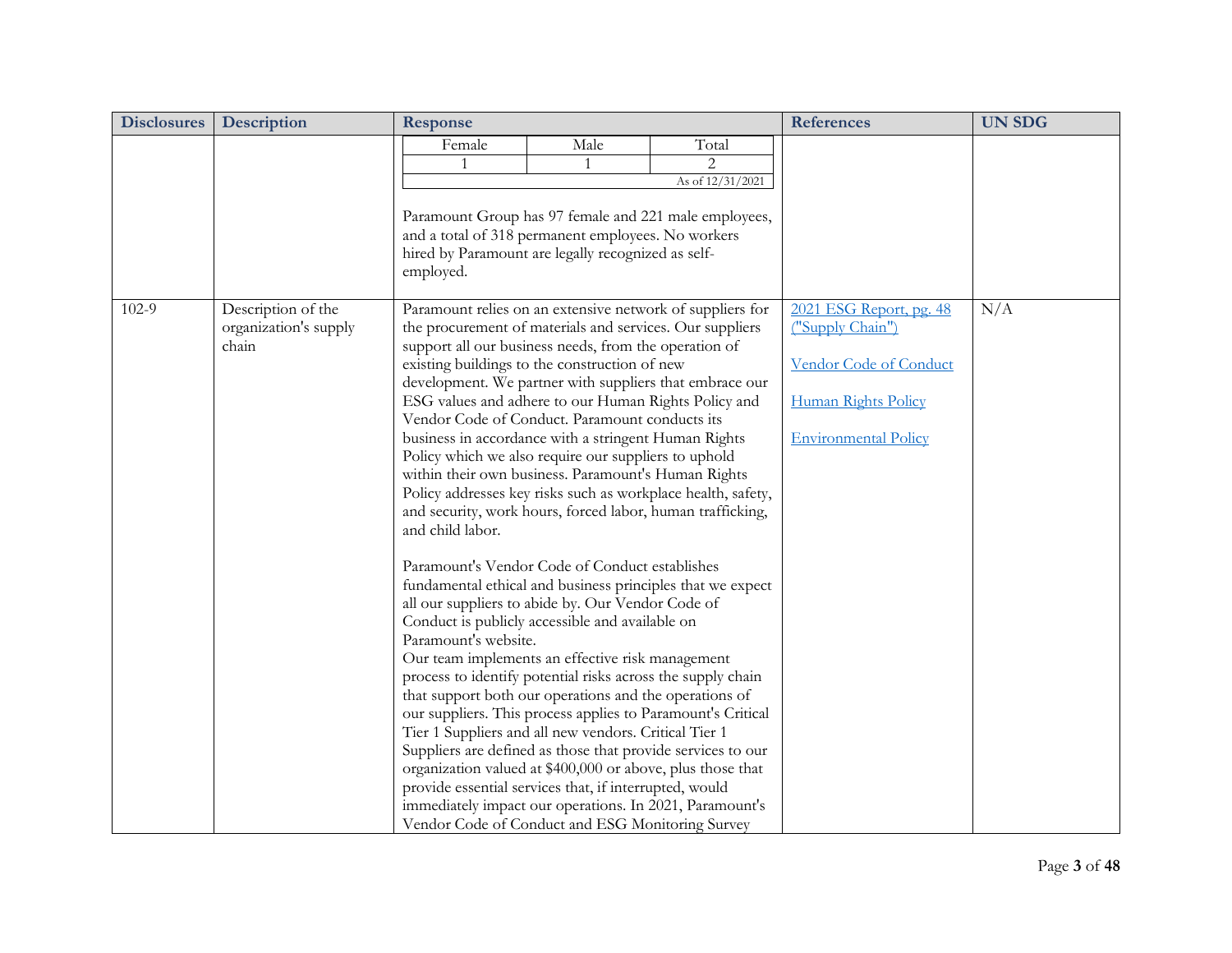| <b>Disclosures</b> | <b>Description</b>                                                 | <b>Response</b>                                                                                                                                                                                                                                                                                                                                                                                                                                                                                                      | <b>References</b>                                                                                                                                                                                                    | <b>UN SDG</b> |
|--------------------|--------------------------------------------------------------------|----------------------------------------------------------------------------------------------------------------------------------------------------------------------------------------------------------------------------------------------------------------------------------------------------------------------------------------------------------------------------------------------------------------------------------------------------------------------------------------------------------------------|----------------------------------------------------------------------------------------------------------------------------------------------------------------------------------------------------------------------|---------------|
|                    |                                                                    | covered 44 out of 87 Critical Tier 1 suppliers, representing<br>76% of annual spend with those suppliers.                                                                                                                                                                                                                                                                                                                                                                                                            |                                                                                                                                                                                                                      |               |
| $102 - 10$         | Significant changes to the<br>organization and its<br>supply chain | In 2021, Paramount surveyed Critical Tier 1 Suppliers and<br>new vendors on organizational ESG practices.<br>Paramount's Vendor Code of Conduct and ESG<br>Monitoring Survey covered 44 out of 87 Critical Tier 1<br>Suppliers, representing 76% of annual spend with those<br>suppliers. Critical Tier 1 Suppliers will be evaluated on an<br>annual basis, and Paramount will issue corrective action<br>plans and reassess the future work contract if the suppliers<br>do not meet Paramount's ESG requirements. | 2021 ESG Report, pg. 48-<br>49 ("Supply Chain")                                                                                                                                                                      | N/A           |
| 102-12             | External initiatives                                               | Paramount's reports disclosures in accordance with the<br>GRI framework, SASB, TCFD, GRESB, and the UN<br>Sustainable Development Goals (SDGs). The Company<br>also responds to the GRESB and CDP surveys annually.<br>100% of the Office REIT portfolio earned ENERGY<br>STAR, LEED, and Fitwel certifications.                                                                                                                                                                                                     | 2021 ESG Report, pg. 3<br>("ESG Transparency")                                                                                                                                                                       | N/A           |
| $102 - 13$         | Membership of industry<br>or other associations                    | Paramount is a member of the U.S. Green Building<br>Council (USGBC), National Association of Real Estate<br>Investment Trusts (NAREIT), Real Estate Board of New<br>York (REBNY), Urban Land Institute (ULI), and Building<br>Owners and Managers Association (BOMA).                                                                                                                                                                                                                                                | Paramount's Sustainability<br>Website                                                                                                                                                                                | N/A           |
| <b>Strategy</b>    |                                                                    |                                                                                                                                                                                                                                                                                                                                                                                                                                                                                                                      |                                                                                                                                                                                                                      |               |
| $102 - 14$         | Statement from senior<br>decision-maker                            | Please refer to the CEO Letter in Paramount's 2021 ESG<br>Report.                                                                                                                                                                                                                                                                                                                                                                                                                                                    | 2021 ESG Report, pg. 5<br>("CEO Letter")                                                                                                                                                                             | N/A           |
| $102 - 15$         | Key impacts, risks, and<br>opportunities                           | More information on the key impacts, risks, and<br>opportunities can be found in Paramount Group's 2021<br>Annual Report, 10-K Filing, and 2021 ESG Report.<br>Climate-related risks and opportunities are disclosed in<br>Paramount's 2021 ESG Report and 2021 TCFD Report.                                                                                                                                                                                                                                         | 2021 Annual Report,<br>Adobe pgs. 18-19, 22-46<br>("Our Competitive<br>Strengths" and "Risk<br>Factors")<br>2021 ESG Report, pg. 18-<br>19, 44-45, 46-47 ("Climate<br>Resilience", "TCFD", and<br>"Risk Management") | N/A           |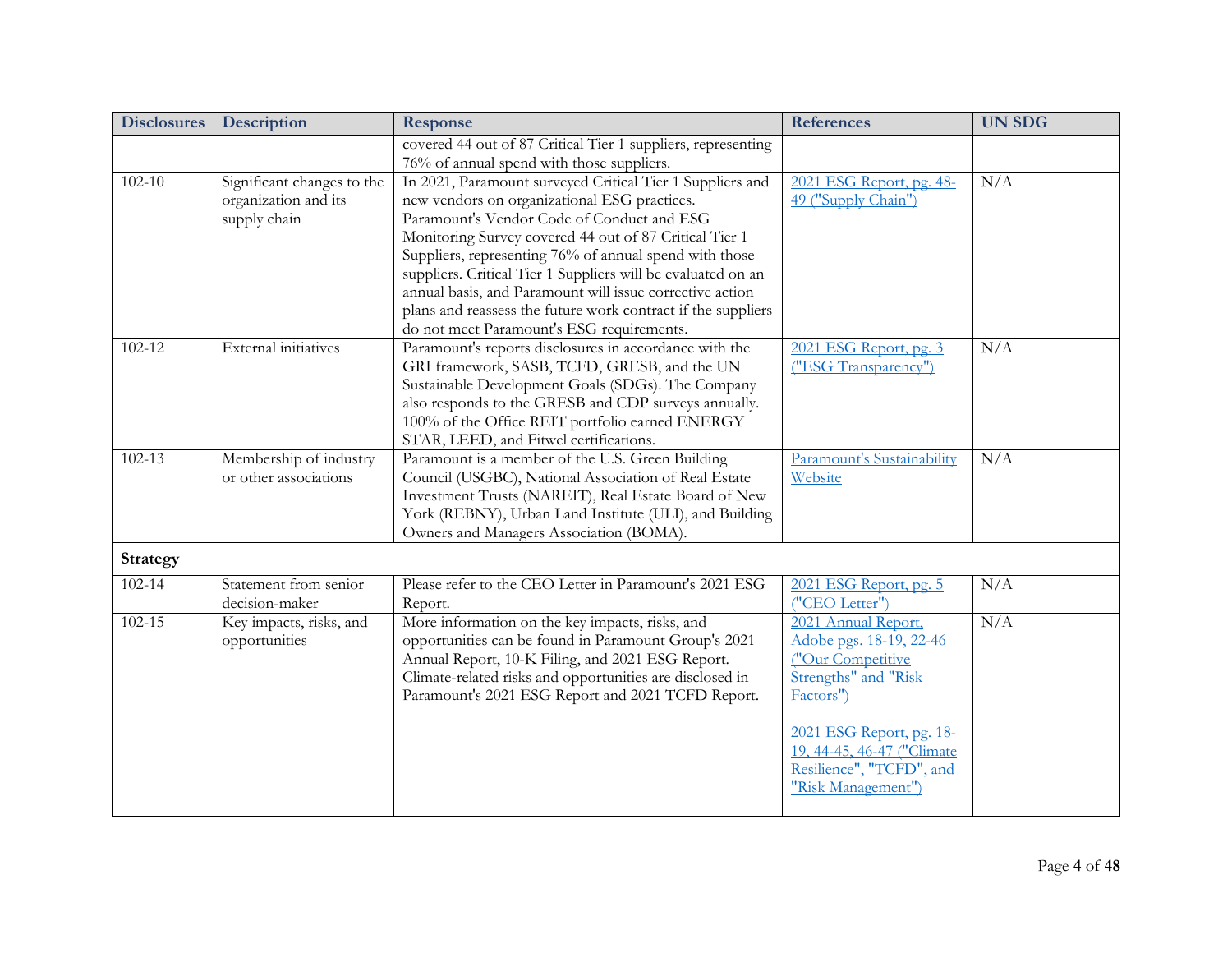| <b>Disclosures</b>          | <b>Description</b>                                         | Response                                                                                                                                                                                                                                                                                                                                                                                                                                                                                                                                                                                                                                                                                    | <b>References</b>                                                                                                | <b>UN SDG</b> |
|-----------------------------|------------------------------------------------------------|---------------------------------------------------------------------------------------------------------------------------------------------------------------------------------------------------------------------------------------------------------------------------------------------------------------------------------------------------------------------------------------------------------------------------------------------------------------------------------------------------------------------------------------------------------------------------------------------------------------------------------------------------------------------------------------------|------------------------------------------------------------------------------------------------------------------|---------------|
|                             |                                                            |                                                                                                                                                                                                                                                                                                                                                                                                                                                                                                                                                                                                                                                                                             | 2021 TCFD Report, pg. 4-                                                                                         |               |
|                             |                                                            |                                                                                                                                                                                                                                                                                                                                                                                                                                                                                                                                                                                                                                                                                             | 15                                                                                                               |               |
| <b>Ethics and Integrity</b> |                                                            |                                                                                                                                                                                                                                                                                                                                                                                                                                                                                                                                                                                                                                                                                             |                                                                                                                  |               |
| $102 - 16$                  | Values, principles,<br>standards, and norms of<br>behavior | Core to our values is a steadfast commitment to ESG and<br>responsible operations. ESG is deeply integrated into our<br>business strategy and is at the cornerstone of our<br>relationships with employees, tenants, and shareholders.<br>At Paramount, we focus on ESG not only because of our<br>societal responsibility, but also our fiduciary responsibility<br>to our shareholders. ESG creates long-term value for our<br>shareholders by building resiliency and illuminating risks<br>and opportunities.                                                                                                                                                                           | <b>Code of Business Conduct</b><br>and Ethics<br>Human Rights Policy<br>2021 ESG Report, pg. 5<br>("CEO Letter") | N/A           |
|                             |                                                            | To achieve these goals, our strategy is to improve the<br>environmental performance of our assets, ensure the<br>health and well-being of our employees and all building<br>occupants, and demonstrate ethical corporate governance.<br>We evaluate the performance of our properties, set long-<br>term goals and objectives, and monitor our progress<br>against our targets. Paramount's commitment to ESG best<br>practices is further exemplified by our disclosure and<br>adherence to the following frameworks and standards:<br>GRI, SASB, TCFD, GRESB, UN SDGs, GRESB, CDP,<br>ENERGY STAR, LEED, and Fitwel.                                                                      |                                                                                                                  |               |
| $102 - 17$                  | Mechanisms for advice<br>and concerns about<br>ethics      | Every employee is expected to act proactively by asking<br>questions, seeking guidance, and reporting suspected<br>violations of the Code and other policies and procedures<br>of the Company, as well as any violation or suspected<br>violation of applicable law, rule, or regulation arising in the<br>conduct of the Company's business or occurring on the<br>Company's property.<br>Employees with concerns that our Code of Business<br>Ethics or Human Rights Policy may have been broken are<br>encouraged to promptly bring the matter to the attention<br>of our Chief Executive Officer ("CEO"). If they do not<br>believe that talking to our CEO is appropriate, if they are | <b>Code of Business Conduct</b><br>and Ethics<br>Human Rights Policy                                             | N/A           |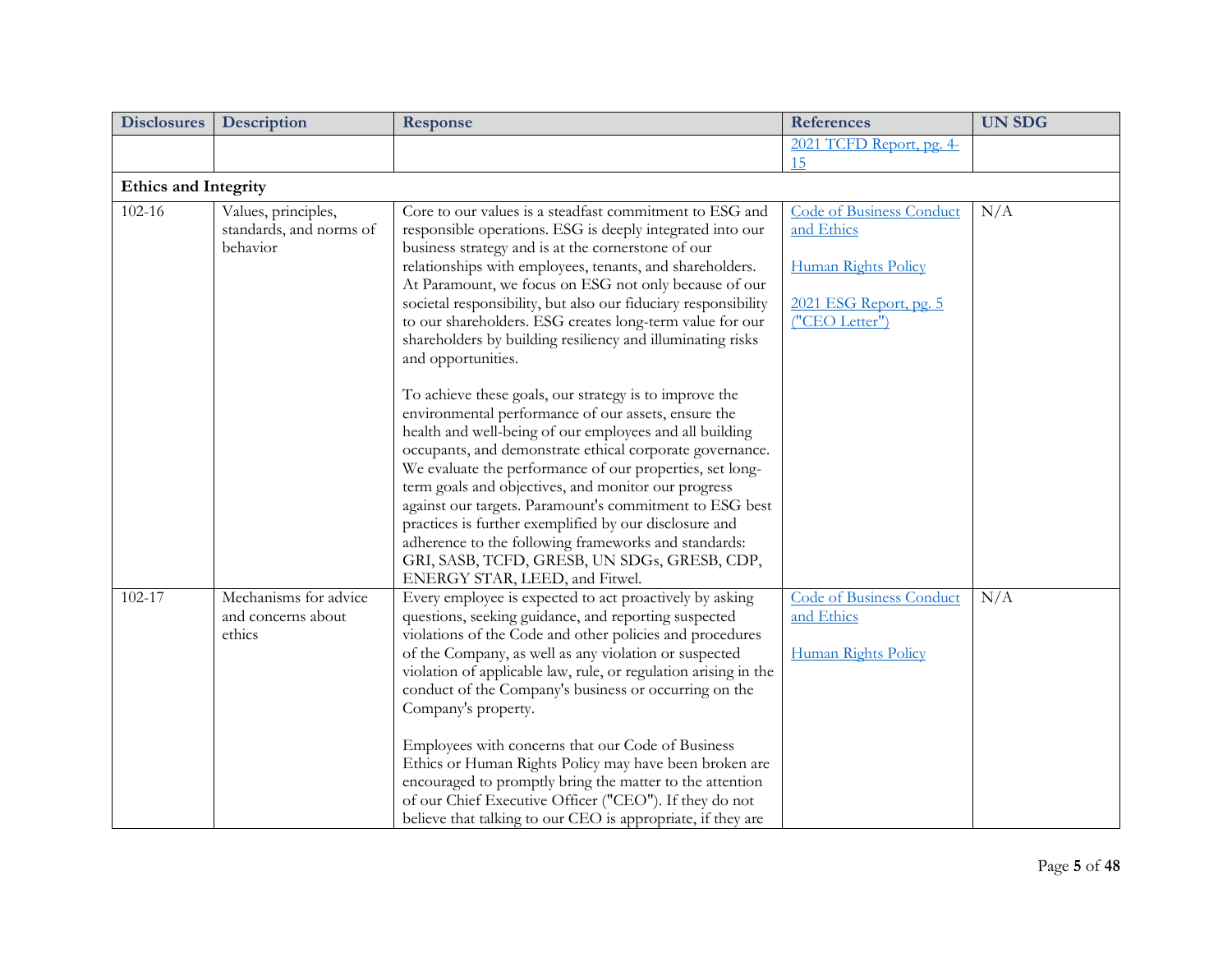| <b>Disclosures</b> | Description                                                                               | <b>Response</b>                                                                                                                                                                                                                                                                                                                                                                                                                                                                                                                                                                                                                                                                                                                               | <b>References</b>                                                                                                                                      | <b>UN SDG</b> |
|--------------------|-------------------------------------------------------------------------------------------|-----------------------------------------------------------------------------------------------------------------------------------------------------------------------------------------------------------------------------------------------------------------------------------------------------------------------------------------------------------------------------------------------------------------------------------------------------------------------------------------------------------------------------------------------------------------------------------------------------------------------------------------------------------------------------------------------------------------------------------------------|--------------------------------------------------------------------------------------------------------------------------------------------------------|---------------|
|                    |                                                                                           | uncomfortable doing so, or if it does not result in a<br>response with which you are comfortable, then they<br>should contact their supervisor or any of our other<br>executive officers or any member of the Paramount<br>Group, Inc. Board of Directors, either directly or through<br>the Ethics Helpline we have established with NAVEX<br>Global ("EthicsPoint") using the following link:<br>www.paramount-group.ethicspoint.com.                                                                                                                                                                                                                                                                                                       |                                                                                                                                                        |               |
| Governance         |                                                                                           |                                                                                                                                                                                                                                                                                                                                                                                                                                                                                                                                                                                                                                                                                                                                               |                                                                                                                                                        |               |
| $102 - 18$         | Governance structure                                                                      | The Company's Board of Directors is comprised of 9<br>members, 8 of which are independent. Two of our board<br>members are women. Our board has four standing<br>committees: Audit Committee, Compensation Committee,<br>Nominating and Corporate Governance Committee, and<br>Investment and Finance Committee. Our Audit<br>Committee is responsible for the oversight of all<br>environmental and social matters, including sustainability,<br>climate change, corporate social responsibility, and health<br>and safety.                                                                                                                                                                                                                  | <b>Board of Directors</b><br>2022 Proxy Statement, pg.<br>13-14 ("Board Overview")<br>2021 ESG Report, pg. 42-<br>43 ("Governance & ESG<br>Oversight") | N/A           |
| 102-19             | Delegating authority                                                                      | Please refer to Paramount's 2021 ESG Report and 2022<br>Proxy Statement.                                                                                                                                                                                                                                                                                                                                                                                                                                                                                                                                                                                                                                                                      | 2021 ESG Report, pg. 42-<br>43 ("Governance & ESG<br>Oversight")<br>2022 Proxy Statement                                                               | N/A           |
| 102-20             | Executive-level<br>responsibility for<br>economic,<br>environmental, and social<br>topics | Paramount's Board of Directors vested the Audit<br>Committee with oversight over Environmental and Social<br>matters and the Nominating & Corporate Governance<br>Committee with oversight over Governance matters.<br>Environmental and social matters include sustainability,<br>climate change, corporate social responsibility, and health<br>and safety. Under the Audit Committee reports<br>Paramount's Sustainability Committee, which was created<br>to implement Paramount's ESG goals and ensure they are<br>fully integrated into our business strategy. The Committee<br>meets monthly and is comprised of leadership<br>representatives from every department across the<br>company. To further integrate ESG into our business | 2021 ESG Report, pg. 43<br>("ESG Oversight")<br>2022 Proxy Statement, pg.<br>12 ("Environmental,<br>Social, and Governance<br>Commitment")             | N/A           |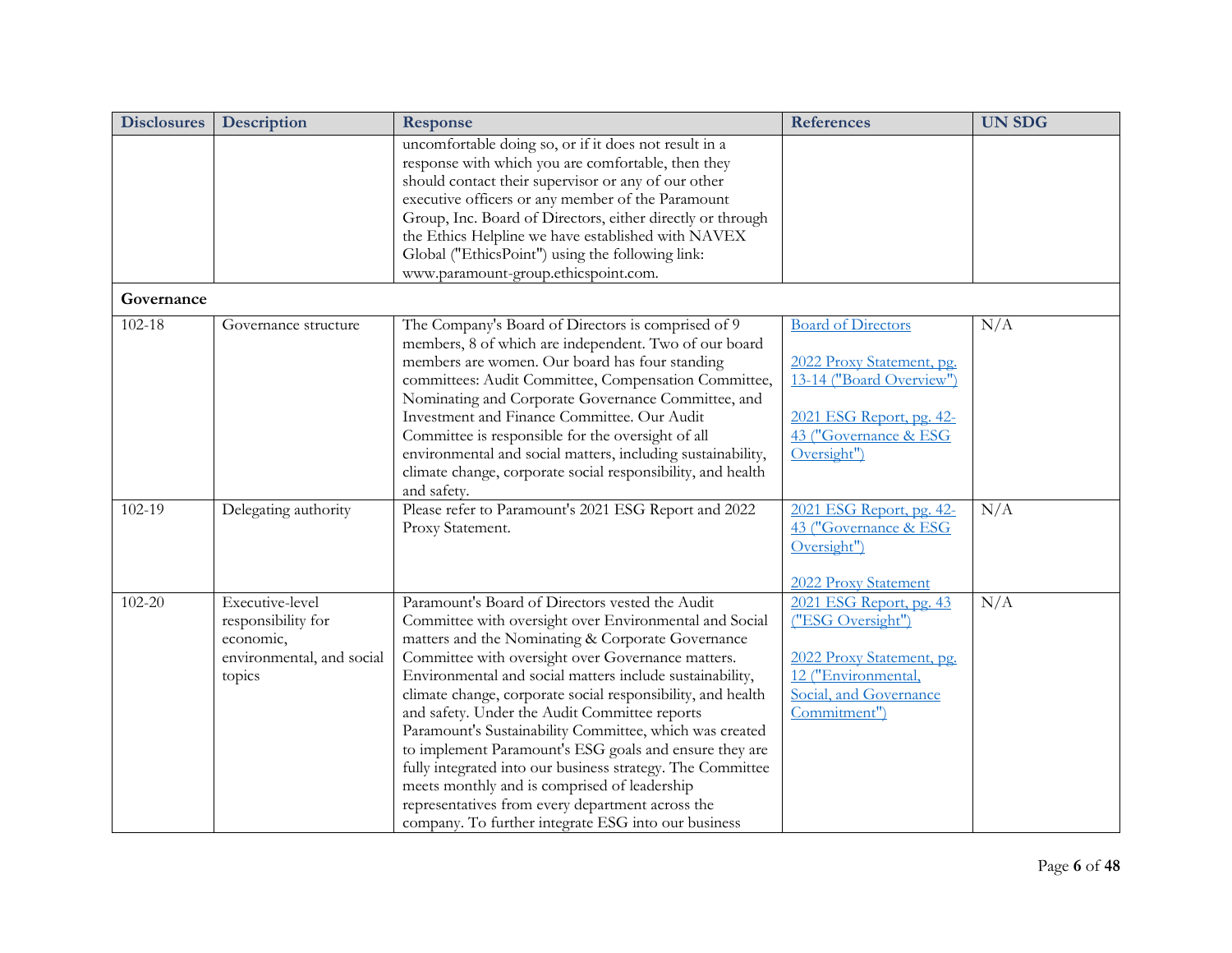| <b>Disclosures</b> | Description                                                                    | <b>Response</b>                                                                                                                                                                                                                                                                                                                                                                                                                                                                                                                                                                                                                                                                                                                                                                                                                                                                                                                                                                                                                                                                                                                                                                                                                                                                                                                                                                                                                                                                                                                                                                                                                                                                 | <b>References</b>                                                                                                    | <b>UN SDG</b>                                   |
|--------------------|--------------------------------------------------------------------------------|---------------------------------------------------------------------------------------------------------------------------------------------------------------------------------------------------------------------------------------------------------------------------------------------------------------------------------------------------------------------------------------------------------------------------------------------------------------------------------------------------------------------------------------------------------------------------------------------------------------------------------------------------------------------------------------------------------------------------------------------------------------------------------------------------------------------------------------------------------------------------------------------------------------------------------------------------------------------------------------------------------------------------------------------------------------------------------------------------------------------------------------------------------------------------------------------------------------------------------------------------------------------------------------------------------------------------------------------------------------------------------------------------------------------------------------------------------------------------------------------------------------------------------------------------------------------------------------------------------------------------------------------------------------------------------|----------------------------------------------------------------------------------------------------------------------|-------------------------------------------------|
|                    |                                                                                | strategy, the Compensation Committee incorporates key<br>ESG-centric goals into Executive Management variable<br>pay awards.                                                                                                                                                                                                                                                                                                                                                                                                                                                                                                                                                                                                                                                                                                                                                                                                                                                                                                                                                                                                                                                                                                                                                                                                                                                                                                                                                                                                                                                                                                                                                    |                                                                                                                      |                                                 |
| 102-21             | Consulting stakeholders<br>on economic,<br>environmental, and social<br>topics | Effective ESG management requires robust stakeholder<br>engagement. Stakeholder engagement is critical to<br>ensuring we have the best information, are responsive to<br>stakeholder needs, and are able to quickly identify and<br>address emerging challenges. We seek to provide the<br>utmost transparency and establish strong lines of<br>communication with all our stakeholders. Stakeholders are<br>defined as those groups who both influence and are<br>influenced by our business, including Paramount's Board<br>of Directors, community members, employees, investors,<br>suppliers, and tenants. Through active engagement with<br>our stakeholders, we adequately address stakeholder<br>concerns and consistently improve our ESG performance.<br>Paramount refreshed its annual materiality assessment in<br>2021 to identify the ESG issues that are most relevant to<br>key stakeholders. The issues are classified into<br>Environmental, Social, and Governance categories, and<br>are weighted based on the importance determined by<br>stakeholders and the impact on Paramount's business. The<br>methodology used follows the GRI framework. The<br>analysis is conducted with both a dynamic approach -<br>continuous monitoring of stakeholders' expectations,<br>particularly to determine whether there are any non-<br>material issues that might become material for the<br>business over time $-$ and a dual vision $-$ assessing the<br>Company's environmental and societal impact. The<br>findings of the materiality matrix have helped us to further<br>refine our ESG disclosures and prioritize the next steps<br>for our ESG strategy. | 2021 ESG Report, pg. 50-<br>51 ("Stakeholder<br>Engagement" and<br>"Materiality Matrix")                             | <b>16</b> PEACE, JUSTICE<br><b>INSTITUTIONS</b> |
| 102-22             | Composition of the<br>highest governance<br>bodies and its<br>committees       | 8 out of 9 Paramount's Board of Directors are<br>independent, with an average of 5.2 years of tenure. Out<br>of 9 members, 2 of the Board members are women.                                                                                                                                                                                                                                                                                                                                                                                                                                                                                                                                                                                                                                                                                                                                                                                                                                                                                                                                                                                                                                                                                                                                                                                                                                                                                                                                                                                                                                                                                                                    | 2022 Proxy Statement, pg.<br>6, 13-14, 15, 29-37<br>("Stockholder<br>Engagement", "Board<br>Overview", "Board Skills |                                                 |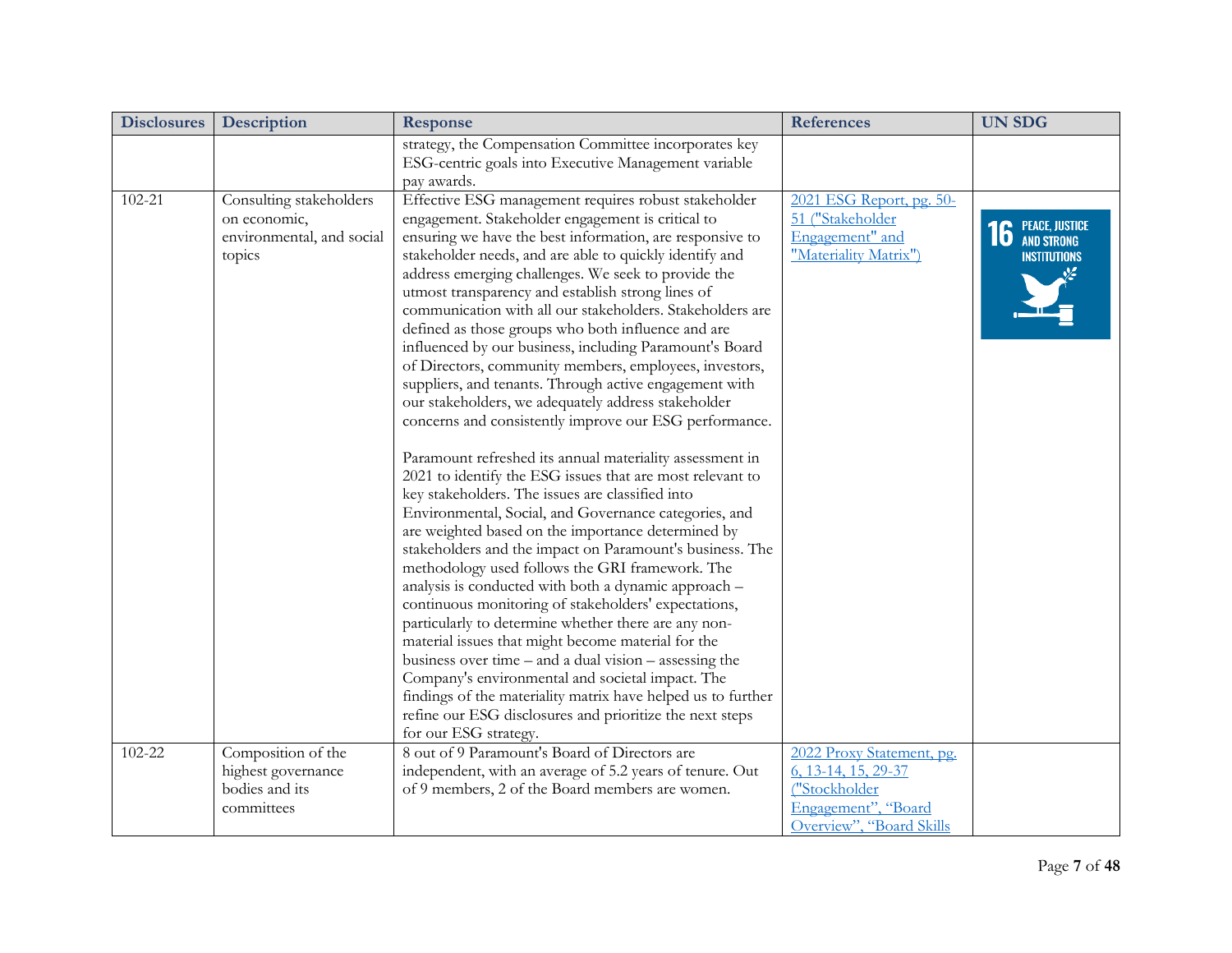| <b>Disclosures</b> | <b>Description</b>                                         | <b>Response</b>                                                                                                                                                                                                                                                                                                                                                                                                                                                                                                                                                                                                                                                                                                                                                                                                                                                                                                                                                                                                                                                                                                                                                                                                                                                                                                              | <b>References</b>                                                                                                                                                                   | <b>UN SDG</b>                                 |
|--------------------|------------------------------------------------------------|------------------------------------------------------------------------------------------------------------------------------------------------------------------------------------------------------------------------------------------------------------------------------------------------------------------------------------------------------------------------------------------------------------------------------------------------------------------------------------------------------------------------------------------------------------------------------------------------------------------------------------------------------------------------------------------------------------------------------------------------------------------------------------------------------------------------------------------------------------------------------------------------------------------------------------------------------------------------------------------------------------------------------------------------------------------------------------------------------------------------------------------------------------------------------------------------------------------------------------------------------------------------------------------------------------------------------|-------------------------------------------------------------------------------------------------------------------------------------------------------------------------------------|-----------------------------------------------|
|                    |                                                            | Paramount's Board of Directors vested the Audit<br>Committee with oversight over Environmental and Social<br>matters and considers climate-related issues when<br>reviewing financial statements and disclosures. The Audit<br>Committee is responsible for assessing and managing<br>climate-related risks and opportunities. The Audit<br>Committee also maintains oversight of Paramount's<br>Sustainability Committee. When evaluating both the<br>existing portfolio and new acquisitions, the intersections<br>of climate-related issues with strategy, annual budgets,<br>capital expenditures, acquisitions, and divestitures are<br>taken into account initially by the Executive Committee<br>and then reviewed, as needed, by our Board of Directors,<br>or the Investment & Finance Committee, a subgroup of<br>the Board of Directors. Paramount's Sustainability<br>Committee was created to implement Paramount's ESG<br>goals and ensure they are fully integrated into our business<br>strategy. The Sustainability Committee is chaired by Gage<br>Johnson, Paramount's General Counsel, and also has<br>management-level representation across all departments of<br>the organization, including Finance, Legal, Leasing,<br>Human Resources, Asset Management, Acquisitions, and<br>Property Management. | and Experience", "Board<br>Composition and<br>Attributes", "Leadership<br>Structure", and "Director<br>Nominees")<br>2021 TCFD Report, pg. 2                                        | $\overline{5}$<br>GENDER<br>EQUALITY          |
|                    |                                                            | For more information regarding the composition of our<br>highest governance bodies and its committees, please refer<br>to Paramount's 2022 Proxy Statement.                                                                                                                                                                                                                                                                                                                                                                                                                                                                                                                                                                                                                                                                                                                                                                                                                                                                                                                                                                                                                                                                                                                                                                  |                                                                                                                                                                                     |                                               |
| 102-23             | Chair of the highest<br>governance body                    | Albert Behler (Paramount Group's Chairman of the<br>Board) is also the Chief Executive Officer and President<br>of Paramount.                                                                                                                                                                                                                                                                                                                                                                                                                                                                                                                                                                                                                                                                                                                                                                                                                                                                                                                                                                                                                                                                                                                                                                                                | 2022 Proxy Statement, pg.<br>13-14 ("Board Overview")                                                                                                                               | N/A                                           |
| 102-24             | Nominating and selecting<br>the highest governance<br>body | The Nominating Committee determines and, at least<br>annually, reviews the specific minimum qualifications that<br>the Nominating Committee believes must be met by a<br>Nominating Committee commended nominee, if any, and<br>any specific qualities or skills that the Nominating<br>Committee believes are necessary for one or more of the<br>Company's Directors to possess. Any such specific<br>minimum qualifications or qualities or skills shall be set                                                                                                                                                                                                                                                                                                                                                                                                                                                                                                                                                                                                                                                                                                                                                                                                                                                           | Nominating and Corporate<br><b>Governance Committee</b><br>Charter<br>2022 Proxy Statement, pg.<br>9, 14, 19, 23-25 ("Board-<br>Level Diversity", "Board<br>Skills and Experience", | GENDER<br>Equality<br>$\overline{\mathbf{5}}$ |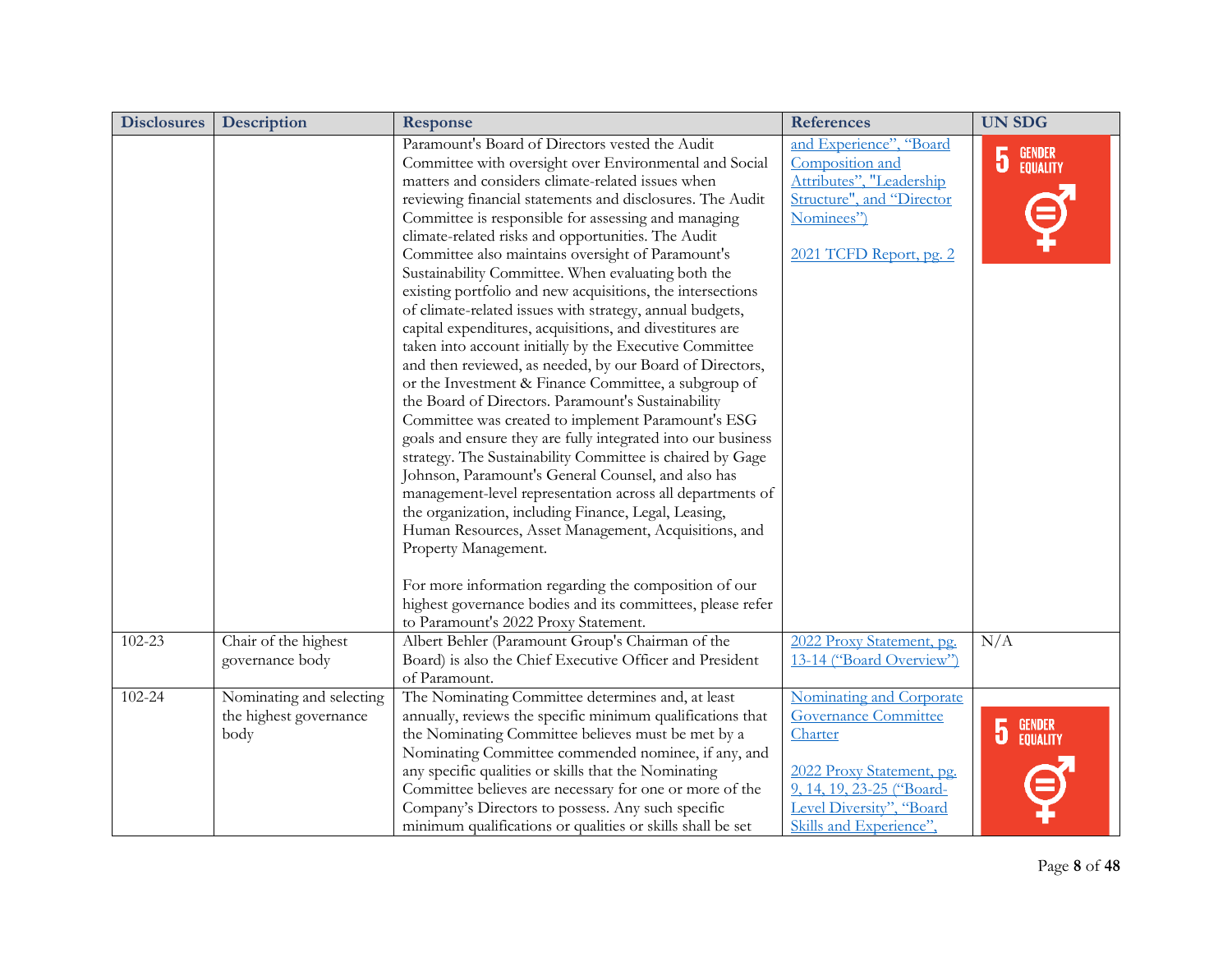| <b>Disclosures</b> | Description           | <b>Response</b>                                                                                                                                                                                                                                                                                                                                                                                                                                                                                                                                                                                                                                                                                                                                                                                                                                                                                                                                      | <b>References</b>                                                                                                                                                                                                                  | <b>UN SDG</b>                                   |
|--------------------|-----------------------|------------------------------------------------------------------------------------------------------------------------------------------------------------------------------------------------------------------------------------------------------------------------------------------------------------------------------------------------------------------------------------------------------------------------------------------------------------------------------------------------------------------------------------------------------------------------------------------------------------------------------------------------------------------------------------------------------------------------------------------------------------------------------------------------------------------------------------------------------------------------------------------------------------------------------------------------------|------------------------------------------------------------------------------------------------------------------------------------------------------------------------------------------------------------------------------------|-------------------------------------------------|
|                    |                       | forth in the proxy statement relating to the Company's<br>annual meeting of stockholders and otherwise to the<br>extent required by applicable law. In determining such<br>minimum qualifications, qualities, or skills, the<br>Nominating Committee shall also consider additional<br>matters and criteria, if any, approved by the Board and<br>additional matters and criteria, if any, set forth under<br>"Director Qualification 3 Standards" in the Corporate<br>Governance Guidelines.                                                                                                                                                                                                                                                                                                                                                                                                                                                        | "Nominating and<br>Corporate Governance",<br>"Identification of Director<br>Candidates" and "Proxy<br>Access")                                                                                                                     | <b>16</b> PEACE, JUSTICE<br><b>INSTITUTIONS</b> |
|                    |                       | Paramount shareholders are notified of nominations and<br>allowed to vote proxies on Board elections. Paramount<br>also amended bylaws to adopt proxy access right for a<br>group of stockholders that meet the specified eligibility<br>requirements. These stakeholders may include Director<br>nominees in our proxy materials for annual meetings of<br>our stockholders.<br>For additional information, please refer to the Nominating                                                                                                                                                                                                                                                                                                                                                                                                                                                                                                          |                                                                                                                                                                                                                                    |                                                 |
|                    |                       | and Corporate Governance Committee Charter and the<br>2022 Proxy Statement.                                                                                                                                                                                                                                                                                                                                                                                                                                                                                                                                                                                                                                                                                                                                                                                                                                                                          |                                                                                                                                                                                                                                    |                                                 |
| 102-25             | Conflicts of interest | Paramount recognizes and respects the right of its<br>Directors, Officers, and employees to engage in outside<br>activities which they may deem proper and desirable,<br>provided that these activities do not impair or interfere<br>with the performance of their duties to the Company or<br>their ability to act in the Company's best interests. In<br>most, if not all, cases this will mean that our Directors,<br>Officers, and employees must avoid situations that present<br>a potential or actual conflict between their personal<br>interests and the Company's interests.<br>The existence of a potential or actual conflict of interest<br>may not always be clear-cut, and any questions relating to<br>the existence of a potential or actual conflict of interest<br>should be addressed to the Compliance Officer, any<br>attorney in the Legal Department, or the head of the<br>Company's internal audit function. Any material | <b>Code of Business Conduct</b><br>and Ethics<br>2022 Proxy Statement, pg.<br>14, 29-37, 98-99 ("Board<br>Composition and<br>Attributes", "Director<br>Nominees" and "Certain<br>Relationships and Related<br>Party Transactions") | N/A                                             |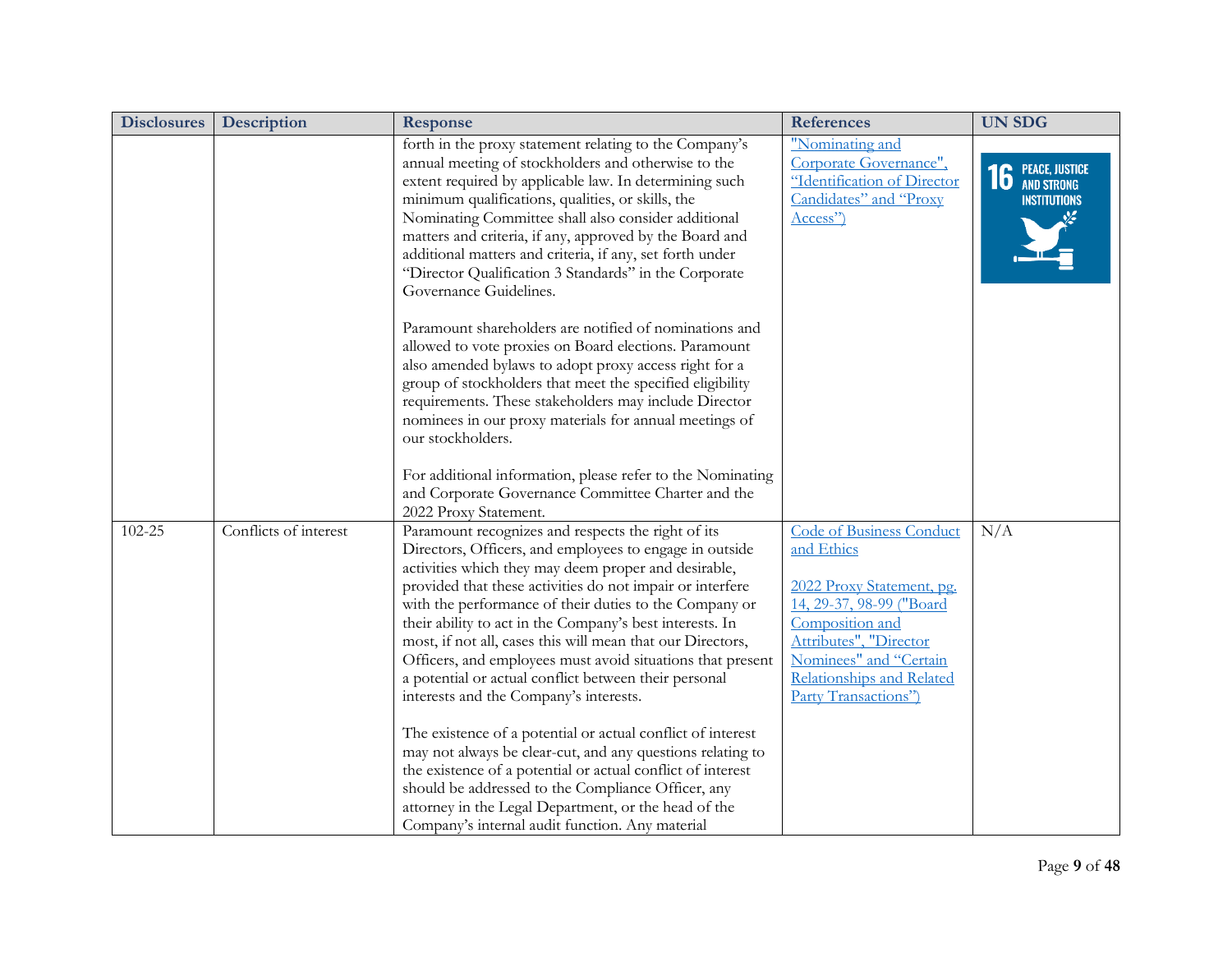| <b>Disclosures</b> | Description                                                                           | Response                                                                                                                                                                                                                                                                                                                                                                                                                                                                                                                                                                                                                                                                                                                                                                                                                                                                         | <b>References</b>                                                                                                                          | <b>UN SDG</b> |
|--------------------|---------------------------------------------------------------------------------------|----------------------------------------------------------------------------------------------------------------------------------------------------------------------------------------------------------------------------------------------------------------------------------------------------------------------------------------------------------------------------------------------------------------------------------------------------------------------------------------------------------------------------------------------------------------------------------------------------------------------------------------------------------------------------------------------------------------------------------------------------------------------------------------------------------------------------------------------------------------------------------|--------------------------------------------------------------------------------------------------------------------------------------------|---------------|
|                    |                                                                                       | transaction or relationship that is a conflict of interest or<br>that could reasonably be expected to give rise to a conflict<br>of interest should be reported promptly to the<br>Compliance Officer. The Compliance Officer may notify<br>the Board or a committee thereof as he or she deems<br>appropriate. Actual or potential conflicts of interest<br>involving a Director, Executive Officer, or member of the<br>Legal Department should be disclosed directly to the<br>Chairperson of the Board or another member of the<br>Board.                                                                                                                                                                                                                                                                                                                                    |                                                                                                                                            |               |
|                    |                                                                                       | For more information, please refer to Paramount's Code<br>of Business Conduct and Ethics and 2022 Proxy<br>Statement.                                                                                                                                                                                                                                                                                                                                                                                                                                                                                                                                                                                                                                                                                                                                                            |                                                                                                                                            |               |
| 102-26             | Role of the highest<br>governance body in<br>setting purpose, values,<br>and strategy | Paramount's Board of Directors vested the Audit<br>Committee with oversight over Environmental and Social<br>matters and the Nominating & Corporate Governance<br>Committee with oversight over Governance matters.<br>Environmental and social matters include sustainability,<br>climate change, corporate social responsibility, and health<br>and safety.<br>Under the Audit Committee reports Paramount's<br>Sustainability Committee, which was created to implement<br>Paramount's ESG goals and ensure they are fully<br>integrated into our business strategy. The committee<br>meets monthly and is comprised of leadership<br>representatives from every department across the<br>company. To further integrate ESG into our business<br>strategy, the Compensation Committee incorporates key<br>ESG-centric goals into Executive Management variable<br>pay awards. | 2021 ESG Report, pg. 43<br>("ESG Oversight")<br>2022 Proxy Statement, pg.<br>12 ("Environmental,<br>Social, and Governance<br>Commitment") | N/A           |
| 102-27             | Collective knowledge of<br>highest governance body                                    | Increasing employee awareness of sustainability matters<br>through ongoing training and education is key to<br>responsible operations and growth. On the operational<br>side, Engineering and Property Management Teams are<br>continuously trained on energy management, building<br>systems, and new technologies. We facilitate company-                                                                                                                                                                                                                                                                                                                                                                                                                                                                                                                                      | 2021 ESG Report, pg. 43<br>("ESG Oversight")<br>2022 Proxy Statement, pg.<br>12 ("Environmental,                                           | N/A           |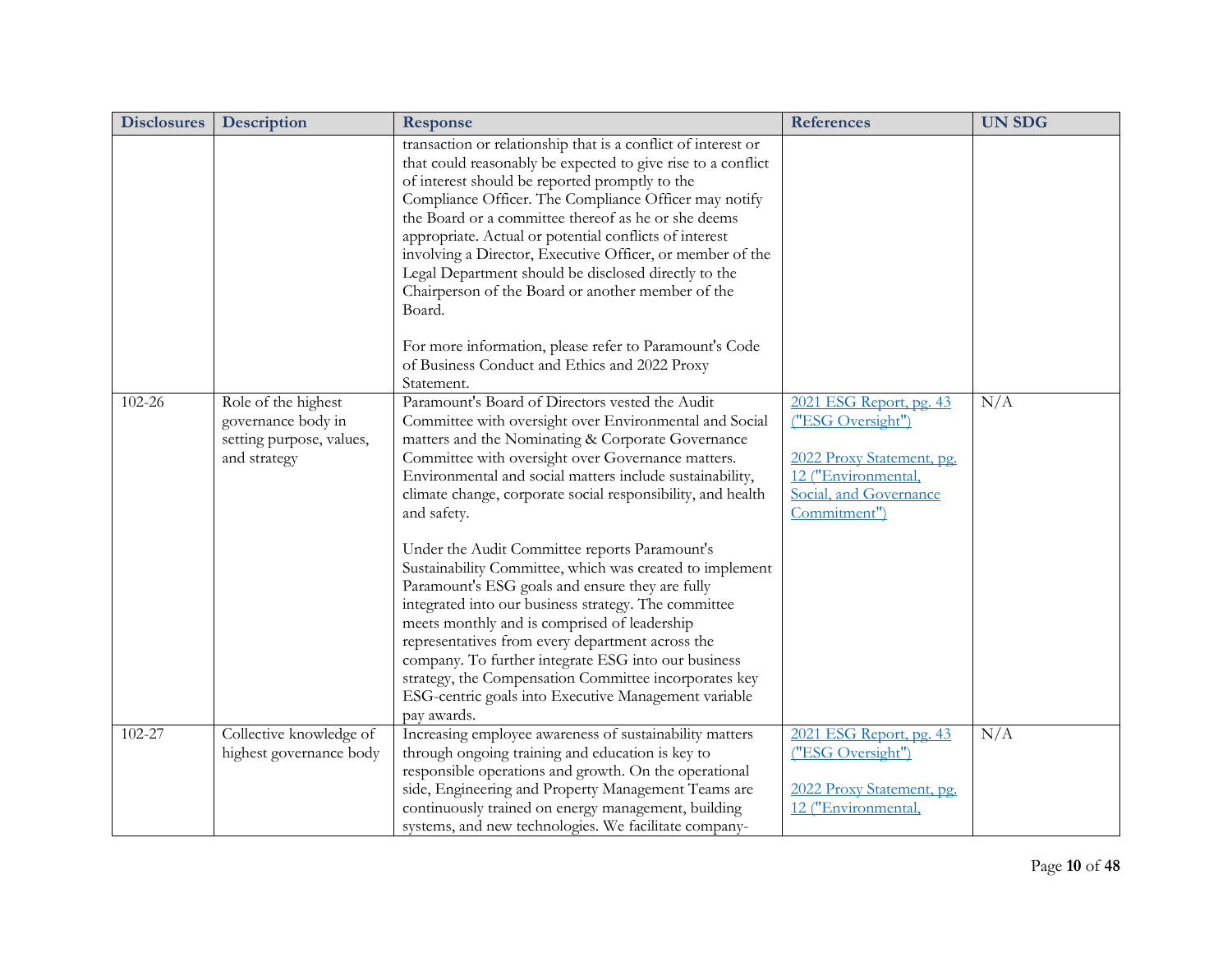| <b>Disclosures</b> | <b>Description</b>                                                            | Response                                                                                                                                                                                                                                                                                                                                                                                                                                                                                                                                                                                                                                                                                                                                                                                                                                                                                                                                                                                                                                                                                                                                                                                                                                                                                                        | <b>References</b>                                                                                                                                                                                                                                                                                                        | <b>UN SDG</b> |
|--------------------|-------------------------------------------------------------------------------|-----------------------------------------------------------------------------------------------------------------------------------------------------------------------------------------------------------------------------------------------------------------------------------------------------------------------------------------------------------------------------------------------------------------------------------------------------------------------------------------------------------------------------------------------------------------------------------------------------------------------------------------------------------------------------------------------------------------------------------------------------------------------------------------------------------------------------------------------------------------------------------------------------------------------------------------------------------------------------------------------------------------------------------------------------------------------------------------------------------------------------------------------------------------------------------------------------------------------------------------------------------------------------------------------------------------|--------------------------------------------------------------------------------------------------------------------------------------------------------------------------------------------------------------------------------------------------------------------------------------------------------------------------|---------------|
|                    |                                                                               | wide education on existing sustainability programs and<br>emerging trends. These initiatives are reinforced by<br>Executive Management, who receive briefings on these<br>topics monthly. The Chairman and CEO is also updated<br>on ESG trends and topics on an ongoing basis.                                                                                                                                                                                                                                                                                                                                                                                                                                                                                                                                                                                                                                                                                                                                                                                                                                                                                                                                                                                                                                 | Social, and Governance<br>Commitment")                                                                                                                                                                                                                                                                                   |               |
| 102-28             | Evaluating the highest<br>governance body's<br>performance                    | The Compensation Committee incorporates key ESG-<br>centric goals into Executive Management variable pay<br>awards. These encourage, for example, the achievement of<br>additional green building certifications and improvements<br>in various ESG ratings. The 2021 ESG Compensation<br>Goals are listed in Paramount's 2022 Proxy Statement.<br>In establishing the Target for 2021 ESG initiatives, the<br>Compensation Committee reviewed the Company's ESG<br>plan which included several objectives. The Compensation<br>Committee then selected 16 objectives and after<br>consultation with the independent compensation<br>consultant, assigned a point value to each objective and<br>established a Target for 2021 ESG initiatives of 16 points,<br>with a range of 12 (Threshold) to 20 (Maximum). The<br>2022 Proxy Statement lists each objective, including the<br>assigned point value and the Company's final achievement<br>relative to each objective. This process is completed<br>annually.<br>ESG data is self-reported in accordance with third-party<br>frameworks and data evaluators including GRI, SASB,<br>TCFD, GRESB, CDP, and UN SDGs. Independent<br>consultants, including Sustainable Investment Group,<br>provide third-party assurance of Paramount's data<br>disclosures. | 2021 ESG Report, pg. 3,<br>42-43 ("ESG<br>Transparency",<br>"Governance & ESG<br>Oversight")<br>2022 Proxy Statement, pg.<br>12, 55 ("Environmental,<br>Social, and Governance<br>Commitment" and<br>"Corporate Objective #2<br>Environmental, Social and<br>Governance")<br>2021 SASB Index<br>2021 Letter of Assurance | N/A           |
| 102-29             | Identifying and managing<br>economic,<br>environmental, and social<br>impacts | The Executive Committee is responsible for leading ESG<br>initiatives for Paramount regarding sustainability. The<br>Sustainability Committee reports to the Executive<br>Committee and the Audit Committee on an ongoing basis.<br>The Sustainability Committee also advises the Audit<br>Committee and Board of Directors on sustainability<br>strategy, emerging regulatory and compliance issues,                                                                                                                                                                                                                                                                                                                                                                                                                                                                                                                                                                                                                                                                                                                                                                                                                                                                                                           | 2021 ESG Report, pg. 42,<br>43, 50 ("Stockholder<br>Engagement", "ESG<br>Oversight" and<br>"Stakeholder<br>Engagement")                                                                                                                                                                                                  |               |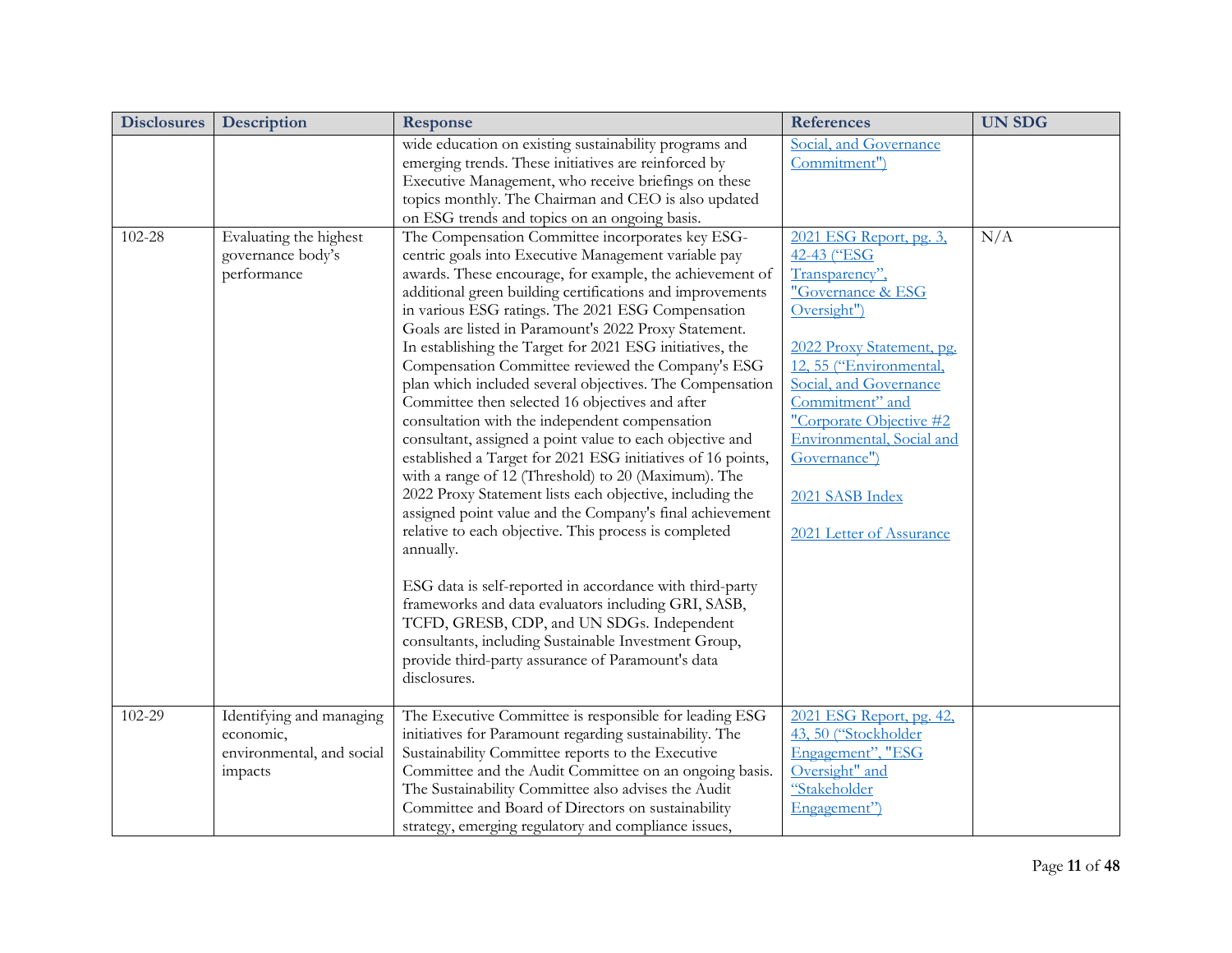| <b>Disclosures</b> | <b>Description</b>                                               | <b>Response</b>                                                                                                                                                                                                                                                                                                                                           | <b>References</b>                                                                                       | <b>UN SDG</b>                                   |
|--------------------|------------------------------------------------------------------|-----------------------------------------------------------------------------------------------------------------------------------------------------------------------------------------------------------------------------------------------------------------------------------------------------------------------------------------------------------|---------------------------------------------------------------------------------------------------------|-------------------------------------------------|
|                    |                                                                  | stakeholder engagement, and climate risks and<br>opportunities on an ongoing basis.                                                                                                                                                                                                                                                                       | 2022 Proxy Statement, pg.<br>12 ("Environmental,<br>Social, and Governance                              | <b>16 PEACE, JUSTICE</b><br><b>INSTITUTIONS</b> |
|                    |                                                                  | For more information, please refer to Paramount's 2021<br>ESG Report and 2022 Proxy Statement.                                                                                                                                                                                                                                                            | Commitment")                                                                                            |                                                 |
| $102 - 30$         | Effectiveness of risk<br>management process                      | Please refer to Paramount's 2021 TCFD Report, 2021<br>ESG Report, and 2022 Proxy Statement.                                                                                                                                                                                                                                                               | 2021 TCFD Report, pg.<br>$17 - 18$                                                                      | N/A                                             |
|                    |                                                                  |                                                                                                                                                                                                                                                                                                                                                           | 2021 ESG Report, pg. 43<br>("ESG Oversight")                                                            |                                                 |
|                    |                                                                  |                                                                                                                                                                                                                                                                                                                                                           | 2022 Proxy Statement, pg.<br>12 ("Environmental,<br>Social, and Governance<br>Commitment")              |                                                 |
| $102 - 31$         | Review of economic,<br>environmental, and social<br>topics       | The Audit Committee meets at least quarterly and reviews<br>economic, environmental, and social topics and their<br>impacts, risk, and opportunities.                                                                                                                                                                                                     | 2021 ESG Report, pg. 43<br>("ESG Oversight")                                                            | N/A                                             |
|                    |                                                                  |                                                                                                                                                                                                                                                                                                                                                           | 2022 Proxy Statement, pg.<br>12 ("Environmental,<br>Social, and Governance<br>Commitment")              |                                                 |
| 102-32             | Highest governance<br>body's role in<br>sustainability reporting | The Chairman, CEO, and President.                                                                                                                                                                                                                                                                                                                         | 2021 ESG Report, pg. 43<br>("ESG Oversight")                                                            | N/A                                             |
|                    |                                                                  |                                                                                                                                                                                                                                                                                                                                                           | 2022 Proxy Statement, pg.<br>12 ("Environmental,<br>Social, and Governance<br>Commitment")              |                                                 |
| $102 - 33$         | Communicating critical<br>concerns                               | Employees with concerns that our Code of Business<br>Ethics or Human Rights Policy may have been broken are<br>encouraged to promptly bring the matter to the attention<br>of our Chief Executive Officer ("CEO"). If they do not<br>believe that talking to our CEO is appropriate, if they are<br>uncomfortable doing so, or if it does not result in a | <b>Code of Business Conduct</b><br>and Ethics, pg. 6-8<br>("Reporting<br>Concerns/Receiving<br>Advice") | N/A                                             |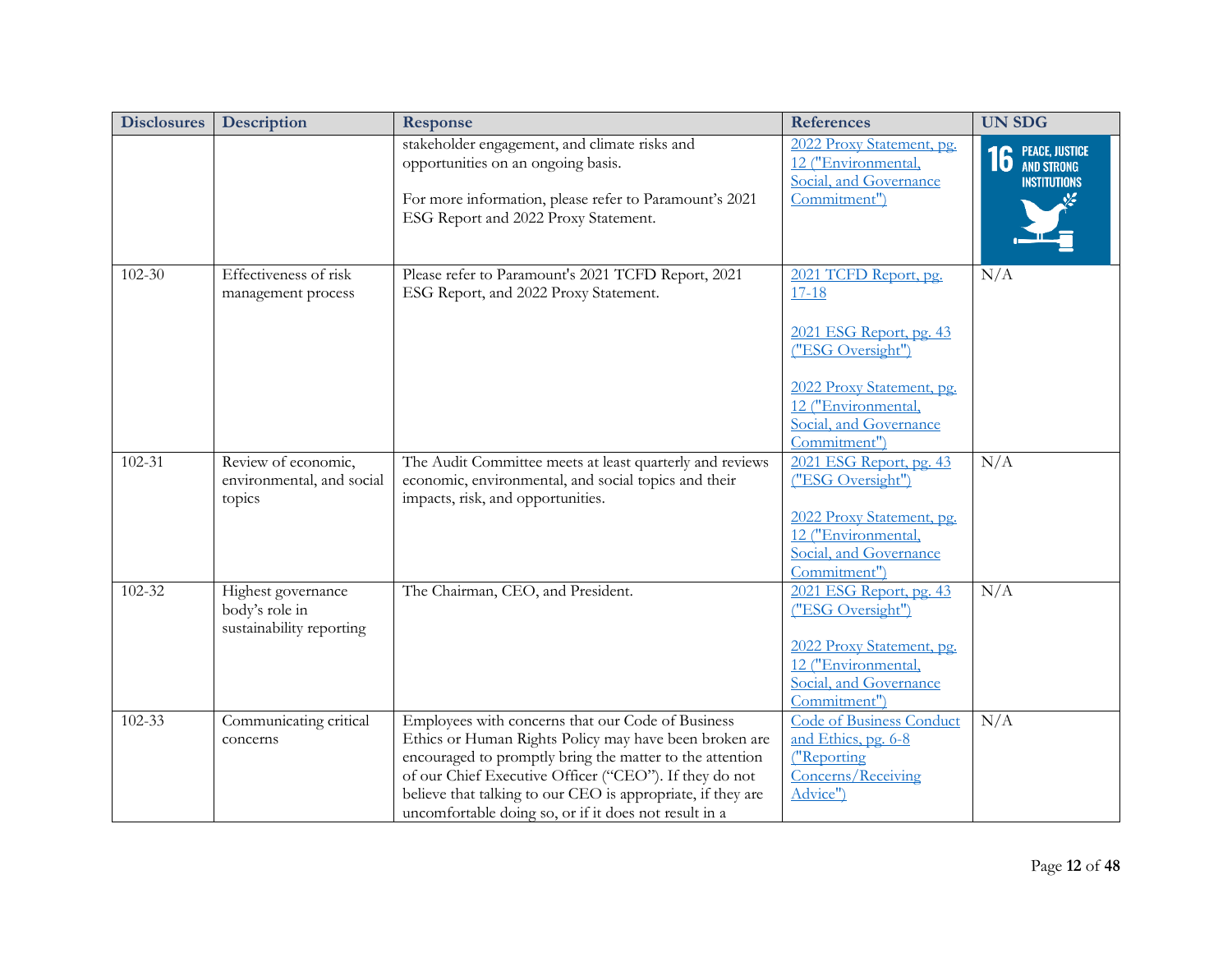| <b>Disclosures</b> | <b>Description</b>                              | <b>Response</b>                                                                                                                                                                                                                                                                                                                                                                          | <b>References</b>                                                                                                                                                                                                                | <b>UN SDG</b> |
|--------------------|-------------------------------------------------|------------------------------------------------------------------------------------------------------------------------------------------------------------------------------------------------------------------------------------------------------------------------------------------------------------------------------------------------------------------------------------------|----------------------------------------------------------------------------------------------------------------------------------------------------------------------------------------------------------------------------------|---------------|
|                    |                                                 | response with which you are comfortable, then they<br>should contact their supervisor or any of our other<br>executive officers or any member of the Paramount<br>Group, Inc. Board of Directors, either directly or through<br>the Ethics Helpline we have established with NAVEX<br>Global ("EthicsPoint") using the following link:<br>www.paramount-group.ethicspoint.com.           | Human Rights Policy                                                                                                                                                                                                              |               |
| 102-34             | Nature and total number<br>of critical concerns | There were zero instances of reported critical concerns in<br>2021. Please refer to Paramount's 2022 Proxy Statement<br>and Code of Business Conduct and Ethics for more<br>information.                                                                                                                                                                                                 | 2022 Proxy Statement<br><b>Code of Business Conduct</b><br>and Ethics, pg. 6-8<br>("Reporting<br>Concerns/Receiving<br>Advice")                                                                                                  | N/A           |
| $102 - 35$         | Remuneration policies                           | Please refer to Paramount's Compensation Committee<br>Charter and 2022 Proxy Statement for more information.                                                                                                                                                                                                                                                                             | <b>Compensation Committee</b><br>Charter<br>2022 Proxy Statement, pg.<br>20 - 21, 41 - 52 ("Director<br>Compensation" and<br>"Compensation Discussion<br>and Analysis")                                                          | N/A           |
| 102-36             | Process for determining<br>remuneration         | Independent remuneration consultants are involved in<br>determining remuneration. Consultants were independent<br>of management. Remuneration consultants had no other<br>relationships with the organization.<br>For more information regarding the process for<br>determining remuneration, please refer to Paramount's<br>Compensation Committee Charter and 2022 Proxy<br>Statement. | <b>Compensation Committee</b><br>Charter<br>2022 Proxy Statement, pg.<br>45, 64-67, 69<br>("Compensation Best<br>Practices", "Long-Term<br><b>Incentive Compensation"</b><br>and "Other Compensation<br>Policies and Practices") | N/A           |
| 102-37             | Stakeholders'<br>involvement in<br>remuneration | Engaging in stockholder outreach is an essential element<br>of strong corporate governance, and we continually seek<br>to better understand the views of our investors on key<br>topics affecting our business. Our team met with 88<br>investors in 2021, and as a direct result of these<br>engagements, the Board made meaningful changes to                                          | 2021 ESG Report, pg. 42,<br>50-51 ("Stockholder<br>Engagement",<br>"Stakeholder<br>Engagement", and<br>"Materiality Matrix")                                                                                                     |               |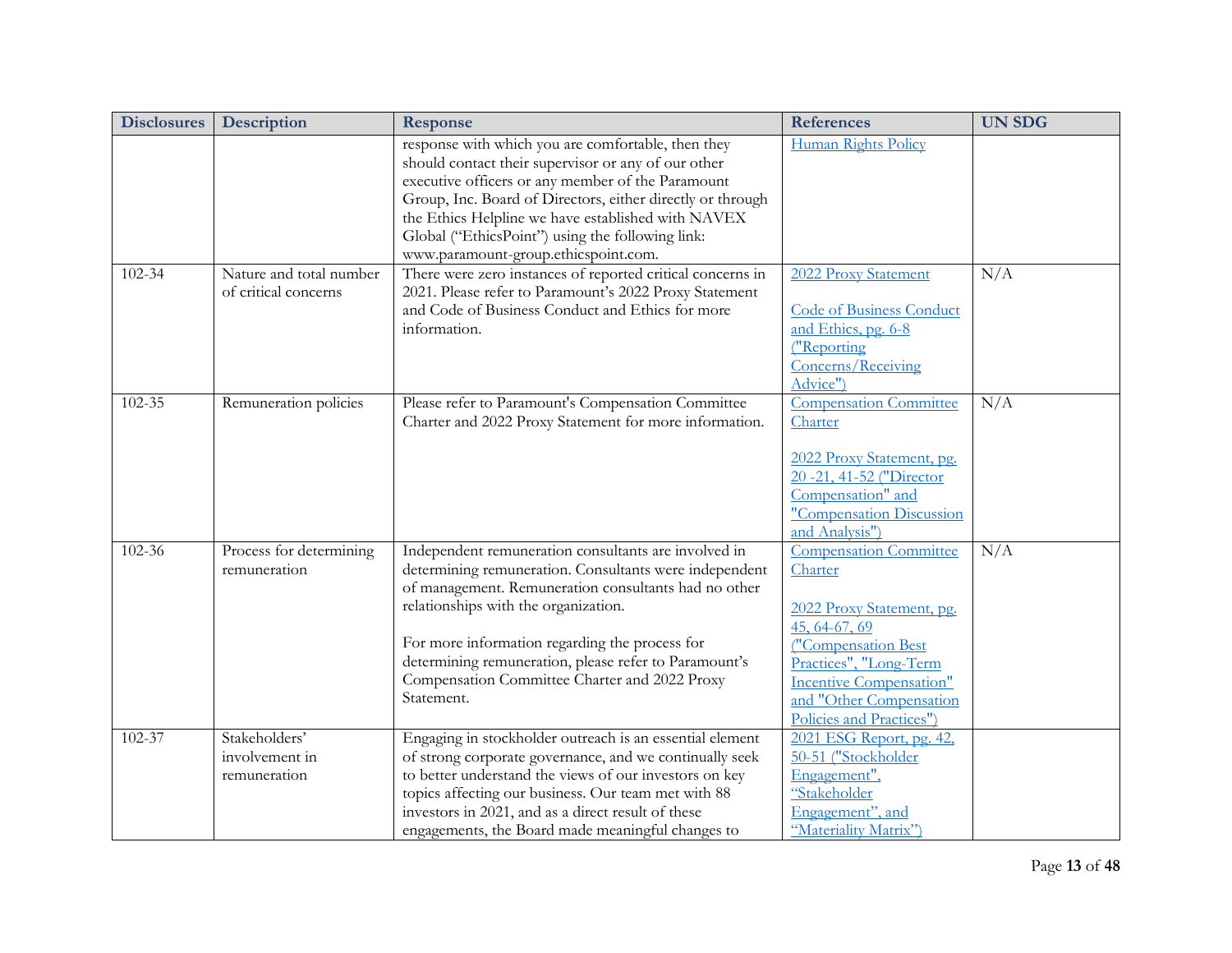| <b>Disclosures</b> | Description                               | <b>Response</b>                                                                                                                                                                                                                                                                                                                                                                                                                                                                                                                                                                                                                                                                                                        | <b>References</b>                                           | <b>UN SDG</b>                                   |
|--------------------|-------------------------------------------|------------------------------------------------------------------------------------------------------------------------------------------------------------------------------------------------------------------------------------------------------------------------------------------------------------------------------------------------------------------------------------------------------------------------------------------------------------------------------------------------------------------------------------------------------------------------------------------------------------------------------------------------------------------------------------------------------------------------|-------------------------------------------------------------|-------------------------------------------------|
|                    |                                           | certain corporate governance practices and related<br>disclosures. Please refer to Paramount's 2022 Proxy<br>Statement for additional information.                                                                                                                                                                                                                                                                                                                                                                                                                                                                                                                                                                     | 2022 Proxy Statement, pg.<br>41 ("2021 Say-on-Pay<br>Vote'  | <b>16</b> PEACE, JUSTICE<br><b>INSTITUTIONS</b> |
|                    |                                           | At our 2021 annual meeting of stockholders, a non-<br>binding, advisory resolution approving the compensation<br>paid to our NEOs, as disclosed in our 2021 proxy<br>statement, including the Compensation Discussion and<br>Analysis, compensation tables, and narrative discussions,<br>was approved by our stockholders, with approximately<br>90% of the votes cast having been voted in favor of the<br>proposal to approve such resolution. The Compensation<br>Committee has considered the results of this vote and, as<br>a result of the high percentage of votes cast in favor of<br>this resolution, the Committee viewed these results as an<br>indication of stockholders' overall satisfaction with the |                                                             |                                                 |
|                    |                                           | manner in which we compensated our NEOs.                                                                                                                                                                                                                                                                                                                                                                                                                                                                                                                                                                                                                                                                               |                                                             |                                                 |
| 102-38             | Annual total<br>compensation ratio        | The 2021 principal executive officer to median employee<br>pay ratio was 111.25. This ratio represents the median<br>employee's annual total compensation to the total annual<br>compensation of the principal executive officer.                                                                                                                                                                                                                                                                                                                                                                                                                                                                                      | 2022 Proxy Statement, pg.<br>87 ("Pay Ratio<br>Disclosure") | N/A                                             |
|                    | <b>Stakeholder Engagement</b>             |                                                                                                                                                                                                                                                                                                                                                                                                                                                                                                                                                                                                                                                                                                                        |                                                             |                                                 |
| $102 - 40$         | List of stakeholder<br>groups             | We identify stakeholders as those groups who both<br>influence and are influenced by our business, including<br>our Board of Directors, community members, employees,<br>investors, suppliers, and tenants.                                                                                                                                                                                                                                                                                                                                                                                                                                                                                                            | 2021 ESG Report, pg. 50<br>("Stakeholder<br>Engagement")    | N/A                                             |
| 102-41             | Collective bargaining<br>agreements       | We strive to create workplaces in which open and honest<br>communications among all employees are valued. We<br>respect our employees' right to form, join or not join,<br>labor unions, without fear of reprisal, intimidation, or<br>harassment. In the case of employees represented by a<br>legally recognized union, we are committed to bargaining<br>in good faith with that union.                                                                                                                                                                                                                                                                                                                             | Human Rights Policy<br>32BJ SEIU Union CBA<br>Local 94 CBA  | DECENT WORK AND<br>Economic Growth              |
| 102-42             | Identifying and selecting<br>stakeholders | We identify stakeholders as those groups who both<br>influence and are influenced by our business, including                                                                                                                                                                                                                                                                                                                                                                                                                                                                                                                                                                                                           | 2021 ESG Report, pg. 50<br>("Stakeholder<br>Engagement")    | N/A                                             |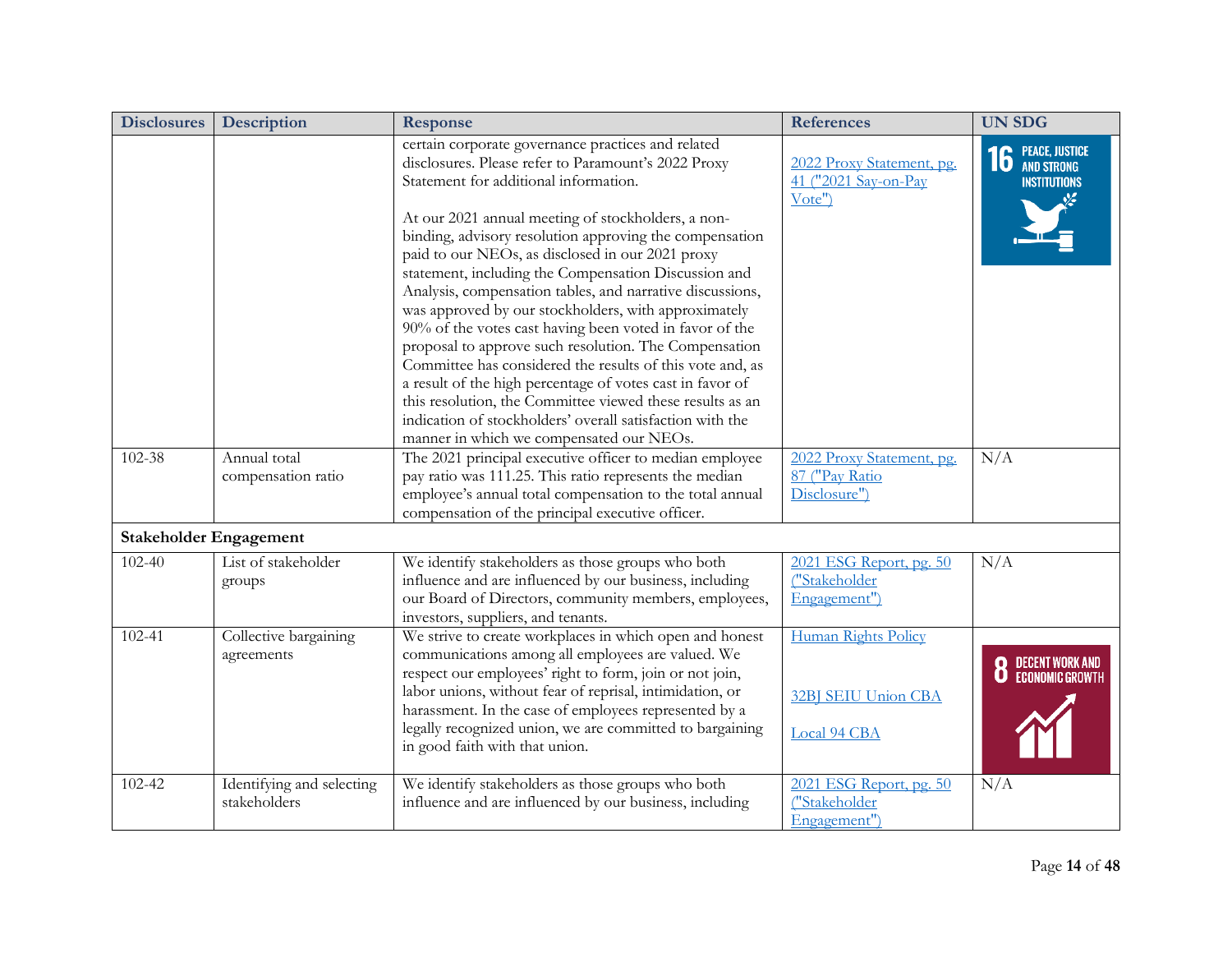| <b>Disclosures</b>         | Description              | Response                                                                                    | <b>References</b>        | <b>UN SDG</b> |
|----------------------------|--------------------------|---------------------------------------------------------------------------------------------|--------------------------|---------------|
|                            |                          | our Board of Directors, community members, employees,<br>investors, suppliers, and tenants. |                          |               |
| 102-43                     | Approach to stakeholder  | Stakeholder engagement is critical to ensuring we have the                                  | 2021 ESG Report, pg. 50  | N/A           |
|                            | engagement               | best information, are responsive to stakeholder needs, and                                  | ("Stakeholder            |               |
|                            |                          | are able to quickly identify and address emerging                                           | Engagement")             |               |
|                            |                          | challenges. For these reasons, we seek to provide the                                       |                          |               |
|                            |                          | utmost transparency and establish strong lines of                                           |                          |               |
|                            |                          | communication with all our stakeholders. We identify                                        |                          |               |
|                            |                          | stakeholders as those groups who both influence and are                                     |                          |               |
|                            |                          | influenced by our business, including our tenants,                                          |                          |               |
|                            |                          | investors, Board of Directors, employees, and local                                         |                          |               |
|                            |                          | communities, among others. Through active engagement                                        |                          |               |
|                            |                          | with our stakeholders, we are able to address stakeholder                                   |                          |               |
|                            |                          | concerns and consistently improve our ESG performance.                                      |                          |               |
| 102-44                     | Key topics and concerns  | Key topics and concerns raised include Diversity and                                        | 2021 ESG Report, pg. 50- | N/A           |
|                            | raised                   | Equal Opportunity, Socioeconomic Compliance,                                                | 51 ("Stakeholder         |               |
|                            |                          | Customer Health and Safety, Economic Performance,                                           | Engagement" and          |               |
|                            |                          | Emissions, Energy, and Environmental Compliance.                                            | "Materiality Matrix")    |               |
| <b>Reporting Practices</b> |                          |                                                                                             |                          |               |
| 102-45                     | Entities included in the | Entities included in the consolidated financial statements                                  | 2021 Annual Report, pg.  | N/A           |
|                            | consolidated financial   | represent the consolidated assets and liabilities of                                        | 72                       |               |
|                            | statements               | Paramount Group Operating Partnership LP, a Delaware                                        |                          |               |
|                            |                          | limited partnership (the "Operating Partnership"). The                                      |                          |               |
|                            |                          | Operating Partnership is a consolidated variable interest                                   |                          |               |
|                            |                          | entity ("VIE"), of which we are the sole general partner                                    |                          |               |
|                            |                          | and own approximately 91.0% as of December 31, 2021.                                        |                          |               |
|                            |                          | As of December 31, 2021, the Operating Partnership                                          |                          |               |
|                            |                          | includes \$4,025,856 and \$2,576,710 of assets and liabilities,                             |                          |               |
|                            |                          | respectively, of certain VIEs that are consolidated by the                                  |                          |               |
|                            |                          | Operating Partnership. See Note 12, Variable Interest                                       |                          |               |
|                            |                          | Entities ("VIEs").                                                                          |                          |               |
| 102-46                     | Defining report content  | The reporting boundary for this disclosure is Paramount's                                   | 2021 Annual Report,      | N/A           |
|                            | and topic Boundaries     | owned and managed assets in which the company has                                           | Adobe pg. 47 ("Portfolio |               |
|                            |                          | 25% or larger ownership and maintains direct operational                                    | Summary")                |               |
|                            |                          | control. This reporting boundary is consistent with the                                     |                          |               |
|                            |                          | reporting boundary found in our financial filings and used                                  |                          |               |
|                            |                          | for the 2021 ESG Report, listed below:                                                      |                          |               |
|                            |                          |                                                                                             |                          |               |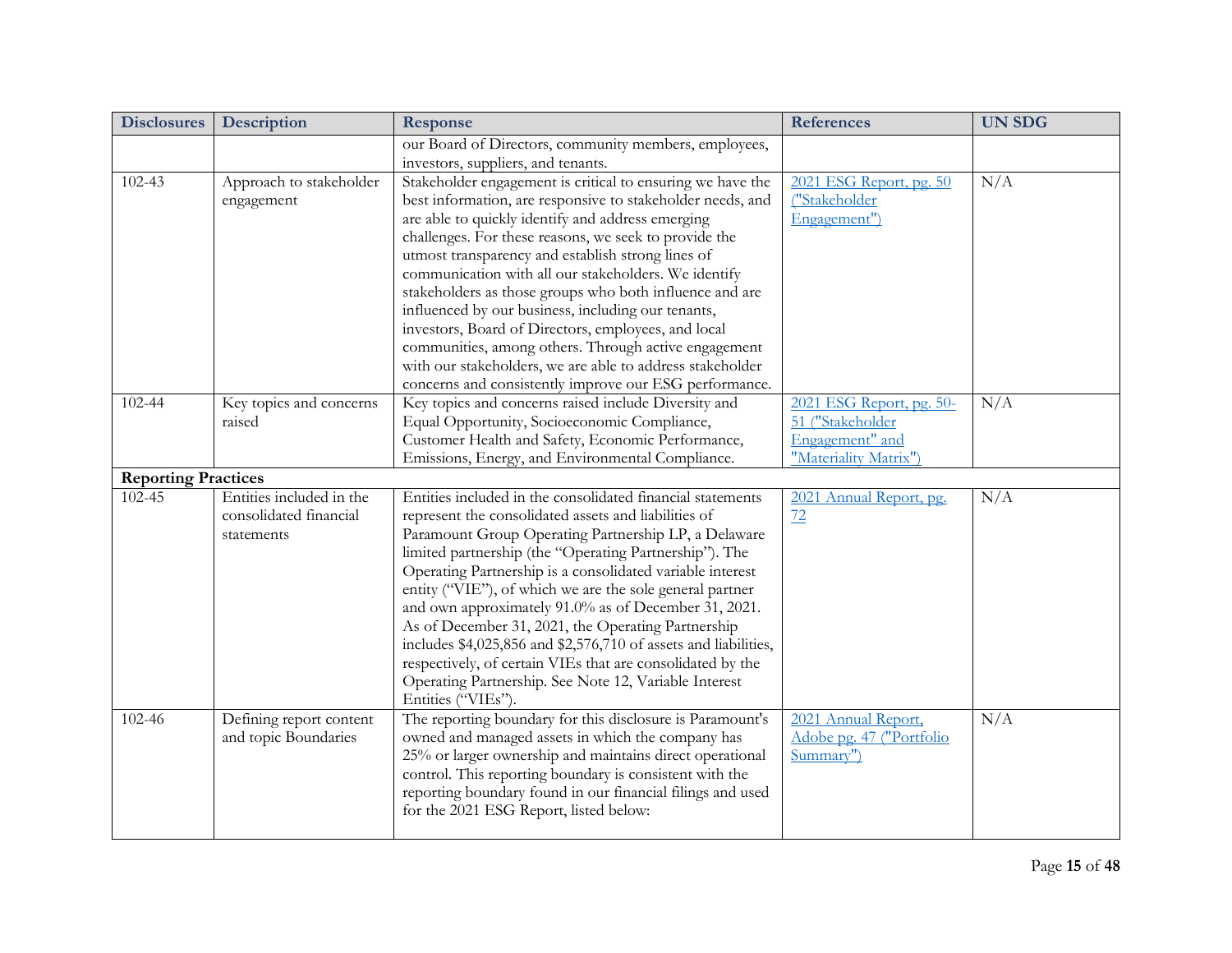| <b>Disclosures</b> | <b>Description</b>                                             | <b>Response</b>                                                                                                                                                                                                                            | <b>References</b>                                                                        | <b>UN SDG</b> |
|--------------------|----------------------------------------------------------------|--------------------------------------------------------------------------------------------------------------------------------------------------------------------------------------------------------------------------------------------|------------------------------------------------------------------------------------------|---------------|
|                    |                                                                | New York, NY<br>1633 Broadway<br>1301 Avenue of the Americas<br>1325 Avenue of the Americas<br>31 West 52nd Street<br>900 Third Avenue<br>712 Fifth Avenue<br>San Francisco, CA<br>One Market Plaza<br>Market Center<br>300 Mission Street | 2021 ESG Report, pg. 4,<br>52 ("Company Profile" and<br>"About This Report")             |               |
|                    |                                                                | One Front Street<br>55 Second Street<br>111 Sutter Street                                                                                                                                                                                  |                                                                                          |               |
| 102-47             | List of material topics                                        | Please refer to the list of material topics identified through<br>Paramount's Stakeholder Engagement and Materiality<br>assessments.                                                                                                       | 2021 ESG Report, pg. 50-<br>51 ("Stakeholder<br>Engagement" and<br>"Materiality Matrix") | N/A           |
| 102-48             | Restatements of<br>information                                 | No material restatements during the reporting period.                                                                                                                                                                                      | N/A                                                                                      | N/A           |
| $102 - 49$         | Changes in reporting                                           | No significant changes during the reporting period.                                                                                                                                                                                        | N/A                                                                                      | N/A           |
| $102 - 50$         | Reporting period                                               | The reporting period is the calendar year 2021, from<br>January 1, 2021, through December 31, 2021.                                                                                                                                        | N/A                                                                                      | N/A           |
| $102 - 51$         | Date of most recent<br>report                                  | 2021                                                                                                                                                                                                                                       | Paramount's Sustainability<br>Website                                                    | N/A           |
| $102 - 52$         | Reporting cycle                                                | Annual                                                                                                                                                                                                                                     | N/A                                                                                      | N/A           |
| 102-53             | Contact point for<br>questions regarding the<br>report         | Evin Epstein, Senior Vice President of Energy &<br>Sustainability; Sustainability@pgre.com                                                                                                                                                 | $\overline{N/A}$                                                                         | N/A           |
| 102-54             | Claims of reporting in<br>accordance with the GRI<br>Standards | This report has been prepared in accordance with the GRI<br>Standards "Comprehensive" option.                                                                                                                                              | N/A                                                                                      | N/A           |
| 102-55             | GRI content index                                              | Paramount's GRI Content Index can be found at<br>Paramount's Sustainability website:<br>https://www.paramount-<br>group.com/about/sustainability/.                                                                                         | Paramount's Sustainability<br>Website                                                    | N/A           |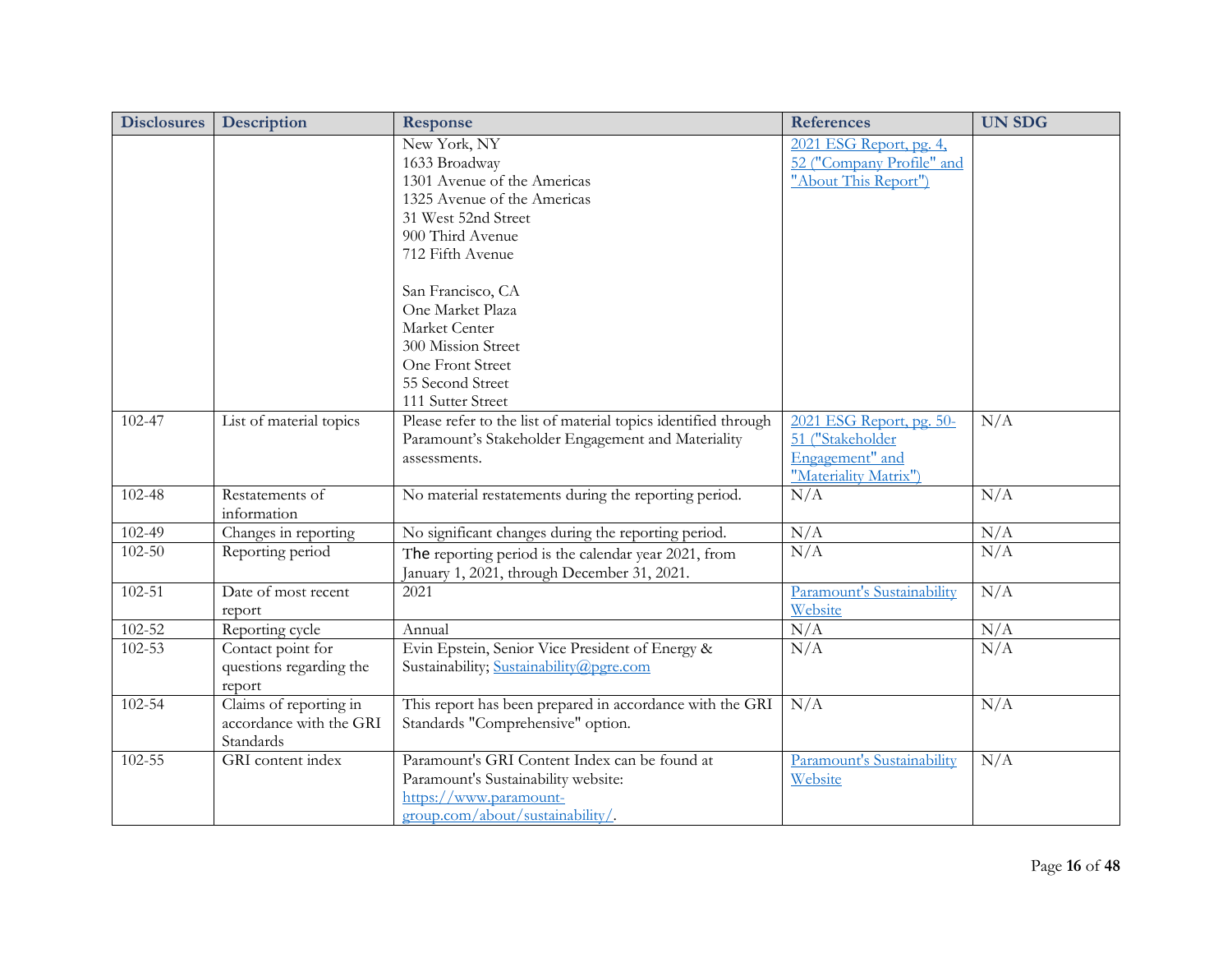| <b>Disclosures</b> | <b>Description</b> | Response                                          | <b>References</b>        | <b>UN SDG</b> |
|--------------------|--------------------|---------------------------------------------------|--------------------------|---------------|
| $102 - 56$         | External assurance | Sustainable Investment Group provided third-party | 2021 Letter of Assurance | N/A           |
|                    |                    | assurance.                                        |                          |               |

## **Specific Disclosures: Management Approach and Topic-Specific Disclosures**

| <b>Disclosures</b> | <b>Description</b>                                       | Response                                                                                                                                                                     | <b>References</b>                                                                                                                                                                                                                                                            | <b>UN SDG</b> |  |  |  |
|--------------------|----------------------------------------------------------|------------------------------------------------------------------------------------------------------------------------------------------------------------------------------|------------------------------------------------------------------------------------------------------------------------------------------------------------------------------------------------------------------------------------------------------------------------------|---------------|--|--|--|
|                    | GRI 103: Management Approach                             |                                                                                                                                                                              |                                                                                                                                                                                                                                                                              |               |  |  |  |
| $103 - 1$          | Explanation of the<br>material topic and its<br>Boundary | For more information regarding the material topics boundary and<br>impact, please refer to Paramount's materiality matrix disclosed in<br>our 2021 ESG Report.               | <b>2021 ESG</b><br>Report, pg. 51<br>("Materiality<br>Matrix")                                                                                                                                                                                                               | N/A           |  |  |  |
| $103 - 2$          | The management<br>approach and its<br>components         | For more information on how Paramount manages material topics,<br>please refence our 2021 ESG Report, 2022 Proxy Statement, 2021<br>Annual Report, and Environmental Policy. | 2021 ESG<br>Report, pg. 51<br>("Materiality<br>Matrix")<br>2022 Proxy<br>Statement, p.55-<br>56,69<br>("Environmental,<br>Social, and<br>Governance"<br>and "Other<br>Compensation<br>Policies and<br>Practices")<br>2021 Annual<br><b>Report</b><br>Environmental<br>Policy | N/A           |  |  |  |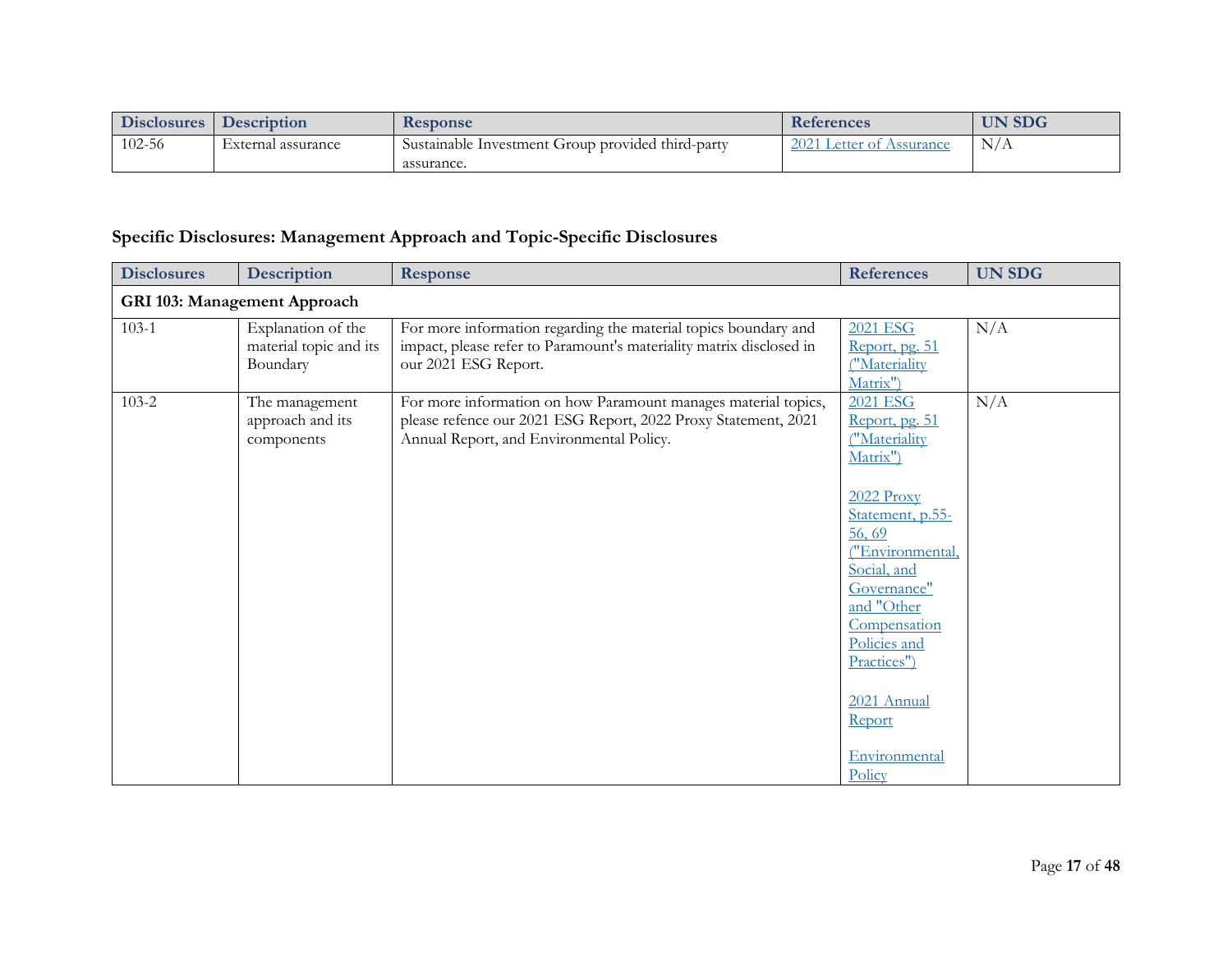| <b>Disclosures</b> | Description                                           | <b>Response</b>                                                                                                                                                                                                 | <b>References</b>                                                                                                                                                                                                                                                                                                                     | <b>UN SDG</b>                                                |
|--------------------|-------------------------------------------------------|-----------------------------------------------------------------------------------------------------------------------------------------------------------------------------------------------------------------|---------------------------------------------------------------------------------------------------------------------------------------------------------------------------------------------------------------------------------------------------------------------------------------------------------------------------------------|--------------------------------------------------------------|
| $103 - 3$          | Evaluation of the<br>management<br>approach           | For more information on the evaluation of Paramount's<br>management approach on material topics, please refer to our 2021<br>ESG report, 2022 Proxy Statement, 2021 Annual Report, and<br>Environmental Policy. | <b>2021 ESG</b><br>Report, pg. 42-<br>43, 51<br>("Governance",<br>"ESG<br>Oversight", and<br>"Materiality<br>Matrix")<br>$2022$ Proxy<br>Statement, p.55-<br>56,69<br>("Environmental,<br>Social, and<br>Governance"<br>and "Other<br>Compensation<br>Policies and<br>Practices")<br>2021 Annual<br>Report<br>Environmental<br>Policy | N/A                                                          |
|                    | <b>GRI 201: Economic Performance</b>                  |                                                                                                                                                                                                                 |                                                                                                                                                                                                                                                                                                                                       |                                                              |
| $201 - 1$          | Direct economic<br>value generated and<br>distributed | Paramount's 2021 share of Cash NOI: \$377,160,000                                                                                                                                                               | 2021 Annual<br>Report, Adobe<br>pg. 71 ("Net<br>Operating<br>Income")                                                                                                                                                                                                                                                                 | <b>9 INDUSTRY, INNOVATION</b><br><b>4 AND INFRASTRUCTURE</b> |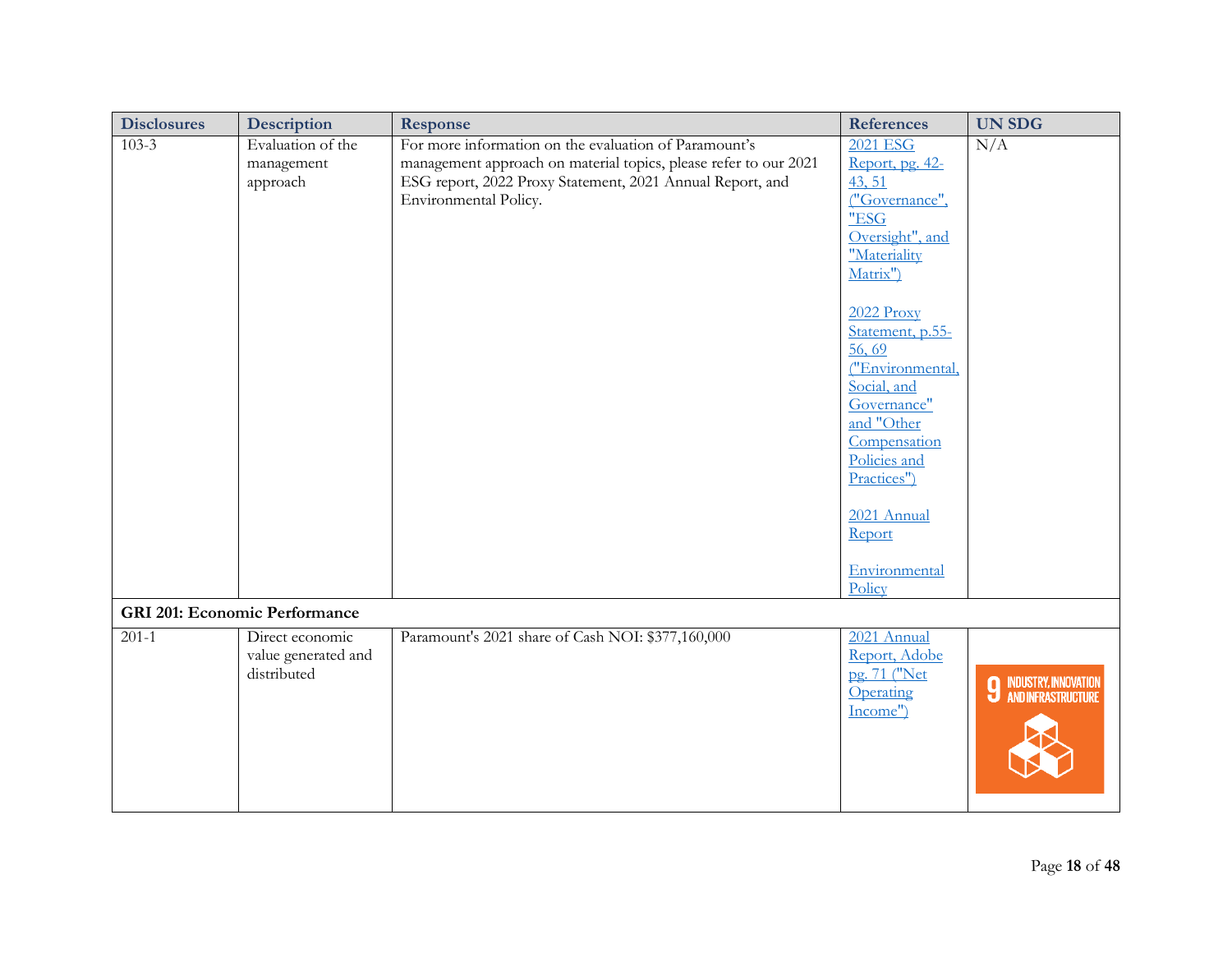| <b>Disclosures</b>              | <b>Description</b>                                                                                                                 | <b>Response</b>                                                                                                                                                                                                                                                                                                                                          | <b>References</b>                                                                                                    | <b>UN SDG</b> |
|---------------------------------|------------------------------------------------------------------------------------------------------------------------------------|----------------------------------------------------------------------------------------------------------------------------------------------------------------------------------------------------------------------------------------------------------------------------------------------------------------------------------------------------------|----------------------------------------------------------------------------------------------------------------------|---------------|
| $201 - 2$                       | Financial<br>implications and<br>other risks and<br>opportunities for the<br>organization's<br>activities due to<br>climate change | For more information, please refer to Paramount's 2021 TCFD<br>Report and 2021 Investor Presentation.                                                                                                                                                                                                                                                    | <b>2021 TCFD</b><br>Report, pg. 4, 7-<br>16<br>2021 Investor<br>Presentation, pg.<br>19 ("NYC Local<br>Law $97"$     | 13 GLIMATE    |
| $202 - 3$                       | Defined benefit plan<br>obligations and other<br>retirement plans                                                                  | All full-time salaried employees are eligible to contribute and receive<br>a company match to Paramount's 401(k) plan. Hourly employees,<br>both full-time and part-time, are eligible to participate in their<br>respective union plans. Paramount contributes to the plans based<br>on what is stipulated within each Collective Bargaining Agreement. | <b>2021 ESG</b><br>Report, pg. 26-<br>$27$ ("Our<br>People")<br><b>32BJ SEIU</b><br><b>Union CBA</b><br>Local 94 CBA | N/A           |
| <b>GRI 202: Market Presence</b> |                                                                                                                                    |                                                                                                                                                                                                                                                                                                                                                          |                                                                                                                      |               |
| $202 - 1$                       | Ratios of standard<br>entry level wage by<br>gender compared to<br>local minimum wage                                              | Building personnel wage is specified within the pertinent Collective<br>Bargaining Agreement (CBA). For employees that are not covered<br>by the CBA, compensation is above minimum wage.                                                                                                                                                                | 32BJ SEIU<br><b>Union CBA</b><br>Local 94 CBA                                                                        | NO<br>Poverty |
| $202 - 2$                       | Proportion of senior<br>management hired<br>from the local<br>community                                                            | All members of senior management are hired from the communities<br>surrounding our portfolio, including the Greater New York City<br>and San Francisco areas.                                                                                                                                                                                            | N/A                                                                                                                  |               |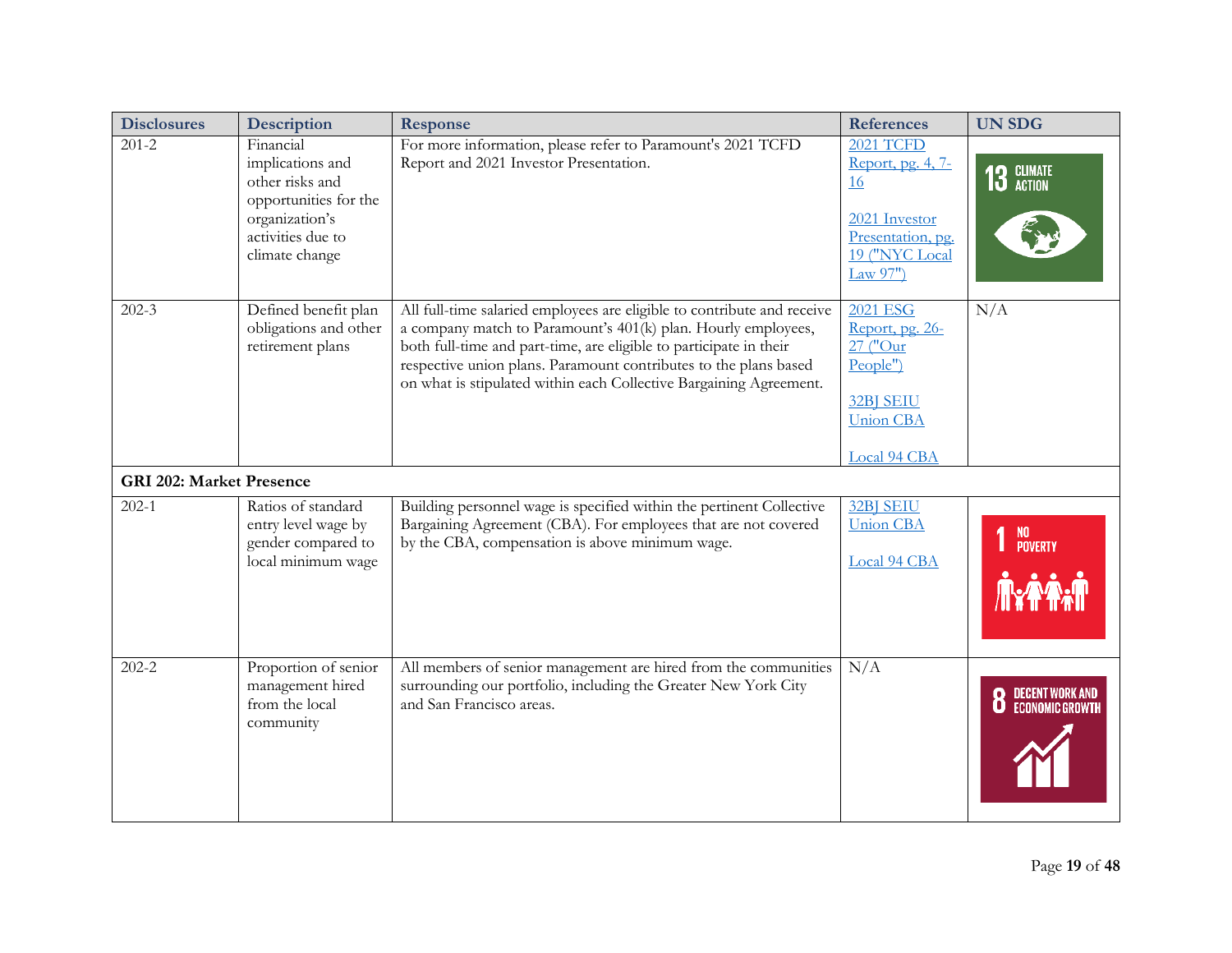| <b>Disclosures</b>                                 | Description                                             | <b>Response</b>                                                                                                                                                                                                                                                                                                                                                                                                                                                                                                                                                                                                                                                                                                                                                               | <b>References</b>                                                    | <b>UN SDG</b>                                                                                              |  |  |  |
|----------------------------------------------------|---------------------------------------------------------|-------------------------------------------------------------------------------------------------------------------------------------------------------------------------------------------------------------------------------------------------------------------------------------------------------------------------------------------------------------------------------------------------------------------------------------------------------------------------------------------------------------------------------------------------------------------------------------------------------------------------------------------------------------------------------------------------------------------------------------------------------------------------------|----------------------------------------------------------------------|------------------------------------------------------------------------------------------------------------|--|--|--|
|                                                    | <b>GRI 203: Indirect Economic Impacts</b>               |                                                                                                                                                                                                                                                                                                                                                                                                                                                                                                                                                                                                                                                                                                                                                                               |                                                                      |                                                                                                            |  |  |  |
| $203-1$                                            | Infrastructure<br>investments and<br>services supported | Paramount partners with the Metropolitan Transportation<br>Authority (MTA) to invest in and construct public transit<br>improvements for the subway infrastructure that connects into our<br>properties. At 60 Wall Street, Paramount will be upgrading the<br>MTA corridor leading from the Wall Street subway station into the<br>building's concourse.                                                                                                                                                                                                                                                                                                                                                                                                                     | 2021 ESG<br>Report, pg. 38<br>("Community<br>Commitment")            | <b>9 INDUSTRY, INNOVATION</b><br>AND INFRASTRUCTURE<br><b>SUSTAINABLE CITIES</b><br><b>AND COMMUNITIES</b> |  |  |  |
| $203 - 2$<br><b>GRI 204: Procurement Practices</b> | Significant indirect<br>economic impacts                | Paramount's assets are more than just office buildings - they are<br>business hubs for over 300 tenant companies, access points for<br>public transportation, openly accessible areas for visitors, platforms<br>for artwork, supporters of local jobs and businesses, and the<br>heartbeat of our surrounding communities. Hundreds of on-site<br>property management, engineering, janitorial, security, and<br>construction employees are hired to operate our properties. We<br>partner with local unions to hire for various roles and ensure we are<br>strengthening the current and future workforce. Our business not<br>only creates jobs directly but also supports local businesses within<br>our surrounding communities by generating activity and foot traffic. | <b>2021 ESG</b><br>Report, pg. 38-<br>39 ("Community<br>Commitment") | NO<br>Poverty<br><b>IFAY</b><br>DECENT WORK AND<br>Economic Growth                                         |  |  |  |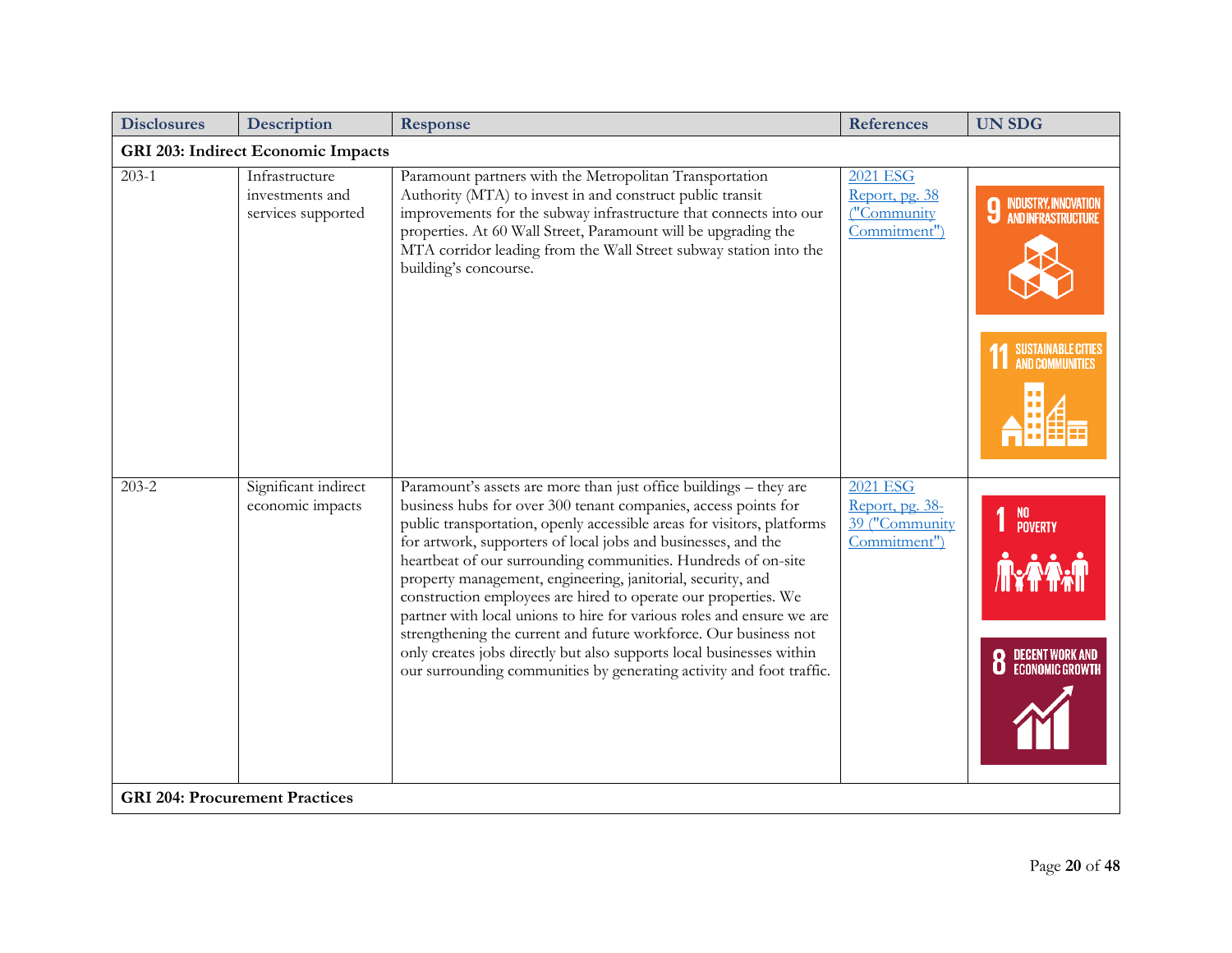| <b>Disclosures</b>       | <b>Description</b>                                                                 | <b>Response</b>                                                                                                                                                                                                                                                                                                                                                                                                                                                                                                                                                                                                                                                                                                                  | <b>References</b>                                                             | <b>UN SDG</b>                                                     |
|--------------------------|------------------------------------------------------------------------------------|----------------------------------------------------------------------------------------------------------------------------------------------------------------------------------------------------------------------------------------------------------------------------------------------------------------------------------------------------------------------------------------------------------------------------------------------------------------------------------------------------------------------------------------------------------------------------------------------------------------------------------------------------------------------------------------------------------------------------------|-------------------------------------------------------------------------------|-------------------------------------------------------------------|
| $204 - 1$                | Proportion of<br>spending on local<br>suppliers                                    | Whenever possible, Paramount seeks to source goods and services<br>that are local to each property. Sourcing local products serves to<br>further reduce Paramount's environmental impacts and carbon<br>footprint while supporting local businesses. Paramount's<br>Sustainable Purchasing Policy is aligned with LEED guidelines,<br>where at least 50% of spend is on products that meet corporate<br>sustainability guidelines, which includes being harvested/extracted<br>and processed/manufactured within 500 miles.                                                                                                                                                                                                      | <b>2021 TCFD</b><br>Report, pg. 12-<br>13                                     | <b>RESPONSIBLE</b><br><b>CONSUMPTION</b><br><b>AND PRODUCTION</b> |
| GRI 205: Anti-Corruption |                                                                                    |                                                                                                                                                                                                                                                                                                                                                                                                                                                                                                                                                                                                                                                                                                                                  |                                                                               |                                                                   |
| $205 - 1$                | Operations assessed<br>for risks related to<br>corruption                          | Corruption is not tolerated at Paramount. 100% of operations are<br>assessed for corruption risks. Paramount has codified our anti-<br>corruption principles in our Code of Business Conduct and Ethics<br>and further applied anti-corruption rules to our supply chain with<br>our Vendor Code of Conduct.                                                                                                                                                                                                                                                                                                                                                                                                                     | <b>Code of Business</b><br>Conduct and<br>Ethics<br>Vendor Code of<br>Conduct | <b>16</b> PEACE, JUSTICE<br><b>INSTITUTIONS</b>                   |
| $205 - 2$                | Communication and<br>training about anti-<br>corruption policies<br>and procedures | All Directors, Officers, and employees are expected to read and be<br>familiar with Paramount's Code of Business Conduct and Ethics.<br>This guides the company's employees in making ethical and legal<br>decisions when conducting business and performing day-to-day<br>duties. To uphold the Code provisions, every employee receives<br>online training annually regarding obligations under the Code, and<br>new employees must certify in writing upon hire that they will abide<br>by the Code. A copy of the Code is also available to all Directors,<br>Officers, and employees by requesting one from the Human<br>Resources or Legal Department or by accessing the Company's<br>website at www.paramount-group.com. | <b>Code of Business</b><br>Conduct and<br>Ethics                              | <b>16 PEACE, JUSTICE</b><br><b>INSTITUTIONS</b>                   |
| $205 - 3$                | Confirmed incidents<br>of corruption and<br>actions taken                          | There have been 0 incidents of corruption in 2021.                                                                                                                                                                                                                                                                                                                                                                                                                                                                                                                                                                                                                                                                               | N/A                                                                           |                                                                   |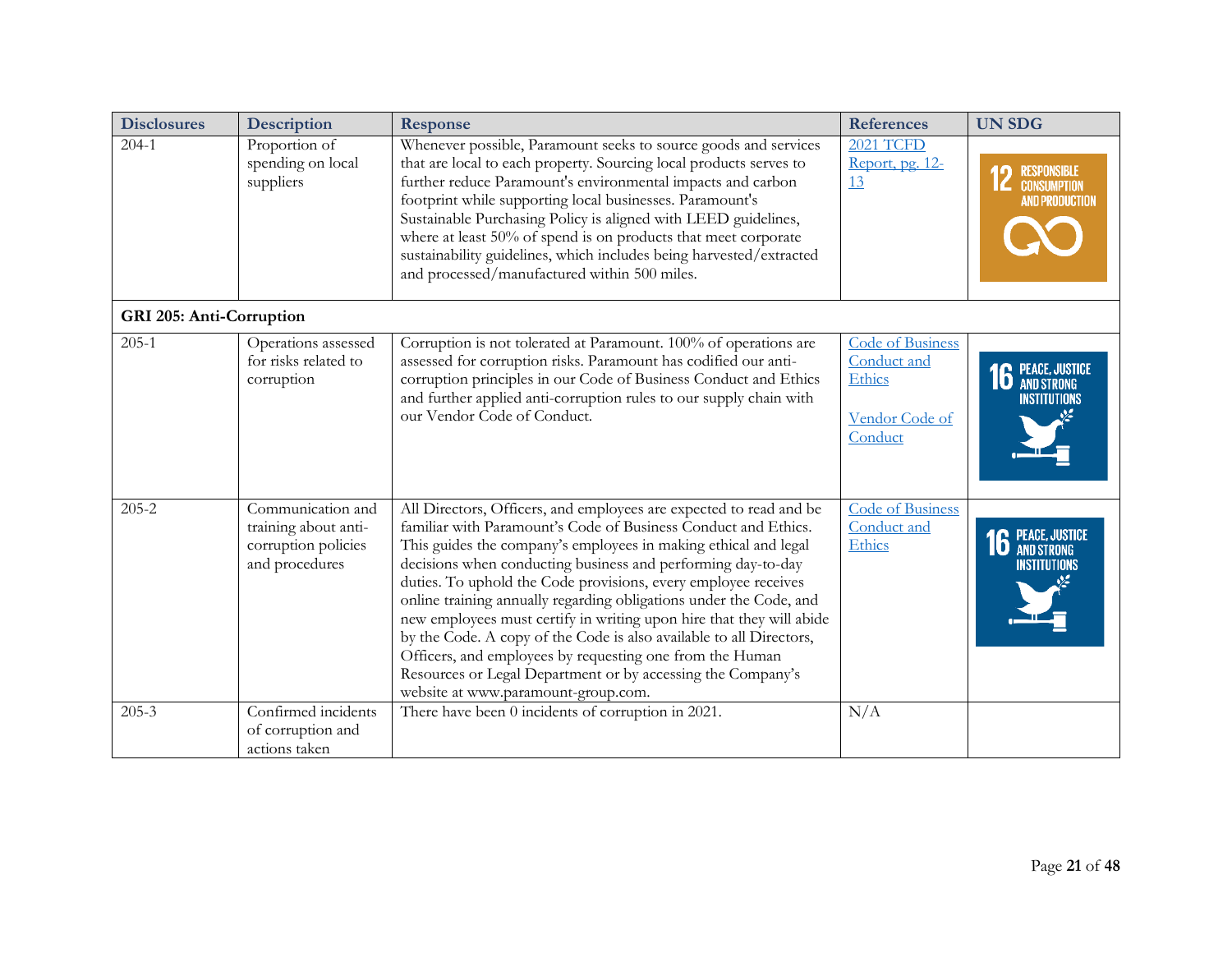| <b>Disclosures</b>        | Description                                                                                 | Response                                                                                                                                                                                                               | <b>References</b>                         | <b>UN SDG</b>                                                     |  |  |
|---------------------------|---------------------------------------------------------------------------------------------|------------------------------------------------------------------------------------------------------------------------------------------------------------------------------------------------------------------------|-------------------------------------------|-------------------------------------------------------------------|--|--|
|                           |                                                                                             |                                                                                                                                                                                                                        |                                           | <b>16</b> PEACE, JUSTICE<br>INSTITUTIONS                          |  |  |
|                           | GRI 206: Anti-Competitive Behavior                                                          |                                                                                                                                                                                                                        |                                           |                                                                   |  |  |
| $206-1$                   | Legal actions for<br>anti-competitive<br>behavior, anti-trust,<br>and monopoly<br>practices | Paramount has not been the subject of legal actions for anti-<br>competitive behavior, antitrust, and monopoly practices. For more<br>information, please refer to Paramount's Code of Business Conduct<br>and Ethics. | Code of Business<br>Conduct and<br>Ethics | <b>6</b> PEACE, JUSTICE<br><b>INSTITUTIONS</b>                    |  |  |
| <b>GRI 207: Tax</b>       |                                                                                             |                                                                                                                                                                                                                        |                                           |                                                                   |  |  |
| $207 - 1$                 | Approach to tax                                                                             | Please refer to the 2021 10-K filing.                                                                                                                                                                                  | 2021 10-K Filing                          | N/A                                                               |  |  |
| $207 - 2$                 | Tax governance,<br>control, and risk<br>management                                          | Please refer to the 2021 10-K filing.                                                                                                                                                                                  | 2021 10-K Filing                          | N/A                                                               |  |  |
| $207-4$                   | Country-by-country<br>reporting                                                             | 100% of Paramount's operations are located in the United States of<br>America.                                                                                                                                         | 2021 10-K Filing                          | N/A                                                               |  |  |
| <b>GRI 301: Materials</b> |                                                                                             |                                                                                                                                                                                                                        |                                           |                                                                   |  |  |
| $301 - 1$                 | Materials used by<br>weight or volume                                                       | Not applicable for Paramount's primary business of property<br>management.                                                                                                                                             | N/A                                       | <b>RESPONSIBLE</b><br><b>CONSUMPTION</b><br><b>AND PRODUCTION</b> |  |  |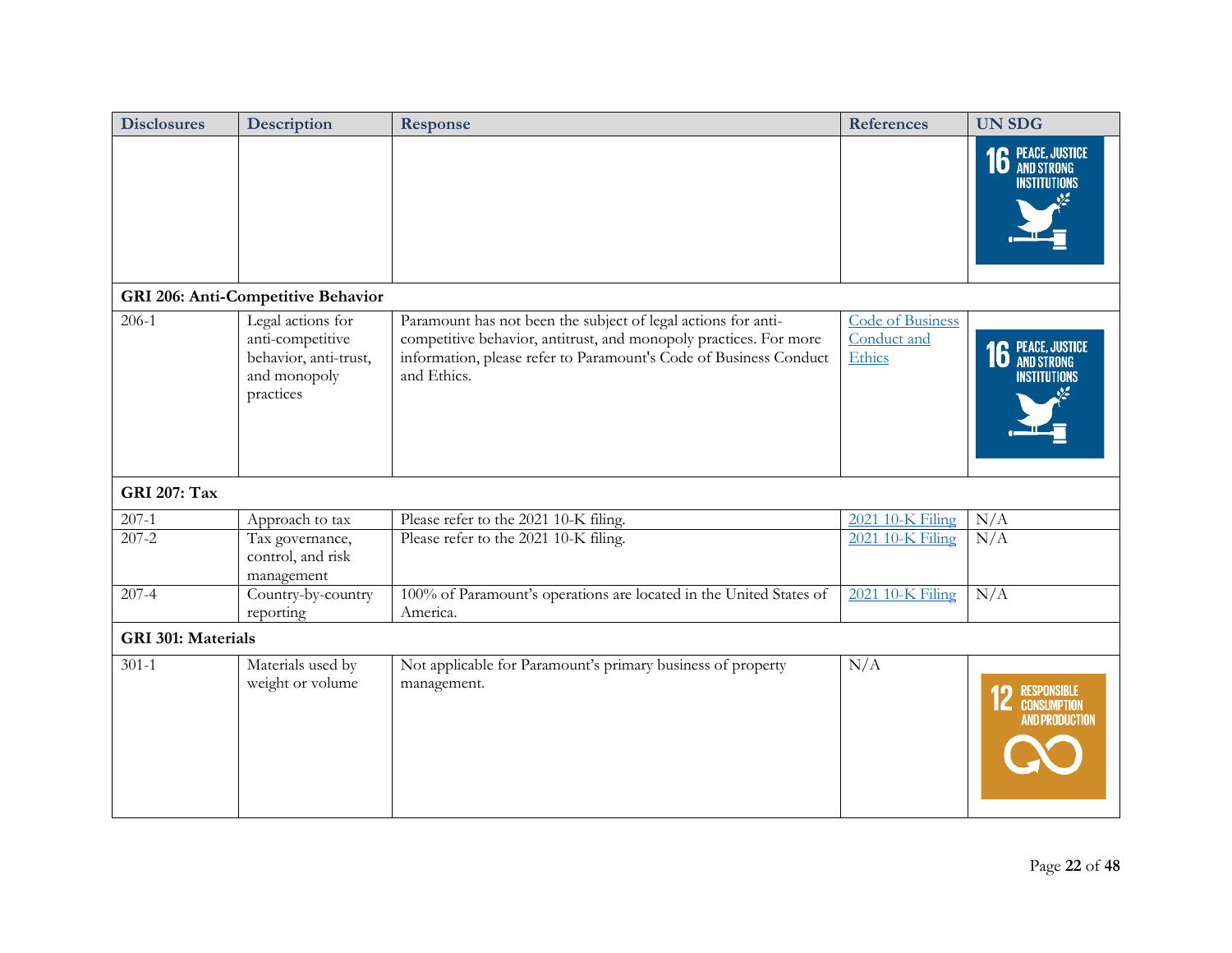| <b>Disclosures</b> | <b>Description</b>                                     | Response                                                                   |                                                            | <b>References</b>                              | <b>UN SDG</b>                                  |                                                                      |                                                                                         |
|--------------------|--------------------------------------------------------|----------------------------------------------------------------------------|------------------------------------------------------------|------------------------------------------------|------------------------------------------------|----------------------------------------------------------------------|-----------------------------------------------------------------------------------------|
| $301 - 2$          | Recycled input<br>materials used                       | Not applicable for Paramount's primary business of property<br>management. |                                                            | N/A                                            | <b>12 RESPONSIBLE</b><br><b>AND PRODUCTION</b> |                                                                      |                                                                                         |
| $301 - 3$          | Reclaimed products<br>and their packaging<br>materials | Not applicable for Paramount's primary business of property<br>management. |                                                            | N/A                                            | <b>12 RESPONSIBLE</b><br><b>AND PRODUCTION</b> |                                                                      |                                                                                         |
| GRI 302: Energy    |                                                        |                                                                            |                                                            |                                                |                                                |                                                                      |                                                                                         |
| $302 - 1$          | Energy consumption<br>within the<br>organization       | Unit: MWh<br>Total<br>Consumption<br>Electric<br>Steam<br>Gas              | $\frac{1}{2019}$<br>253,777<br>142,738<br>86,296<br>24,743 | 2020<br>200,135<br>112,797<br>58,255<br>29,083 | 2021<br>165,576<br>108,425<br>36,899<br>20,252 | <b>2021 ESG</b><br>Report, pg. $8-9$<br>("Targets &<br>Performance") | AFFORDABLE AND<br><b>CLEAN ENERGY</b><br><b>12 RESPONSIBLE</b><br><b>AND PRODUCTION</b> |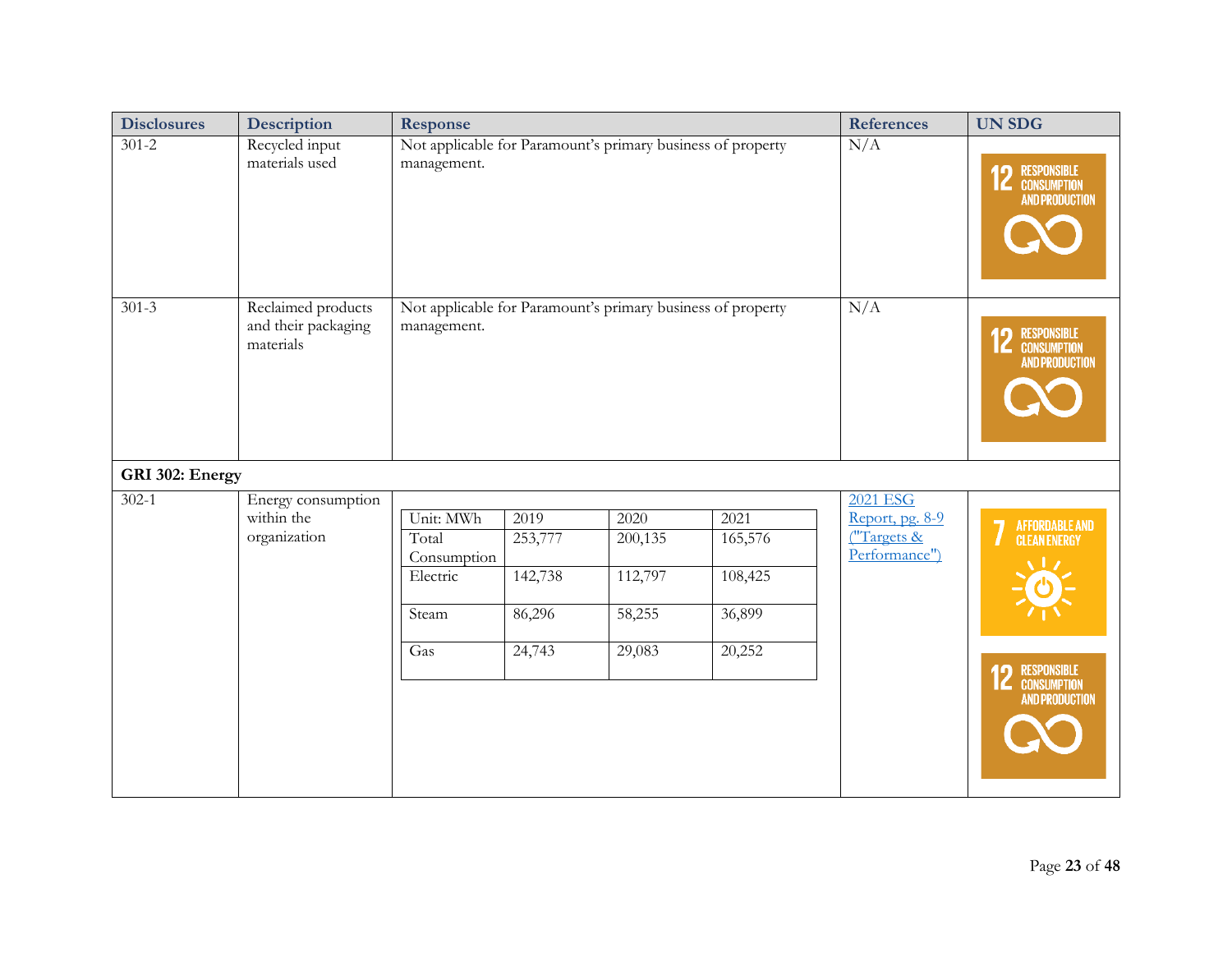| <b>Disclosures</b> | <b>Description</b>                 | <b>Response</b>                                                                                          |                                         |                                         |                                                                 | <b>References</b>                                                  | <b>UN SDG</b>                                                                                  |
|--------------------|------------------------------------|----------------------------------------------------------------------------------------------------------|-----------------------------------------|-----------------------------------------|-----------------------------------------------------------------|--------------------------------------------------------------------|------------------------------------------------------------------------------------------------|
|                    |                                    |                                                                                                          |                                         |                                         |                                                                 |                                                                    | 13 GLIMATE                                                                                     |
| $302 - 3$          | Energy intensity                   | Unit: kBtu/ft <sup>2</sup><br><b>Total EUI</b><br>Electric<br>Steam<br>Gas                               | 2019<br>76.86<br>43.23<br>26.14<br>7.49 | 2020<br>60.61<br>34.16<br>17.64<br>8.81 | 2021<br>50.15<br>32.84<br>11.18<br>6.13                         | <b>2021 ESG</b><br>Report, pg. 8-9<br>("Targets &<br>Performance") | AFFORDABLE AND<br>CLEAN ENERGY<br><b>12 RESPONSIBLE</b><br><b>AND PRODUCTION</b><br>13 GLIMATE |
| $302 - 4$          | Reduction of energy<br>consumption | in MWh of energy. 2021 consumption was 165,576 MWh,<br>compared to a consumption of 294,093 MWh in 2015. |                                         |                                         | In 2021 Paramount achieved a 43% reduction from a 2015 baseline | 2021 ESG<br>Report, pg. 8<br>("Targets &<br>Performance")          |                                                                                                |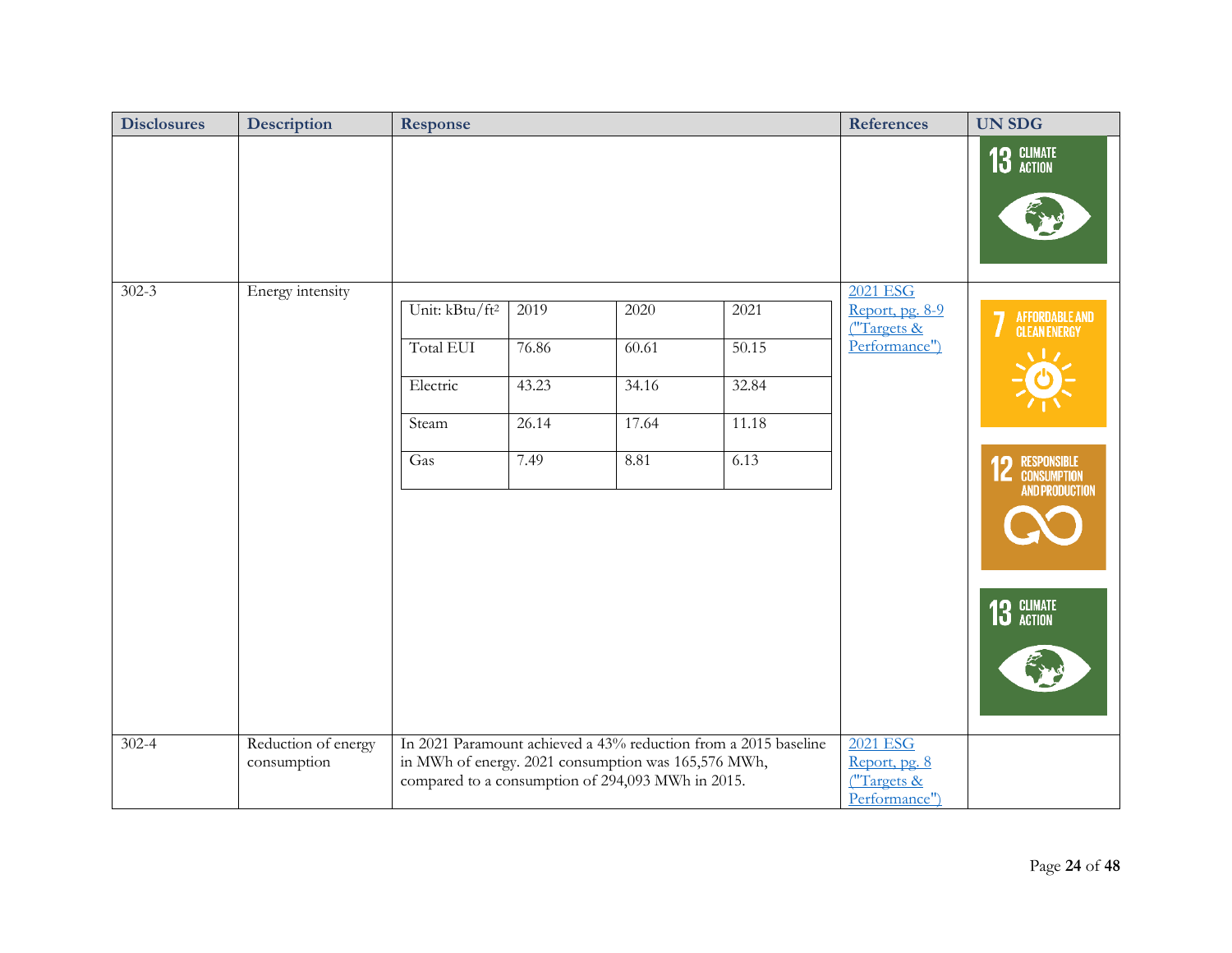| <b>Disclosures</b> | <b>Description</b>                                               | Response                                                                                                                                                                                                                                                                                                                                                                                                                                                                                                                             | <b>References</b>                                          | <b>UN SDG</b>                                  |
|--------------------|------------------------------------------------------------------|--------------------------------------------------------------------------------------------------------------------------------------------------------------------------------------------------------------------------------------------------------------------------------------------------------------------------------------------------------------------------------------------------------------------------------------------------------------------------------------------------------------------------------------|------------------------------------------------------------|------------------------------------------------|
|                    |                                                                  |                                                                                                                                                                                                                                                                                                                                                                                                                                                                                                                                      |                                                            | AFFORDABLE AND<br>CLEAN ENERGY                 |
|                    |                                                                  |                                                                                                                                                                                                                                                                                                                                                                                                                                                                                                                                      |                                                            | <b>12</b> RESPONSIBLE<br><b>AND PRODUCTION</b> |
|                    |                                                                  |                                                                                                                                                                                                                                                                                                                                                                                                                                                                                                                                      |                                                            | 13 GLIMATE                                     |
| $302 - 5$          | Reductions in energy<br>requirements of<br>products and services | Managing the energy use of Paramount's assets is integral to our<br>ESG program as we prioritize initiatives that yield both<br>environmental and economic benefits. Lower energy consumption<br>translates to a smaller carbon footprint and reduced operating costs.<br>Our team developed a comprehensive strategy to achieve a 35%<br>portfolio-wide reduction in energy consumption by 2025. We strive<br>to offer the most high-quality, healthy, and sustainable office spaces<br>for our tenants and all building occupants. | 2021 ESG<br>Report, pg. 14-<br>15 ("Energy<br>Management") | <b>AFFORDABLE AND</b><br><b>CLEAN ENERGY</b>   |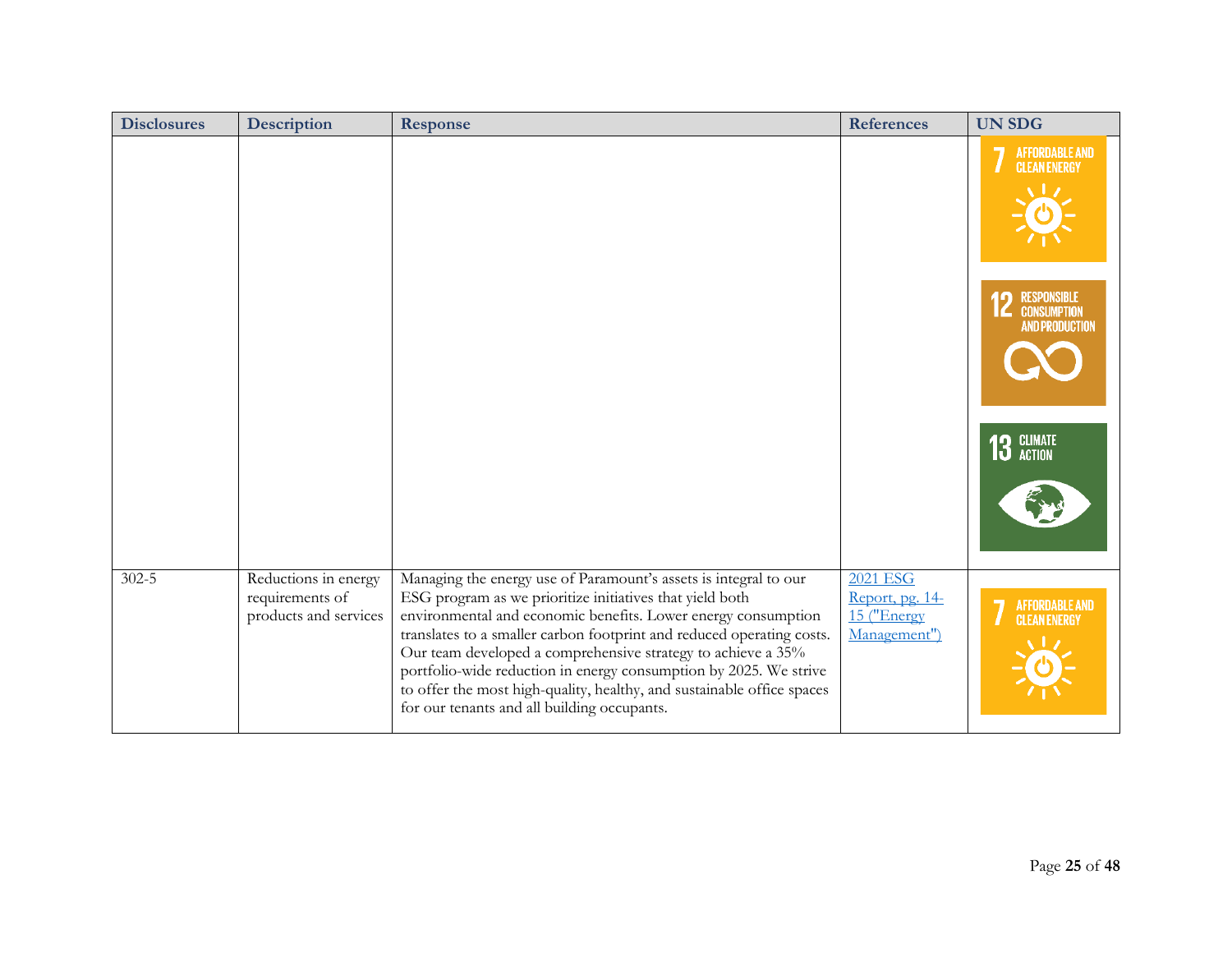| <b>Disclosures</b>                  | <b>Description</b>                                 | <b>Response</b>                                                                                                                                                                                                                                                                                                                                                                                                                                                                                                                                                                                                                                                                                                                                                                                                                                                                                                                                                                                                                                                                                           | <b>References</b>                                                                                                                           | <b>UN SDG</b>                                                                          |
|-------------------------------------|----------------------------------------------------|-----------------------------------------------------------------------------------------------------------------------------------------------------------------------------------------------------------------------------------------------------------------------------------------------------------------------------------------------------------------------------------------------------------------------------------------------------------------------------------------------------------------------------------------------------------------------------------------------------------------------------------------------------------------------------------------------------------------------------------------------------------------------------------------------------------------------------------------------------------------------------------------------------------------------------------------------------------------------------------------------------------------------------------------------------------------------------------------------------------|---------------------------------------------------------------------------------------------------------------------------------------------|----------------------------------------------------------------------------------------|
|                                     |                                                    |                                                                                                                                                                                                                                                                                                                                                                                                                                                                                                                                                                                                                                                                                                                                                                                                                                                                                                                                                                                                                                                                                                           |                                                                                                                                             | <b>RESPONSIBLE</b><br><b>CONSUMPTION</b><br><b>AND PRODUCTION</b><br><b>13 GLIMATE</b> |
|                                     |                                                    |                                                                                                                                                                                                                                                                                                                                                                                                                                                                                                                                                                                                                                                                                                                                                                                                                                                                                                                                                                                                                                                                                                           |                                                                                                                                             |                                                                                        |
| <b>GRI 303: Water and Effluents</b> |                                                    |                                                                                                                                                                                                                                                                                                                                                                                                                                                                                                                                                                                                                                                                                                                                                                                                                                                                                                                                                                                                                                                                                                           |                                                                                                                                             |                                                                                        |
| $303 - 1$                           | Interactions with<br>water as a shared<br>resource | The New York Water System serves all properties in Manhattan.<br>This is state-operated surface water, 100% of which is drawn from<br>the Delaware Aqueduct, and the Kensico/Hillview Reservoir.<br>The San Francisco Bay Delta watershed serves all properties in the<br>Bay Area. The watershed includes the Sacramento and San Joaquin<br>Rivers along with the Suisun Bay, San Pablo Bay, San Francisco<br>Bay, and Golden Gate Strait.<br>Water management risks include potential local water stress and<br>water quantity and quality disruptions. To mitigate water<br>management risks and reduce water consumption, Paramount is<br>committed to achieving a 10% reduction in water usage by 2025<br>and has reduced water consumption by 46% in 2021 from a 2016<br>baseline. Our water efficiency strategies include:<br>Low-Flow Fixtures<br>Paramount's build-out specifications require the installation of<br>low-flow fixtures. Existing toilets, urinals, faucets, and<br>showers across the portfolio are also upgraded with low-flow<br>fixtures to further reduce water consumption. | <b>EPA</b><br>Environmental<br><u>Altas</u><br><b>2021 SASB</b><br>Index, pg. 4-5<br>2021 ESG<br>Report, pg. 22-<br>23 ("Water &<br>Waste") | <b>CLEAN WATER</b><br>AND SANITATION<br>6                                              |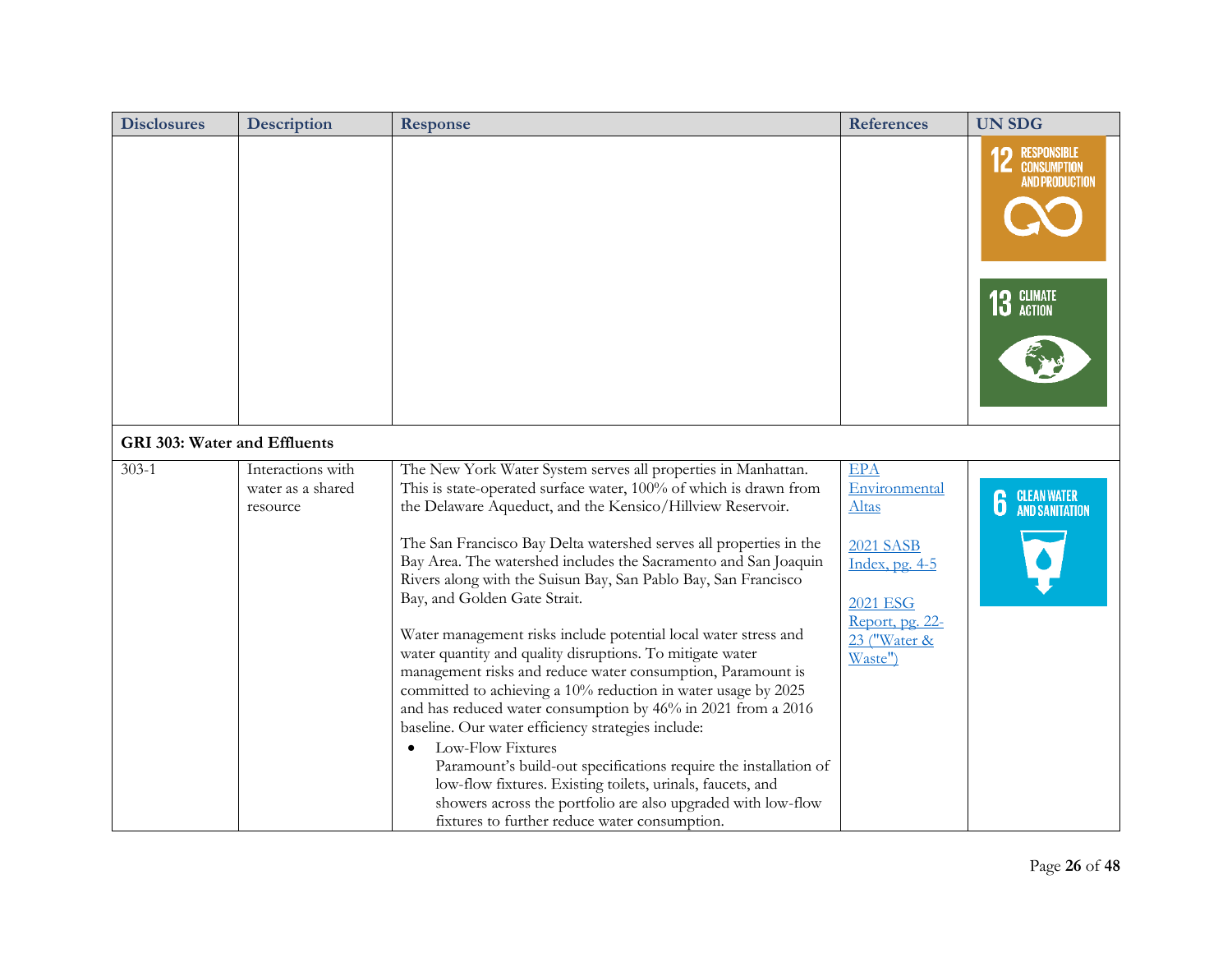| <b>Disclosures</b> | <b>Description</b>                                   | <b>Response</b>                                                                                                                                                                                                                                                                                                                                                                                                                                                                                                                                                                                                                                                                                                                                                                                                                                                                                                                                                                          | <b>References</b>                  | <b>UN SDG</b>                         |
|--------------------|------------------------------------------------------|------------------------------------------------------------------------------------------------------------------------------------------------------------------------------------------------------------------------------------------------------------------------------------------------------------------------------------------------------------------------------------------------------------------------------------------------------------------------------------------------------------------------------------------------------------------------------------------------------------------------------------------------------------------------------------------------------------------------------------------------------------------------------------------------------------------------------------------------------------------------------------------------------------------------------------------------------------------------------------------|------------------------------------|---------------------------------------|
|                    |                                                      | Data Tracking & Transparency<br>$\bullet$<br>Water usage is tracked using the ENERGY STAR Portfolio<br>Manager benchmarking platform for 100% of the portfolio. In<br>accordance with New York City and San Francisco<br>benchmarking ordinances, water consumption is disclosed<br>annually. Paramount's water performance is also shared with<br>tenants through our reporting efforts.<br><b>Water Submeters</b><br>$\bullet$<br>Water submeters are installed throughout the buildings to<br>monitor consumption, identify opportunities for increased<br>efficiency, and target leaks from specific systems.<br>Irrigation<br>$\bullet$<br>Most of our properties have minimal landscaping. For those<br>properties that are landscaped, we rely on smart meters to<br>regulate the amount of water used for irrigation. To further<br>reduce irrigation needs, these landscaped areas use native<br>plants that require less water since they are adapted to the<br>local climate. |                                    |                                       |
| $303 - 2$          | Management of<br>water discharge-<br>related impacts | 0% of Paramount properties in New York City are located in areas<br>with high or extremely high baseline water stress. 0% of properties<br>within San Francisco are located within areas with high or extremely<br>high baseline water stress.                                                                                                                                                                                                                                                                                                                                                                                                                                                                                                                                                                                                                                                                                                                                           | <b>2021 SASB</b><br>Index, pg. 4-5 | <b>CLEAN WATER<br/>AND SANITATION</b> |
| $303 - 3$          | Water withdrawal                                     | The total amount of water withdrawn to meet the consumption<br>needs of Paramount properties between January 1, 2021, and<br>December 31, 2021, was 0.03 cubic meters/square feet (334,338)<br>cubic meters / 11,266,196 square feet).                                                                                                                                                                                                                                                                                                                                                                                                                                                                                                                                                                                                                                                                                                                                                   | <b>2021 SASB</b><br>Index, pg. 4-5 | <b>CLEAN WATER<br/>AND SANITATION</b> |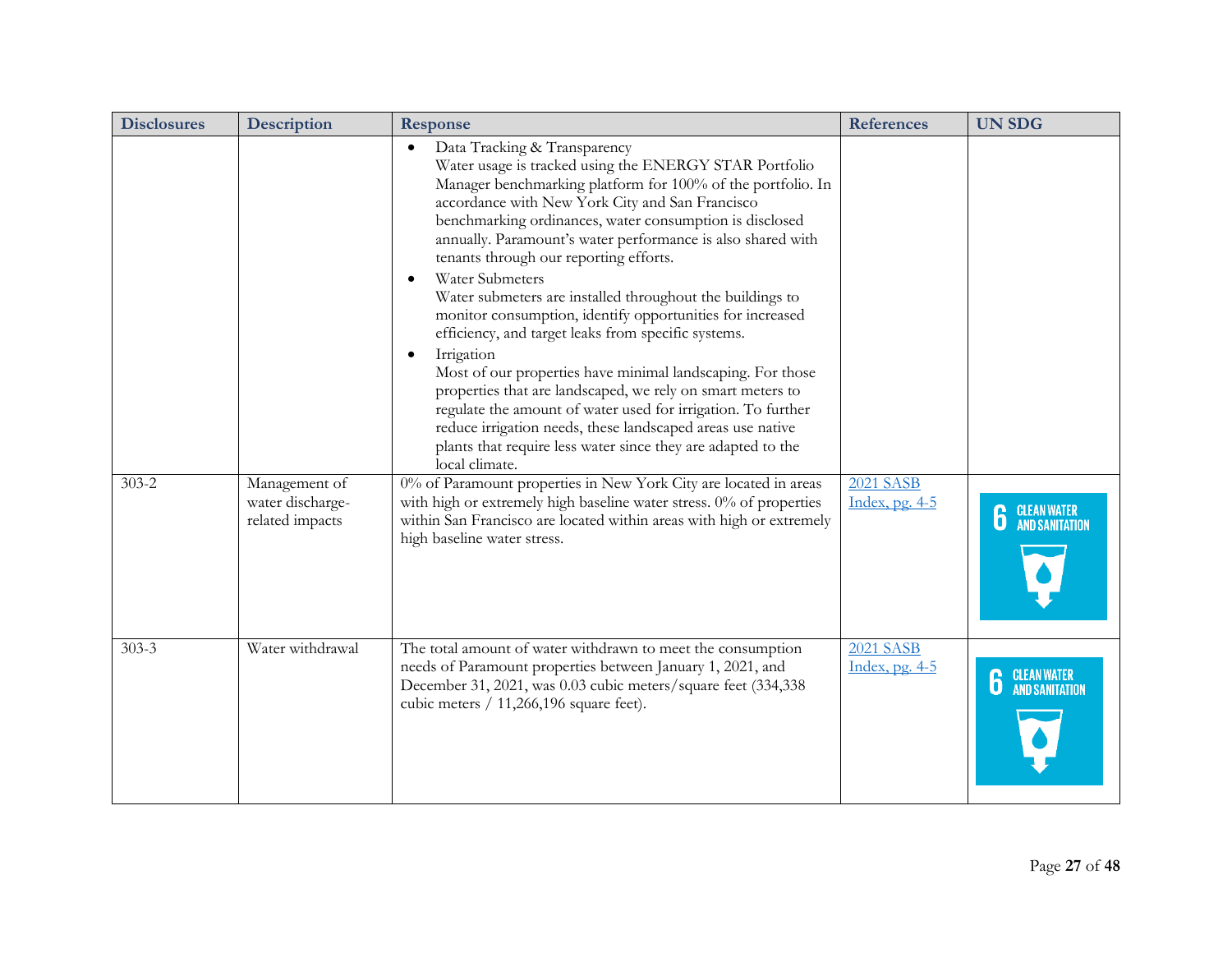| <b>Disclosures</b> | <b>Description</b>                                                                                                                                             | Response                                                                                                                                                                                                                                                                    |                                      |                                      | <b>References</b>                                                                                                               | <b>UN SDG</b>                                                                             |
|--------------------|----------------------------------------------------------------------------------------------------------------------------------------------------------------|-----------------------------------------------------------------------------------------------------------------------------------------------------------------------------------------------------------------------------------------------------------------------------|--------------------------------------|--------------------------------------|---------------------------------------------------------------------------------------------------------------------------------|-------------------------------------------------------------------------------------------|
|                    |                                                                                                                                                                |                                                                                                                                                                                                                                                                             |                                      |                                      |                                                                                                                                 | DECENT WORK AND<br>Economic Growth<br>0<br><b>12 RESPONSIBLE</b><br><b>AND PRODUCTION</b> |
| $303 - 4$          | Water discharge                                                                                                                                                | Not material. All water used for Paramount's operations is<br>discharged into the sewer system. Sewer water is treated in areas<br>where Paramount operates.                                                                                                                |                                      | N/A                                  | N/A                                                                                                                             |                                                                                           |
| $303 - 5$          | Water consumption                                                                                                                                              | Total water consumption in 2021: 334,338 cubic meters                                                                                                                                                                                                                       |                                      |                                      | <b>2021 SASB</b><br>Index, pg. 4-5                                                                                              | N/A                                                                                       |
|                    |                                                                                                                                                                | Unit: m <sup>3</sup><br>2019<br>Total<br>481,739<br>New York<br>337,242<br>San Francisco<br>144,497                                                                                                                                                                         | 2020<br>257,313<br>198,965<br>58,348 | 2021<br>334,338<br>275,038<br>59,300 | <b>2021 ESG</b><br>Report, pg. 8-9<br>("Targets &<br>Performance")                                                              |                                                                                           |
| 304: Biodiversity  |                                                                                                                                                                |                                                                                                                                                                                                                                                                             |                                      |                                      |                                                                                                                                 |                                                                                           |
| $304 - 1$          | Operational sites<br>owned, leased,<br>managed in, or<br>adjacent to,<br>protected areas and<br>areas of high<br>diversity value<br>outside protected<br>areas | Paramount owns and operates properties in New York City near<br>the protected areas of Riverside Park, Central Park, and Hudson<br>River Park. Paramount owns and operates properties in San<br>Francisco near the protected areas of Golden Gate Park and the<br>Presidio. |                                      |                                      | New York<br><b>Protected Areas</b><br>Database<br><b>IUCN Red List</b><br>Assessment<br>using the<br>Integrated<br>Biodiversity | $15$ $^{LIE}$ on land<br>\$~                                                              |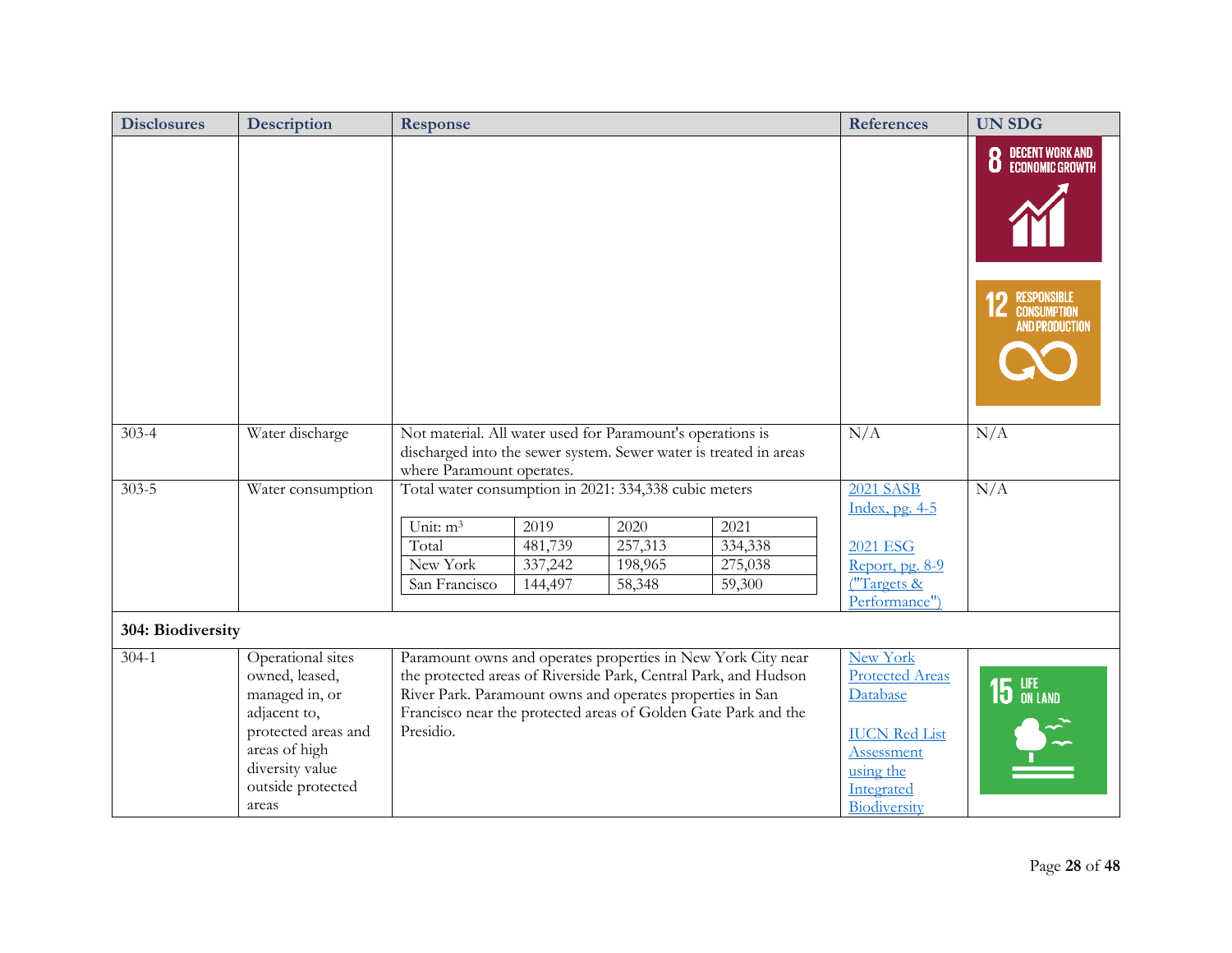| <b>Disclosures</b>        | <b>Description</b>                                                                                                               | <b>Response</b>                                                                                                                                                                                                                                                                                                                | <b>References</b>                                                                                                                                                           | <b>UN SDG</b>  |
|---------------------------|----------------------------------------------------------------------------------------------------------------------------------|--------------------------------------------------------------------------------------------------------------------------------------------------------------------------------------------------------------------------------------------------------------------------------------------------------------------------------|-----------------------------------------------------------------------------------------------------------------------------------------------------------------------------|----------------|
|                           |                                                                                                                                  |                                                                                                                                                                                                                                                                                                                                | <b>Assessment Tool</b><br>(IBAT)                                                                                                                                            |                |
| $304 - 2$                 | Significant impacts<br>of activities,<br>products, and<br>services on<br>biodiversity                                            | The landscaped areas throughout Paramount's portfolio use native<br>plants that require less water since they are adapted to the local<br>climate. At 60 Wall Street, we will be constructing the largest green<br>wall installation in North America that will utilize 60 species of local<br>plants to support biodiversity. | <b>2021 ESG</b><br>Report, pg. 21,<br>$22 - 23$<br>("Sustainable<br>Development"<br>and "Water &<br>Waste")                                                                 | 15 LIFE        |
| $304 - 3$                 | Habitats protected or<br>restored                                                                                                | Paramount is committed to urban infill construction that mitigates<br>sprawl and green field development.                                                                                                                                                                                                                      | 2021 ESG<br>Report, pg. 20-<br>21 ("Sustainable<br>Development")                                                                                                            | <b>15 LIFE</b> |
| $304 - 4$                 | <b>IUCN Red List</b><br>species and national<br>conservation list<br>species with habitats<br>in areas affected by<br>operations | 250 species are on the IUCN Red List with habitats nearby<br>Paramount's New York City Properties, within a 30 miles distance.<br>44 species are on the IUCN Red List with habitats nearby<br>Paramount's San Francisco Properties, within a 30 miles distance.                                                                | Threatened and<br>Endangered<br>Species in New<br>York<br><b>IUCN Red List</b><br>Assessment<br>using the<br>Integrated<br>Biodiversity<br><b>Assessment Tool</b><br>(IBAT) | <b>15</b> LIFE |
| <b>GRI 305: Emissions</b> |                                                                                                                                  |                                                                                                                                                                                                                                                                                                                                |                                                                                                                                                                             |                |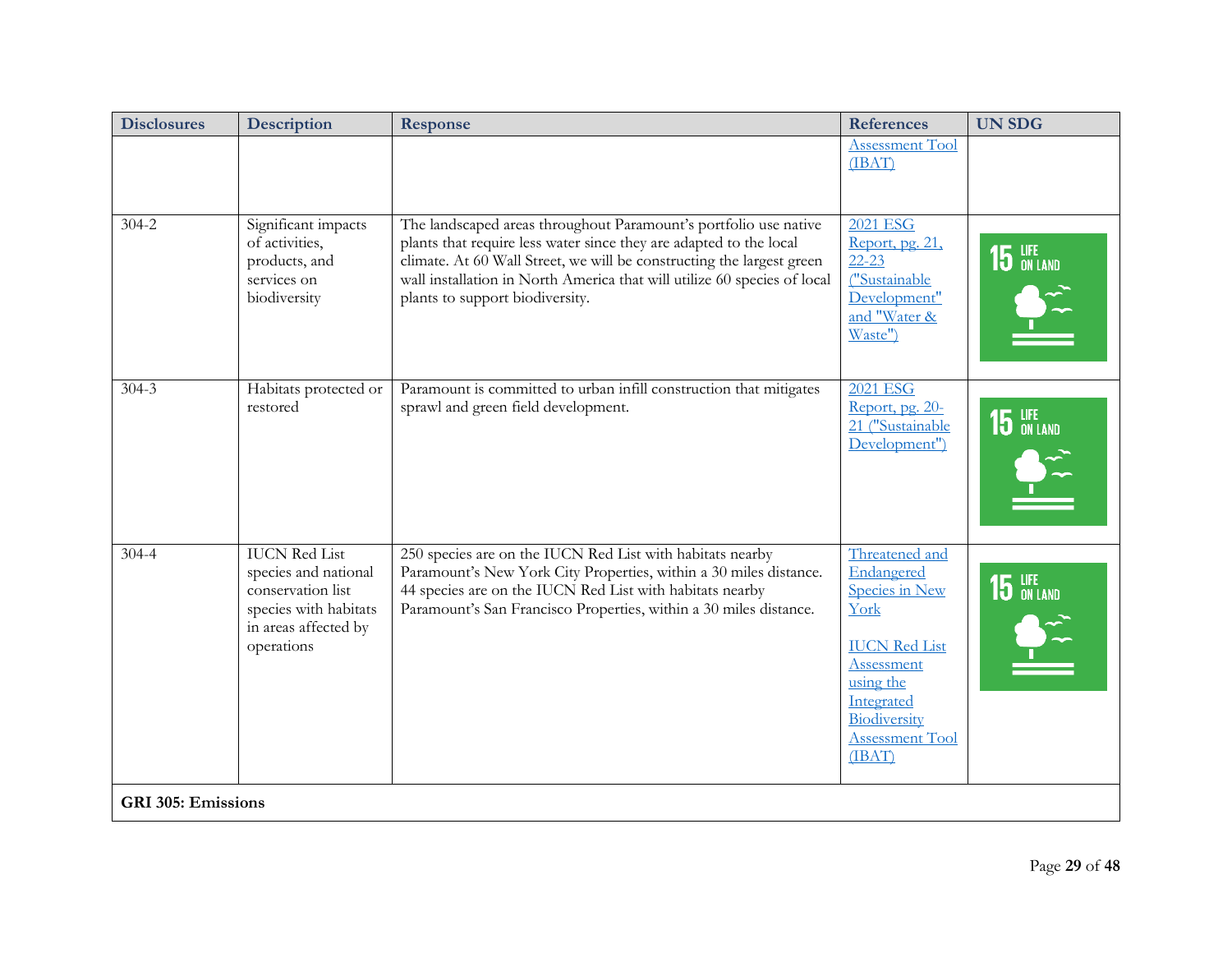| <b>Disclosures</b> | Description                                                                                 | Response                                                                                   |                            |         |         |         | <b>References</b>                                                | <b>UN SDG</b>                      |
|--------------------|---------------------------------------------------------------------------------------------|--------------------------------------------------------------------------------------------|----------------------------|---------|---------|---------|------------------------------------------------------------------|------------------------------------|
| $305-1; 305-2;$    | Direct (Scope 1)                                                                            |                                                                                            |                            |         |         |         | <b>2021 ESG</b>                                                  |                                    |
| 305-4; 305-7       | GHG emissions;                                                                              |                                                                                            | Unit                       | 2019    | 2020    | 2021    | Report, pg. 8-9                                                  |                                    |
|                    | Energy indirect<br>(Scope 2) GHG<br>emissions; GHG<br>emissions intensity;                  | Scope 1                                                                                    | mtCO2e                     | 4,484   | 5,270   | 3,670   | ("Targets &<br>Performance")                                     | GOOD HEALTH<br>And Well-Being<br>3 |
|                    | Nitrogen oxides<br>(NO <sub>x</sub> ), sulfur oxides<br>(SOx), and other<br>significant air | Scope 2                                                                                    | mtCO2e                     | 59,942  | 45,116  | 37,678  |                                                                  | <b>12 RESPONSIBLE</b>              |
|                    | emissions                                                                                   | GHG<br>emissions<br>intensity                                                              | mtCO2e/<br>ft <sup>2</sup> | 0.00572 | 0.00447 | 0.00367 |                                                                  | <b>AND PRODUCTION</b>              |
|                    |                                                                                             | NOx                                                                                        | Tons                       | 4.14    | 4.86    | 3.39    |                                                                  |                                    |
|                    |                                                                                             | SOx                                                                                        | Tons                       | 0.02483 | 0.02919 | 0.02032 |                                                                  | 13 GLIMATE                         |
|                    |                                                                                             |                                                                                            |                            |         |         |         |                                                                  | 15 LIFE ON LAND                    |
| $305 - 5$          | Reduction of GHG<br>emissions                                                               | From 2015 to 2021, Paramount reduced GHG emissions from<br>74,022 mtCO2e to 41,348 mtCO2e. |                            |         |         |         | <b>2021 ESG</b><br>Report, pg. 8<br>("Targets &<br>Performance") |                                    |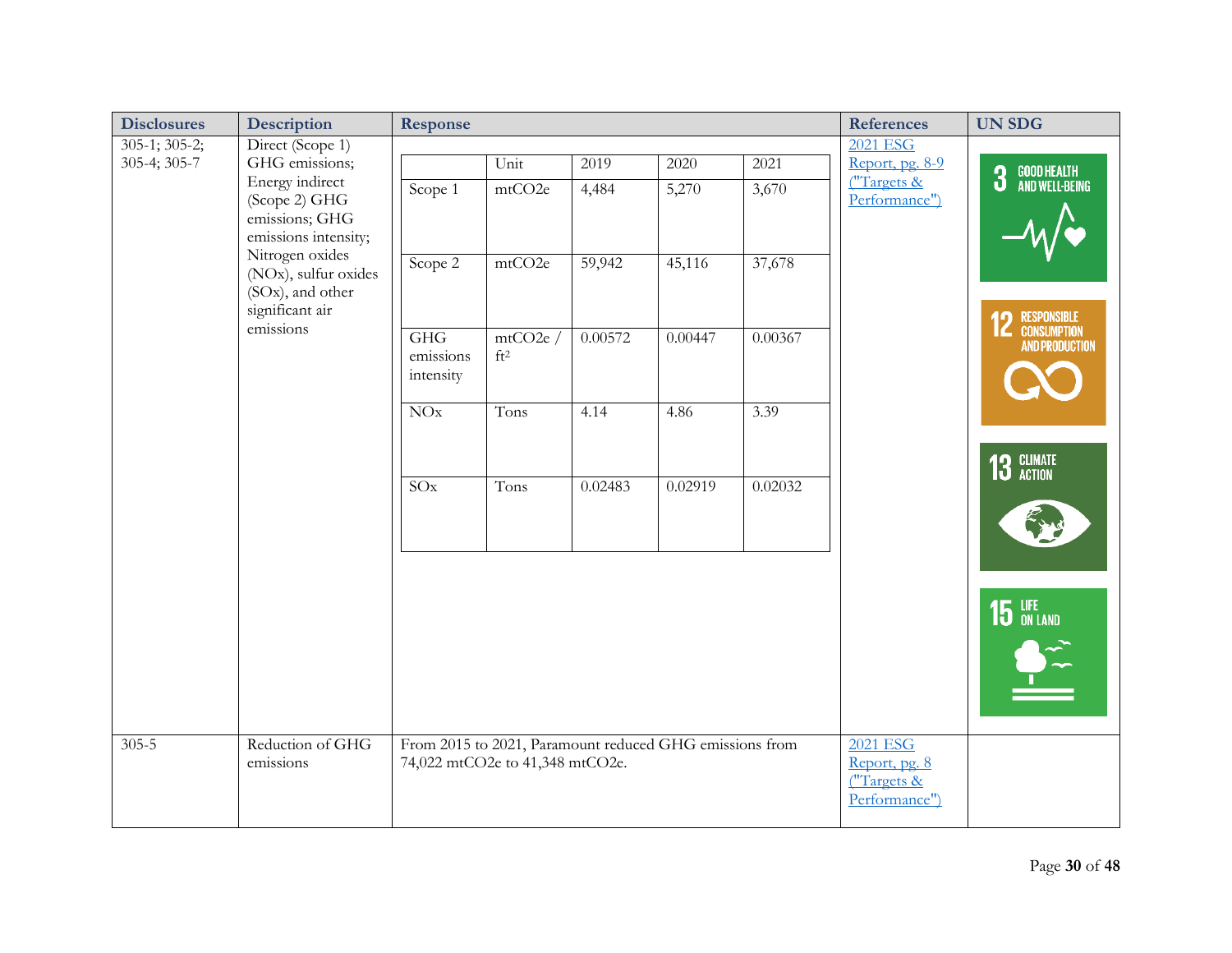| <b>Disclosures</b>           | <b>Description</b>                               | Response                                                                                                                                                                                  | <b>References</b> | <b>UN SDG</b>                                              |
|------------------------------|--------------------------------------------------|-------------------------------------------------------------------------------------------------------------------------------------------------------------------------------------------|-------------------|------------------------------------------------------------|
|                              |                                                  |                                                                                                                                                                                           |                   | 13 GLIMATE<br>15 LIFE                                      |
| GRI 306: Effluents and Waste |                                                  |                                                                                                                                                                                           |                   |                                                            |
| $306-1$                      | Water discharge by<br>quality and<br>destination | All Paramount properties discharge water in their respective New<br>York or San Francisco municipal sewage system, which is then<br>transported to sewage to wastewater treatment plants. | N/A               | GOOD HEALTH<br>And Well-Being<br>3<br><b>6</b> CLEAN WATER |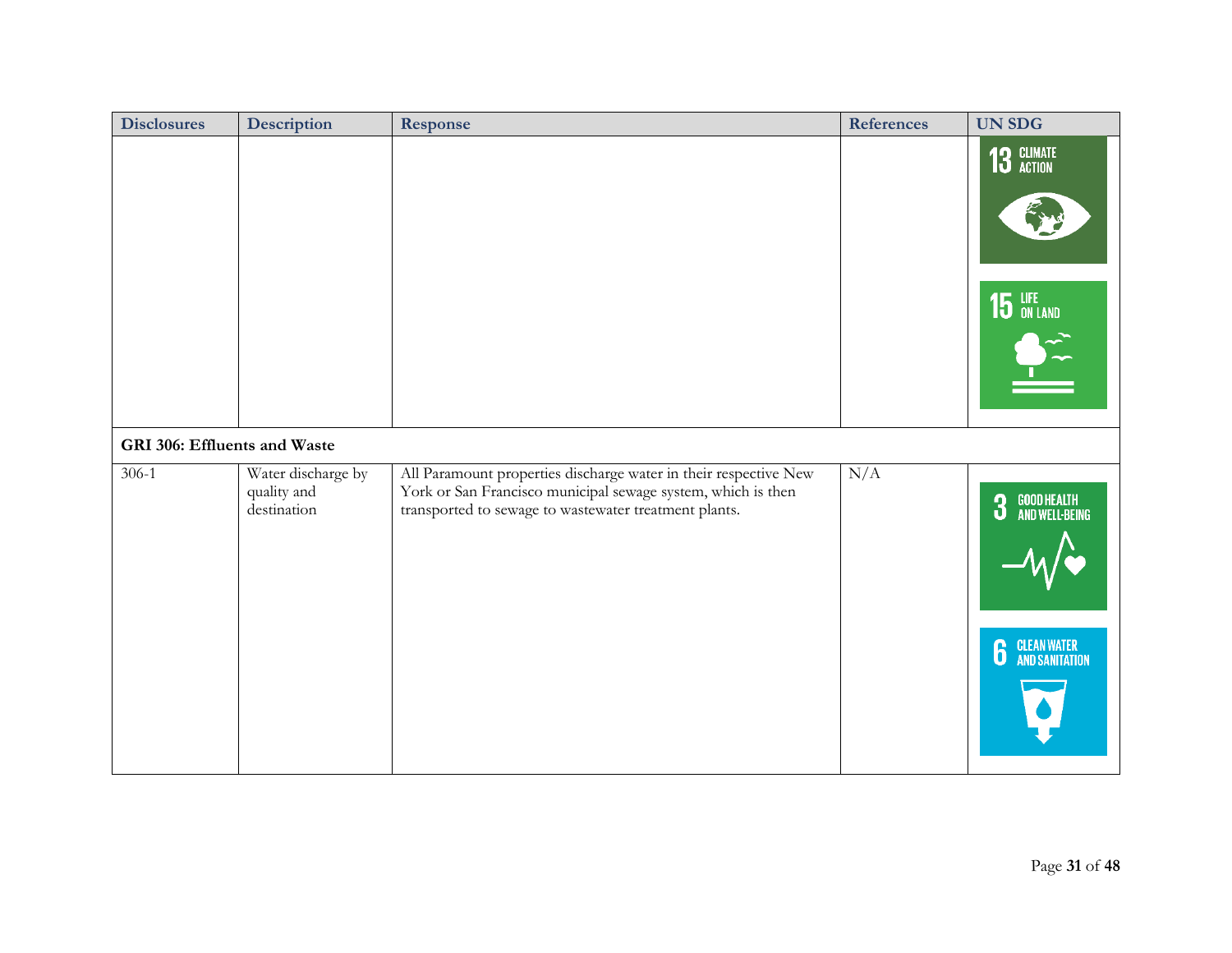| <b>Disclosures</b> | <b>Description</b>                   | <b>Response</b>                                                                                                                                                                                                                                                                                                                                                                                                                                                                                                                                                                                                                                                                                                                                     | <b>References</b>                                                                                   | <b>UN SDG</b>                                                                                                                            |
|--------------------|--------------------------------------|-----------------------------------------------------------------------------------------------------------------------------------------------------------------------------------------------------------------------------------------------------------------------------------------------------------------------------------------------------------------------------------------------------------------------------------------------------------------------------------------------------------------------------------------------------------------------------------------------------------------------------------------------------------------------------------------------------------------------------------------------------|-----------------------------------------------------------------------------------------------------|------------------------------------------------------------------------------------------------------------------------------------------|
|                    |                                      |                                                                                                                                                                                                                                                                                                                                                                                                                                                                                                                                                                                                                                                                                                                                                     |                                                                                                     | <b>RESPONSIBLE</b><br><b>CONSUMPTION</b><br><b>AND PRODUCTION</b>                                                                        |
| $306 - 2$          | Waste by type and<br>disposal method | Paramount's 2021 waste diversion rate was 44.58%. Paramount set<br>ambitious environmental reduction targets, including a 50%<br>diversion rate by 2025. Each building in the Paramount portfolio<br>has a Solid Waste Management policy implemented, which<br>prioritizes recycling and diversion of waste from the landfill, which<br>protects the environment and public health. We have landfill and<br>recycling haulers, and 100% of San Francisco properties compost.<br>Each building in Paramount's portfolio also undergoes waste audits<br>to ensure recycling best practices are maintained. Diversion rates are<br>provided to Paramount by the waste haulers monthly. Using this<br>data, we take proactive measures for improvement. | <b>2021 ESG</b><br>Report, pg. 8-9,<br>22-23 ("Targets<br>& Performance"<br>and "Water &<br>Waste") | GOOD HEALTH<br>And Well-Being<br>3<br><b>CLEAN WATER</b><br>AND SANITATION<br><b>RESPONSIBLE</b><br>CONSUMPTION<br><b>AND PRODUCTION</b> |
| $306 - 3$          | Significant spills                   | 0 significant spills. Not material for Paramount's business.                                                                                                                                                                                                                                                                                                                                                                                                                                                                                                                                                                                                                                                                                        | N/A                                                                                                 |                                                                                                                                          |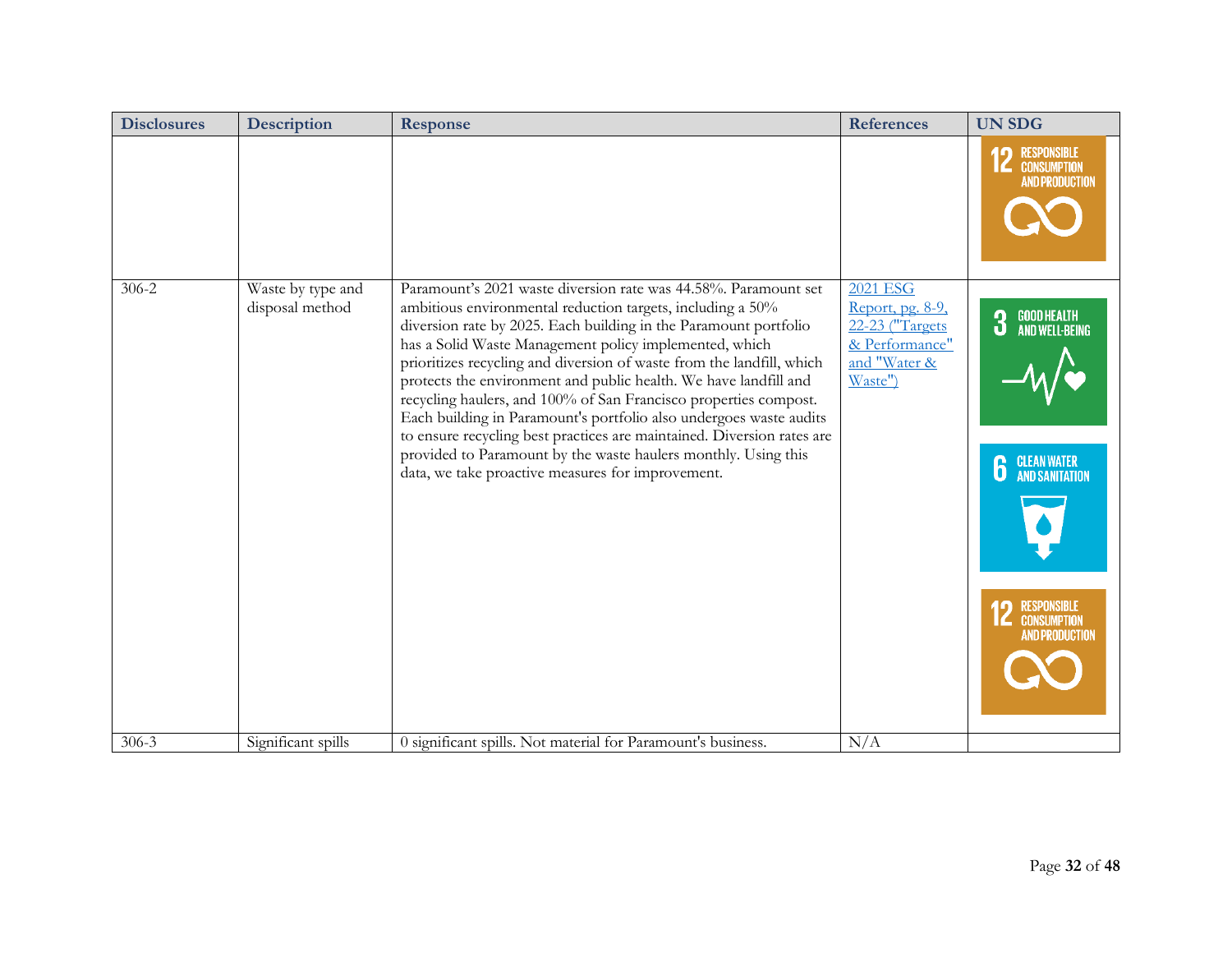| <b>Disclosures</b> | <b>Description</b>              | Response                                                                                                                                                                                                                                                                                                                                                                                  | <b>References</b>                                             | <b>UN SDG</b>                      |
|--------------------|---------------------------------|-------------------------------------------------------------------------------------------------------------------------------------------------------------------------------------------------------------------------------------------------------------------------------------------------------------------------------------------------------------------------------------------|---------------------------------------------------------------|------------------------------------|
|                    |                                 |                                                                                                                                                                                                                                                                                                                                                                                           |                                                               | GOOD HEALTH<br>And Well-Being<br>3 |
|                    |                                 |                                                                                                                                                                                                                                                                                                                                                                                           |                                                               | <b>6</b> GLEAN WATER               |
|                    |                                 |                                                                                                                                                                                                                                                                                                                                                                                           |                                                               | <b>15</b> LIFE                     |
| $306 - 4$          | Transport of<br>hazardous waste | Electronic waste (e-waste) collection drives are offered to all tenants<br>at no cost throughout the year. We encourage our tenants to<br>responsibly dispose of this waste that could release toxins and heavy<br>metals into the environment if it is improperly sent to a landfill.<br>320.7 metric tons of hazardous waste were recycled throughout<br>Paramount's portfolio in 2021. | 2021 ESG<br>Report, pg. 23<br><u>("Water &amp;</u><br>Waste") | GOOD HEALTH<br>AND WELL-BEING<br>3 |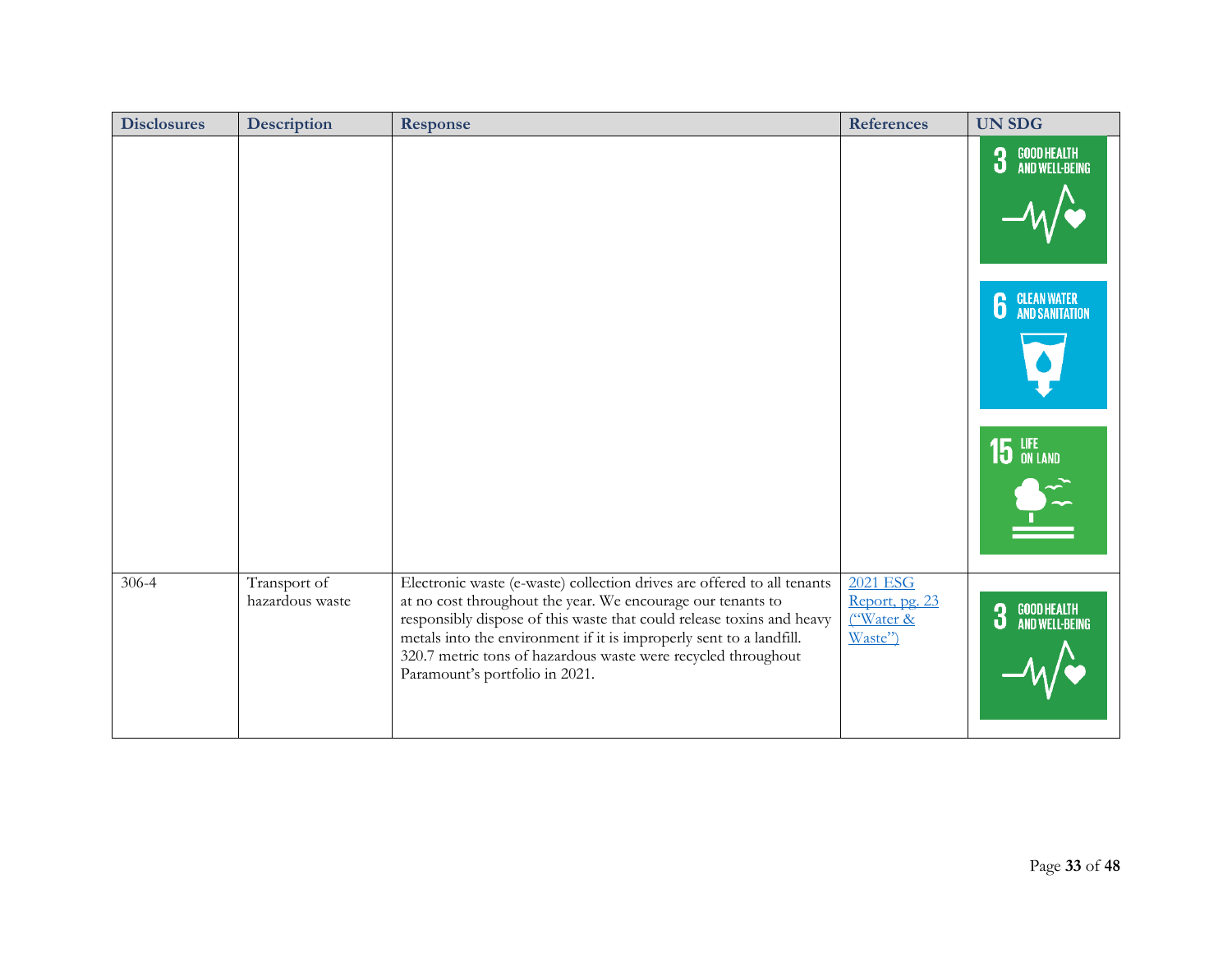| <b>Disclosures</b> | Description                                                      | Response                                                                                                                                                                                                | <b>References</b> | <b>UN SDG</b>                                              |
|--------------------|------------------------------------------------------------------|---------------------------------------------------------------------------------------------------------------------------------------------------------------------------------------------------------|-------------------|------------------------------------------------------------|
|                    |                                                                  |                                                                                                                                                                                                         |                   | <b>RESPONSIBLE</b><br>CONSUMPTION<br><b>AND PRODUCTION</b> |
| $306 - 5$          | Water bodies<br>affected by water<br>discharges and/or<br>runoff | Not material. All Paramount properties discharge water in their<br>respective New York or San Francisco municipal sewage system,<br>which is then transported to sewage to wastewater treatment plants. | N/A               | <b>CLEAN WATER</b><br>AND SANITATION<br>6<br>15 LIFE       |
|                    | <b>GRI 307: Environmental Compliance</b>                         |                                                                                                                                                                                                         |                   |                                                            |
| $307-1$            | Non-compliance<br>with environmental<br>laws and regulations     | During the calendar year 2021, there are 0 significant events of non-<br>compliance with environmental laws and regulations.                                                                            | N/A               | <b>16 PEACE, JUSTICE</b><br>NSTITUTIONS                    |
|                    | <b>GRI 308: Supplier Environmental Assessment</b>                |                                                                                                                                                                                                         |                   |                                                            |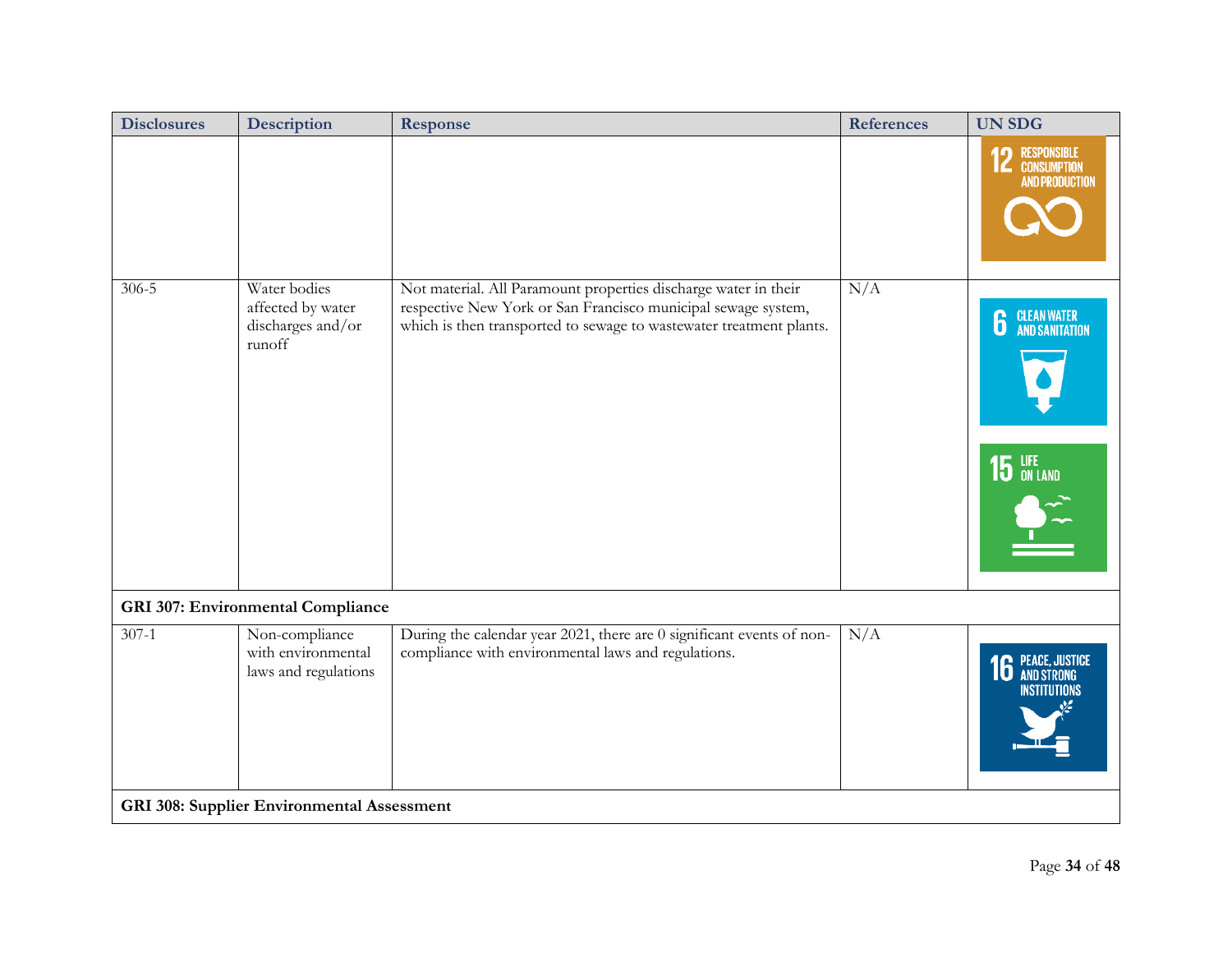| <b>Disclosures</b>         | Description                                                                                           | <b>Response</b>                                                                                                                                                                                                                                                                                                                                                                                                                                                                                                   |                      |             |                          |             |                                                                   | <b>References</b>                                                                                                                | <b>UN SDG</b>                                                                      |
|----------------------------|-------------------------------------------------------------------------------------------------------|-------------------------------------------------------------------------------------------------------------------------------------------------------------------------------------------------------------------------------------------------------------------------------------------------------------------------------------------------------------------------------------------------------------------------------------------------------------------------------------------------------------------|----------------------|-------------|--------------------------|-------------|-------------------------------------------------------------------|----------------------------------------------------------------------------------------------------------------------------------|------------------------------------------------------------------------------------|
| $308-1$                    | New suppliers that<br>were screened using<br>environmental<br>criteria                                | In 2021, Paramount surveyed Critical Tier 1 Suppliers and new<br>vendors on organizational ESG practices. Paramount's Vendor<br>Code of Conduct and ESG Monitoring Survey covered 44 out of 87<br>Critical Tier 1 Suppliers, representing 76% of annual spend with<br>those suppliers. Critical Tier 1 Suppliers will be evaluated on an<br>annual basis, and Paramount will issue corrective action plans and<br>reassess the future work contract if the suppliers do not meet<br>Paramount's ESG requirements. |                      |             |                          |             |                                                                   | <b>2021 ESG</b><br>Report, pg. 48-<br>49 ("Supply<br>Chain")                                                                     | N/A                                                                                |
| <b>GRI 401: Employment</b> |                                                                                                       |                                                                                                                                                                                                                                                                                                                                                                                                                                                                                                                   |                      |             |                          |             |                                                                   |                                                                                                                                  |                                                                                    |
| $401 - 1$                  | New employee hires<br>and employee<br>turnover                                                        | 2019<br>Hires<br>18                                                                                                                                                                                                                                                                                                                                                                                                                                                                                               | Turnover<br>$12.2\%$ | Hires<br>31 | 2020<br>Turnover<br>8.8% | Hires<br>43 | 2021<br>Turnover<br>18.5%                                         | <b>2021 ESG</b><br>Report, pg. 26-<br>27, 31 ("Our<br>People" and<br>"Diversity,<br>Equity, and<br>Inclusion")                   | $\overline{5}$<br><b>GENDER<br/>EQUALITY</b><br>DECENT WORK AND<br>Economic Growth |
| $401 - 2$                  | Benefits provided to<br>full-time employees<br>that are not provided<br>to temporary or part-<br>time | All full-time salaried employees are eligible for the employee<br>both full-time and part-time, are eligible to participate in their<br>respective union plans. Paramount provides the appropriate<br>benefits based on what is stipulated within each Collective<br>Bargaining Agreement.                                                                                                                                                                                                                        |                      |             |                          |             | benefits listed in Paramount's 2021 ESG Report. Hourly employees, | <b>2021 ESG</b><br>Report, pg. 26-<br>27 ("Our<br>People")<br><b>32BJ SEIU</b><br>Contracts<br>Local 94<br>Engineer<br>Agreement | DECENT WORK AND<br>Economic Growth<br>8                                            |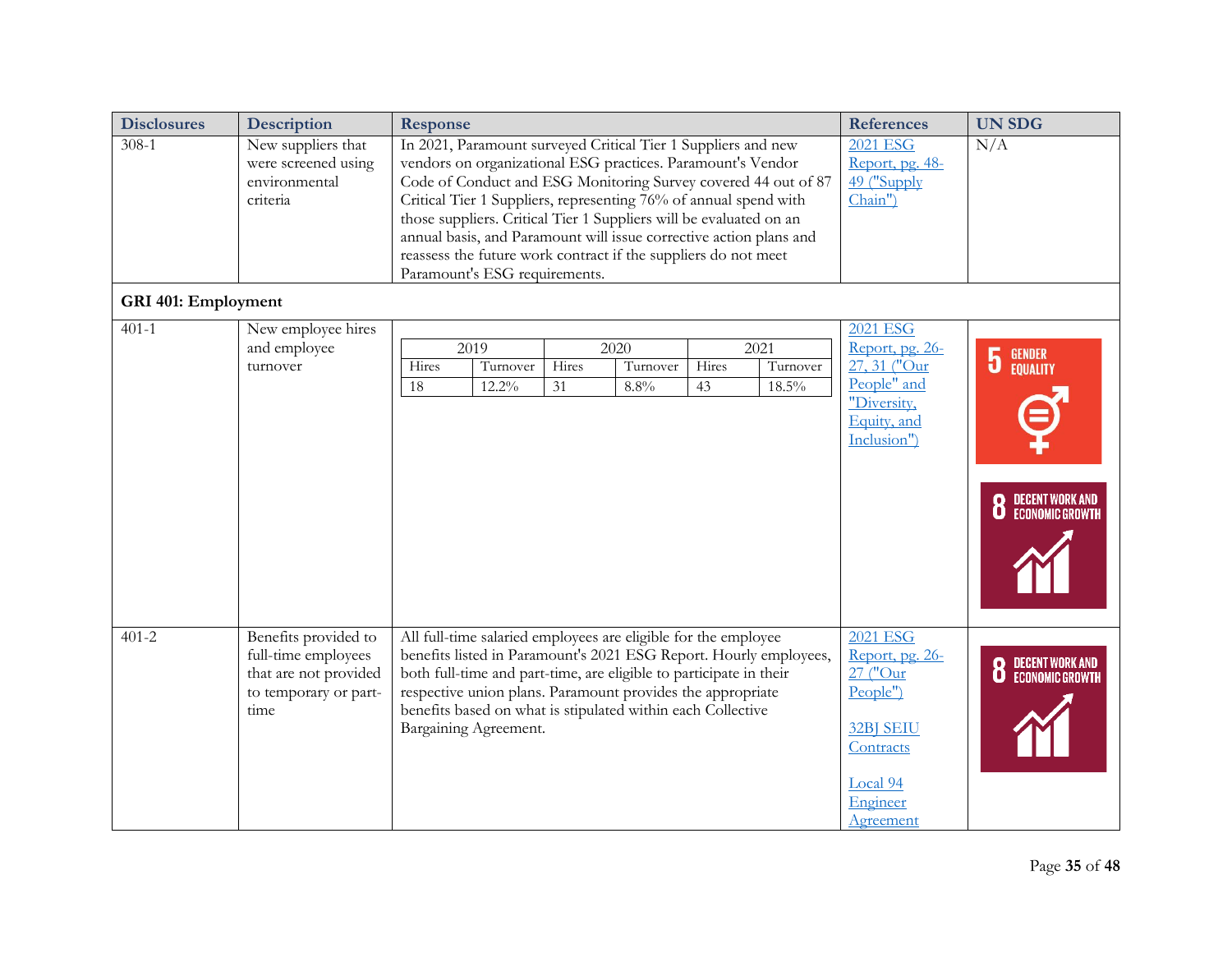| <b>Disclosures</b> | Description                                                | Response                                                                                                                                                                                                                                                                                                                                                                                                                                                                                                                                                                                                                                                                                                                                                                                                                                                                                                                                                                                                                                                                                                                                                                        | <b>References</b>                                                                                           | <b>UN SDG</b>                           |
|--------------------|------------------------------------------------------------|---------------------------------------------------------------------------------------------------------------------------------------------------------------------------------------------------------------------------------------------------------------------------------------------------------------------------------------------------------------------------------------------------------------------------------------------------------------------------------------------------------------------------------------------------------------------------------------------------------------------------------------------------------------------------------------------------------------------------------------------------------------------------------------------------------------------------------------------------------------------------------------------------------------------------------------------------------------------------------------------------------------------------------------------------------------------------------------------------------------------------------------------------------------------------------|-------------------------------------------------------------------------------------------------------------|-----------------------------------------|
| $401 - 3$          | Parental leave                                             | 100% of Paramount's employees are provided paid parental leave.                                                                                                                                                                                                                                                                                                                                                                                                                                                                                                                                                                                                                                                                                                                                                                                                                                                                                                                                                                                                                                                                                                                 | 2021 ESG<br>Report, pg. 26-<br>27 ("Our<br>People")<br><b>32BJ SEIU</b><br><b>Union CBA</b><br>Local 94 CBA | <b>GENDER<br/>EQUALITY</b><br>5         |
|                    | <b>GRI 402: Labor/Management Relations</b>                 |                                                                                                                                                                                                                                                                                                                                                                                                                                                                                                                                                                                                                                                                                                                                                                                                                                                                                                                                                                                                                                                                                                                                                                                 |                                                                                                             |                                         |
| $402 - 1$          | Minimum notice<br>periods regarding<br>operational changes | Paramount adheres to all minimum notice periods regarding<br>significant operational changes, which vary depending on the<br>pertinent collective bargaining agreements (CBA). According to<br>32BJ SEIU union CBA, "If the Employer desires to reduce its<br>workforce, it is required  to give employees  one (1) week<br>notice of layoff or discharge, or in lieu thereof, an additional week<br>pay. The Employer shall give four (4) weeks written notification to<br>the Union and the RAB." According to the 32BJ Security Officer<br>Owners Agreement, "the employer shall promptly notify the<br>union of reduction in the number of employees." According to<br>Local 94 union CBA, "In reducing force, Employers are required<br>to give employees  at least three (3) weeks' notice of lay-off or<br>discharge, or in lieu thereof, an additional three (3) weeks' pay. In<br>addition, except for normal or routine reduction, the Union and the<br>RAB shall be given at least one (1) week's advance written notice.<br>The Employer shall, if possible, give the Union at least twenty (20)<br>days advance notice of any change of Employer in the building." | <b>32BJ SEIU</b><br><b>Union CBA</b><br>Local 94 CBA                                                        | DECENT WORK AND<br>Economic Growth<br>8 |
|                    | GRI 403: Occupational Health & Safety                      |                                                                                                                                                                                                                                                                                                                                                                                                                                                                                                                                                                                                                                                                                                                                                                                                                                                                                                                                                                                                                                                                                                                                                                                 |                                                                                                             |                                         |
| $403 - 1$          | Occupational health<br>and safety<br>management system     | Managing the health and safety of our employees and all building<br>occupants is at the forefront of Paramount's approach to risk<br>management. We developed a comprehensive strategy for a healthy<br>workplace that includes enhancements such as indoor air quality<br>testing, air filtration, and cleaning and sanitation. To address safety,<br>our team is prepared to respond to emergencies through fire safety<br>and prevention, active shooter response, and CPR training.                                                                                                                                                                                                                                                                                                                                                                                                                                                                                                                                                                                                                                                                                         | <b>2021 ESG</b><br>Report, pg. 46-<br>47 ("Risk<br>Management")                                             |                                         |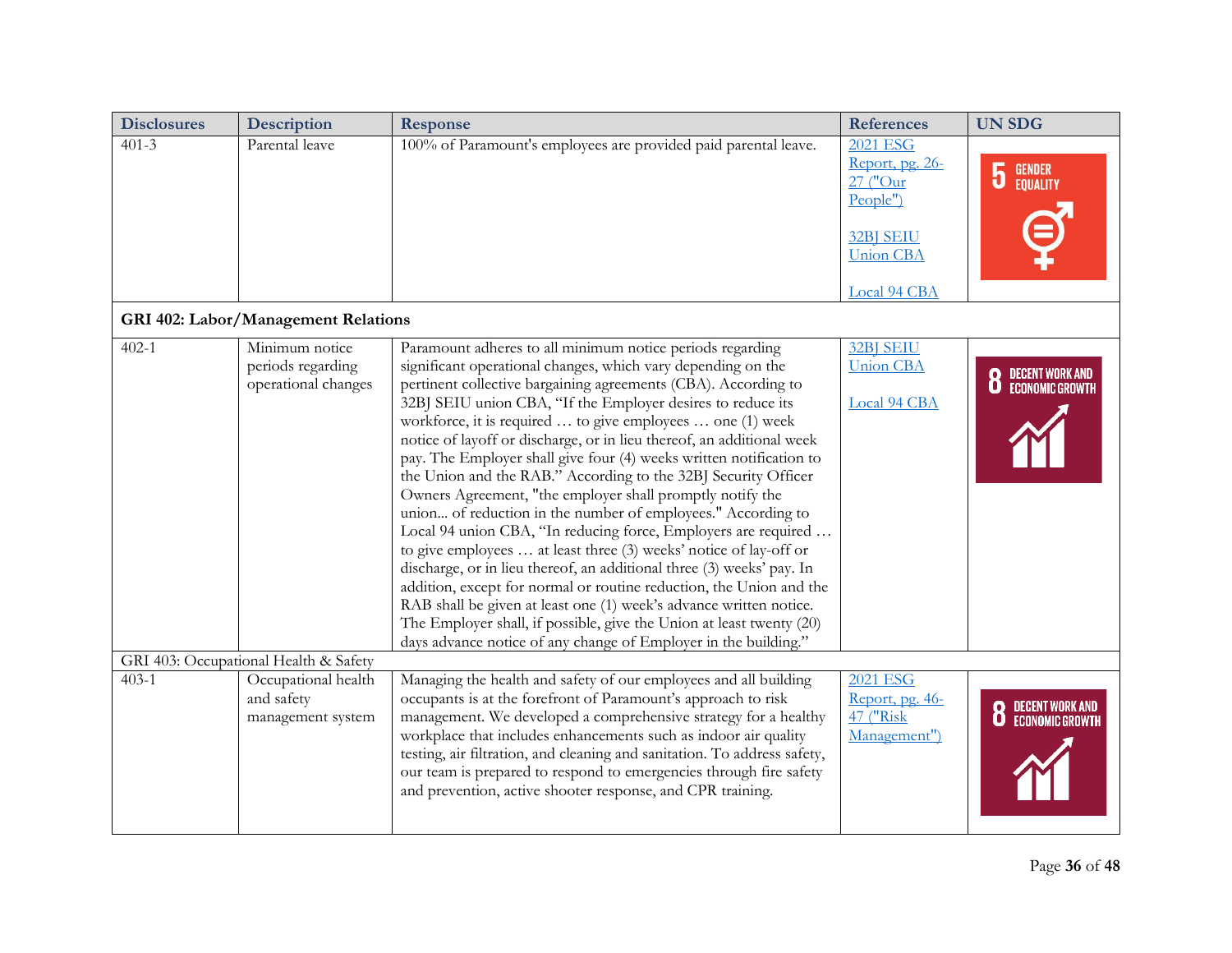| <b>Disclosures</b> | <b>Description</b>                                                          | <b>Response</b>                                                                                                                                                                                                                                                                                                                                                                                                                                                                                                                                                                                                                                                                                                                                                                                                                                                      | <b>References</b>                                               | <b>UN SDG</b>                                                            |
|--------------------|-----------------------------------------------------------------------------|----------------------------------------------------------------------------------------------------------------------------------------------------------------------------------------------------------------------------------------------------------------------------------------------------------------------------------------------------------------------------------------------------------------------------------------------------------------------------------------------------------------------------------------------------------------------------------------------------------------------------------------------------------------------------------------------------------------------------------------------------------------------------------------------------------------------------------------------------------------------|-----------------------------------------------------------------|--------------------------------------------------------------------------|
|                    |                                                                             | All contractors hired by Paramount are required to work within<br>OSHA (Occupational Safety and Health Administration) guidelines<br>and are responsible for enforcing these requirements to protect<br>their employed field personnel, as well as the subcontractors they<br>hire. Construction projects employ either on-site safety managers or<br>third-party reviewers to perform safety checks at the job site to<br>ensure best practices are maintained.                                                                                                                                                                                                                                                                                                                                                                                                     |                                                                 |                                                                          |
| $403 - 2$          | Hazard<br>identification, risk<br>assessment, and<br>incident investigation | All contractors hired by Paramount are required to work within<br>OSHA (Occupational Safety and Health Administration) guidelines<br>and are responsible for enforcing these requirements to protect<br>their employed field personnel, as well as the subcontractors they<br>hire. Construction projects employ either on-site safety managers or<br>third-party reviewers to perform safety checks at the job site to<br>ensure best practices are maintained.                                                                                                                                                                                                                                                                                                                                                                                                     | <b>2021 ESG</b><br>Report, pg. 46-<br>47 ("Risk<br>Management") | GOOD HEALTH<br>And Well-Being<br>3<br>DECENT WORK AND<br>Economic Growth |
| $403 - 3$          | Occupational health<br>services                                             | Paramount developed a comprehensive strategy for a healthy<br>workplace that includes enhancements such as indoor air quality<br>testing, air filtration, and cleaning and sanitation. To address safety,<br>our team is prepared to respond to emergencies through fire safety<br>and prevention, active shooter response, and CPR training. If an<br>employee is injured, a worker's compensation claim is filed and the<br>Human Resources Team is notified.<br>Paramount offers an Employee Assistance Program ("EAP"),<br>which provides 24/7 access to confidential counseling for drug and<br>alcohol abuse, general stress and depression, relationship struggles,<br>and financial hardship to employees and immediate family<br>members. Employees also have free access to a team of advocates<br>that help with general benefits questions and coverage. | <b>2021 ESG</b><br>Report, pg. 26-<br>27 ("Our<br>People")      | GOOD HEALTH<br>And Well-Being<br>3                                       |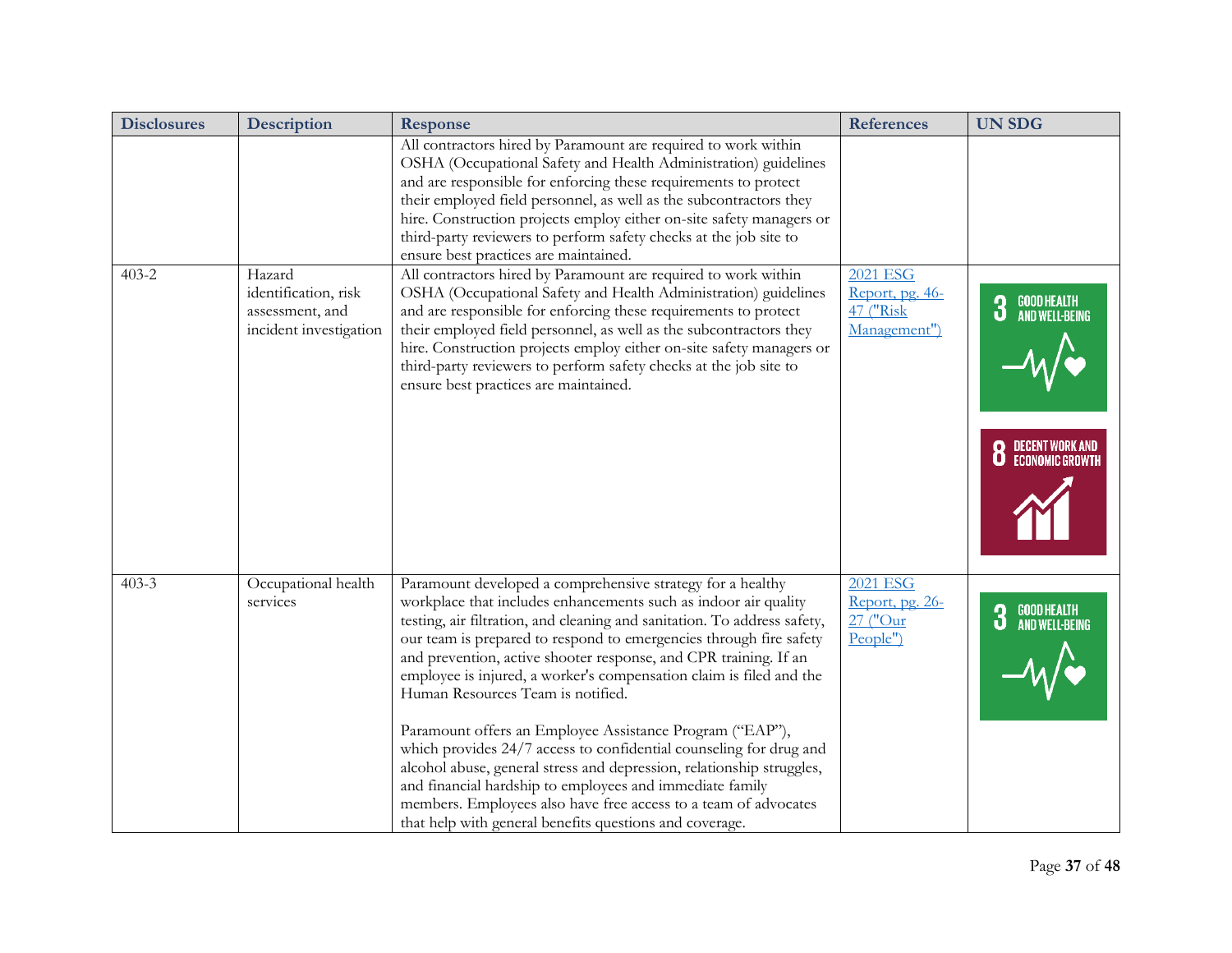| <b>Disclosures</b> | Description                                                                                         | <b>Response</b>                                                                                                                                                                                                                                                                                                                                                                                                                                                                                                                                                                                                                                                                                                                                                                                                                                                                                                                                                                                                                                                | <b>References</b>                                                                                                                                        | <b>UN SDG</b>                      |
|--------------------|-----------------------------------------------------------------------------------------------------|----------------------------------------------------------------------------------------------------------------------------------------------------------------------------------------------------------------------------------------------------------------------------------------------------------------------------------------------------------------------------------------------------------------------------------------------------------------------------------------------------------------------------------------------------------------------------------------------------------------------------------------------------------------------------------------------------------------------------------------------------------------------------------------------------------------------------------------------------------------------------------------------------------------------------------------------------------------------------------------------------------------------------------------------------------------|----------------------------------------------------------------------------------------------------------------------------------------------------------|------------------------------------|
|                    |                                                                                                     |                                                                                                                                                                                                                                                                                                                                                                                                                                                                                                                                                                                                                                                                                                                                                                                                                                                                                                                                                                                                                                                                |                                                                                                                                                          | DECENT WORK AND<br>Economic Growth |
| $403 - 4$          | Worker participation,<br>consultation, and<br>communication on<br>occupational health<br>and safety | Paramount implemented a number of initiatives to proactively<br>manage the workplace and personal challenges associated with<br>COVID-19. Employee feedback gathered through surveys and one-<br>on-one discussions informed new policies, benefits, and physical<br>office space upgrades to maximize employee health, safety, and<br>comfort.                                                                                                                                                                                                                                                                                                                                                                                                                                                                                                                                                                                                                                                                                                                | 2020<br>Sustainability<br>Report, pg. 19                                                                                                                 | DECENT WORK AND<br>Economic Growth |
| $403 - 5$          | Worker training on<br>occupational health<br>and safety                                             | The safety and health of our employees, vendors, and tenants are of<br>paramount importance. We must not only comply with applicable<br>safety and health laws and regulations, but also address and<br>remediate identified risks of accidents, injury, and health impacts.<br>Our policies regarding health and safety are provided to our<br>employees, vendors, and tenants as necessary, and encompass all<br>our facilities and operations. Each of our employees is entitled to a<br>copy of our Employee Handbook, a portion of which is specifically<br>devoted to safety and security, and we have prominently posted in<br>each of our corporate offices those notices required by the U.S.<br>Occupational Safety and Health Administration ("OSHA") to let<br>our employees know that they have the right to a safe workplace, to<br>raise safety or health concerns with us or with OSHA, to receive<br>information and training on job hazards, including hazardous<br>substances, and addressing other workplace health and safety<br>matters. | <b>2021 ESG</b><br>Report, pg. 29,<br>32-33 ("Human<br>Capital<br>Development"<br>and "Occupant<br>Health &<br>Safety")<br><b>Human Rights</b><br>Policy | DECENT WORK AND<br>Economic Growth |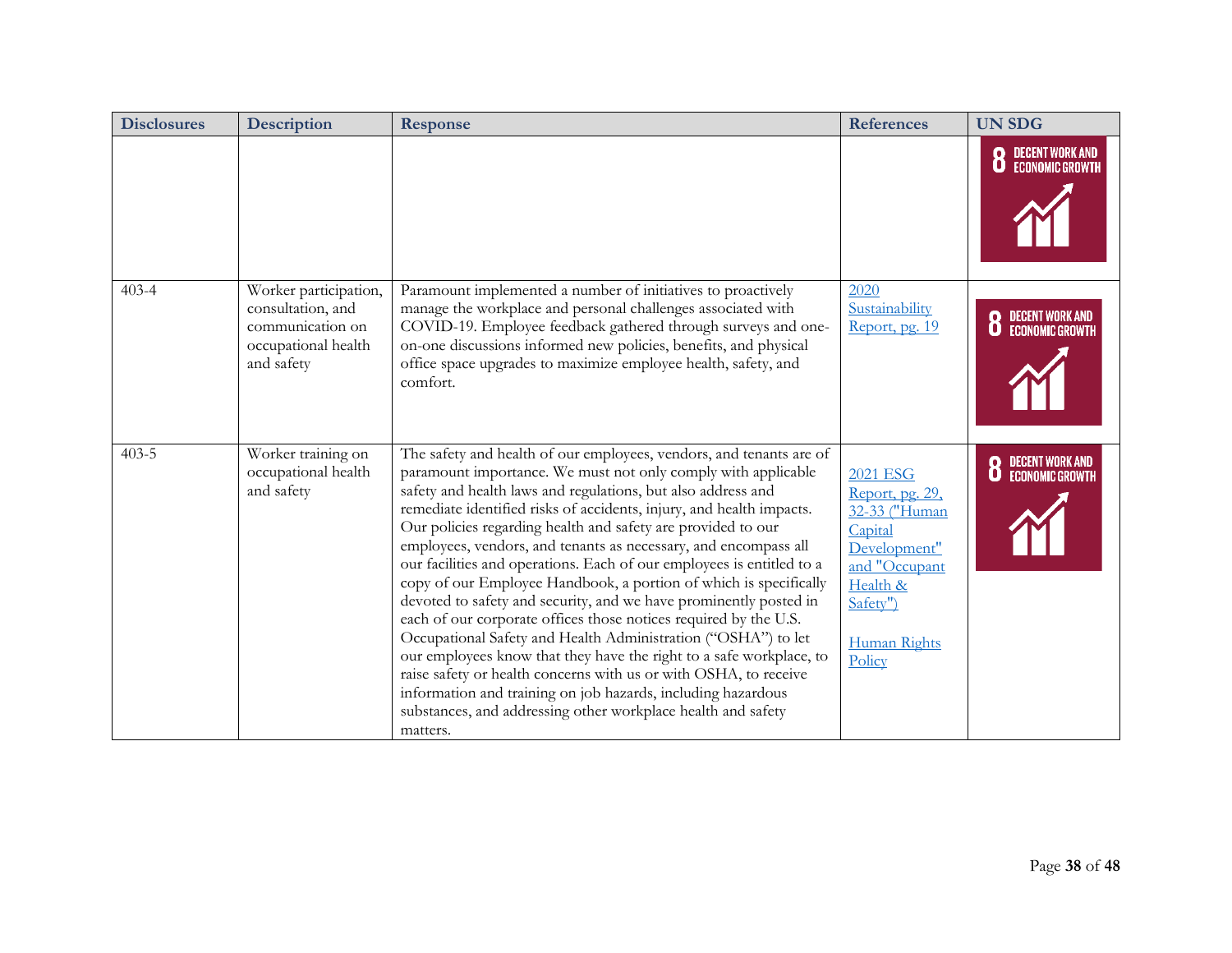| <b>Disclosures</b> | <b>Description</b>                                                                                                              | <b>Response</b>                                                                                                                                                                                                                                                                                                                                                                                                                                                                                                                                                                                                                                                                                                                                                                                                              | <b>References</b>                                                                                                                                                    | <b>UN SDG</b>            |
|--------------------|---------------------------------------------------------------------------------------------------------------------------------|------------------------------------------------------------------------------------------------------------------------------------------------------------------------------------------------------------------------------------------------------------------------------------------------------------------------------------------------------------------------------------------------------------------------------------------------------------------------------------------------------------------------------------------------------------------------------------------------------------------------------------------------------------------------------------------------------------------------------------------------------------------------------------------------------------------------------|----------------------------------------------------------------------------------------------------------------------------------------------------------------------|--------------------------|
| $403 - 6$          | Promotion of worker<br>health                                                                                                   | Our reputation for operating as a socially responsible organization<br>begins with the ways we respect and support our internal team<br>members. At Paramount, we are committed to promoting the well-<br>being of our employees by maintaining an inclusive company<br>culture, encouraging growth, supporting health through benefits,<br>and creating a shared sense of purpose.<br>Our benefits protect the health, wellness, financial security, and<br>work-life balance of our employees and their families. Our Human<br>Resources Team at Paramount continuously solicits feedback from<br>employees to monitor workplace satisfaction and retain our valued<br>talent. The team also relies on benchmarking reports to ensure we<br>maintain market-leading benefits and meet the evolving needs of<br>our people. | <b>2021 ESG</b><br>Report, pg. 26-<br>27 ("Our<br>People")                                                                                                           | <b>8</b> DECENT WORK AND |
| $403 - 7$          | Prevention and<br>mitigation of<br>occupational health<br>and safety impacts<br>directly linked by<br>business<br>relationships | All contractors hired by Paramount are required to work within<br>OSHA (Occupational Safety and Health Administration) guidelines<br>and are responsible for enforcing these requirements to protect<br>their employed field personnel, as well as the subcontractors they<br>hire. Construction projects employ either on-site safety managers or<br>third-party reviewers to perform safety checks at the job site to<br>ensure best practices are maintained. All Paramount contractors,<br>partners, and third-party service providers are expected to comply<br>with Paramount's Code of Business Conduct and Ethics and<br>Paramount's Vendor Code of Conduct.                                                                                                                                                         | 2021 ESG<br>Report, pg. 46-<br>47 ("Risk"<br>Management")<br><b>Human Rights</b><br>Policy<br>Code of Business<br>Conduct and<br>Ethics<br>Vendor Code of<br>Conduct | <b>8</b> DECENT WORK AND |
| $403 - 8$          | Workers covered by<br>an occupational<br>health and safety<br>management system                                                 | 100% of Paramount employees are covered by an occupational<br>health and safety management system.                                                                                                                                                                                                                                                                                                                                                                                                                                                                                                                                                                                                                                                                                                                           | N/A                                                                                                                                                                  | N/A                      |
| $403-9$            | Work-related injuries                                                                                                           | 2019<br>2020<br>2021<br>Fatalities<br>$\Omega$<br>$\theta$<br>$\Omega$<br>Injury Rate (IR)<br>0.63<br>0.31<br>1.27                                                                                                                                                                                                                                                                                                                                                                                                                                                                                                                                                                                                                                                                                                           | N/A                                                                                                                                                                  | N/A                      |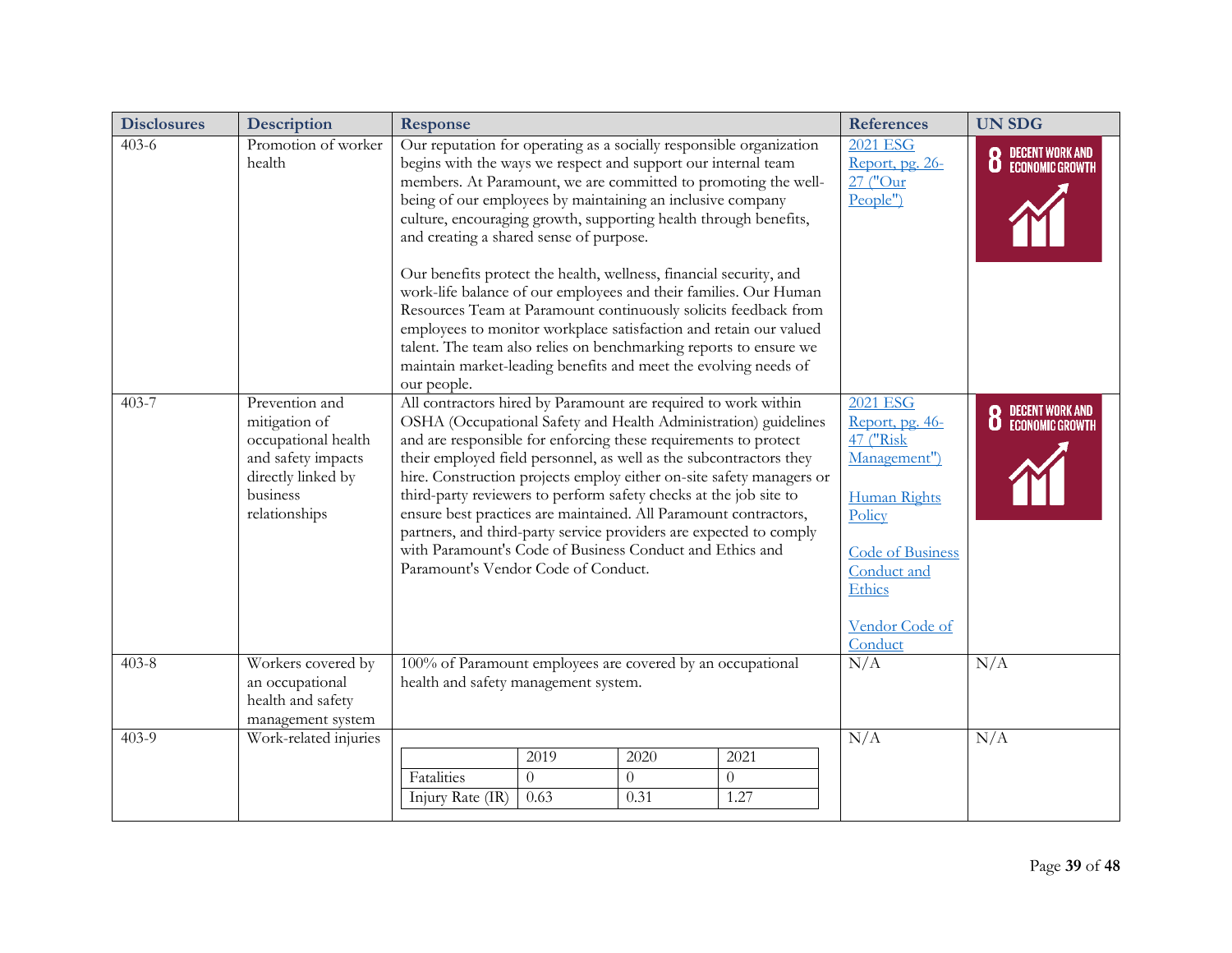| <b>Disclosures</b>              | Description                                                                        | <b>Response</b>                                                                                                                                                                                                                                                                                                                                                                                                                                                               |       |       | <b>References</b> | <b>UN SDG</b>                                                         |                                              |
|---------------------------------|------------------------------------------------------------------------------------|-------------------------------------------------------------------------------------------------------------------------------------------------------------------------------------------------------------------------------------------------------------------------------------------------------------------------------------------------------------------------------------------------------------------------------------------------------------------------------|-------|-------|-------------------|-----------------------------------------------------------------------|----------------------------------------------|
| $403 - 10$                      | Work-related ill                                                                   |                                                                                                                                                                                                                                                                                                                                                                                                                                                                               |       |       |                   | N/A                                                                   | N/A                                          |
|                                 | health                                                                             |                                                                                                                                                                                                                                                                                                                                                                                                                                                                               | 2019  | 2020  | 2021              |                                                                       |                                              |
|                                 |                                                                                    | Lost Day Rate                                                                                                                                                                                                                                                                                                                                                                                                                                                                 | 38.49 | 21.18 | 65.08             |                                                                       |                                              |
| GRI 404: Training and Education |                                                                                    |                                                                                                                                                                                                                                                                                                                                                                                                                                                                               |       |       |                   |                                                                       |                                              |
| $404 - 1$                       | Average hours of<br>training per year per<br>employee                              | Paramount's employees received an average of 18 hours of training<br>in 2021.                                                                                                                                                                                                                                                                                                                                                                                                 |       |       |                   | <b>2021 ESG</b><br>Report, pg. 29<br>("Human Capital<br>Development") | QUALITY<br>EDUCATION<br>4                    |
|                                 |                                                                                    |                                                                                                                                                                                                                                                                                                                                                                                                                                                                               |       |       |                   |                                                                       |                                              |
|                                 |                                                                                    |                                                                                                                                                                                                                                                                                                                                                                                                                                                                               |       |       |                   |                                                                       | <b>GENDER<br/>EQUALITY</b><br>$\overline{5}$ |
|                                 |                                                                                    |                                                                                                                                                                                                                                                                                                                                                                                                                                                                               |       |       |                   |                                                                       | DECENT WORK AND<br>Economic Growth           |
| $404 - 2$                       | Programs for<br>upgrading employee<br>skills and transition<br>assistance programs | We encourage cross-training opportunities so employees can<br>develop the skills needed for other roles and functions of our<br>business, resulting in a more agile and adaptable workforce. At<br>Paramount, we develop strategies for identifying and developing<br>internal talent to retain knowledge and maintain business continuity.<br>Paramount's Property Management Team is given the opportunity<br>to shadow staff at other properties to facilitate information |       |       |                   | 2021 ESG<br>Report, pg. 28-<br>29 ("Human<br>Capital<br>Development") | DECENT WORK AND<br>Economic Growth           |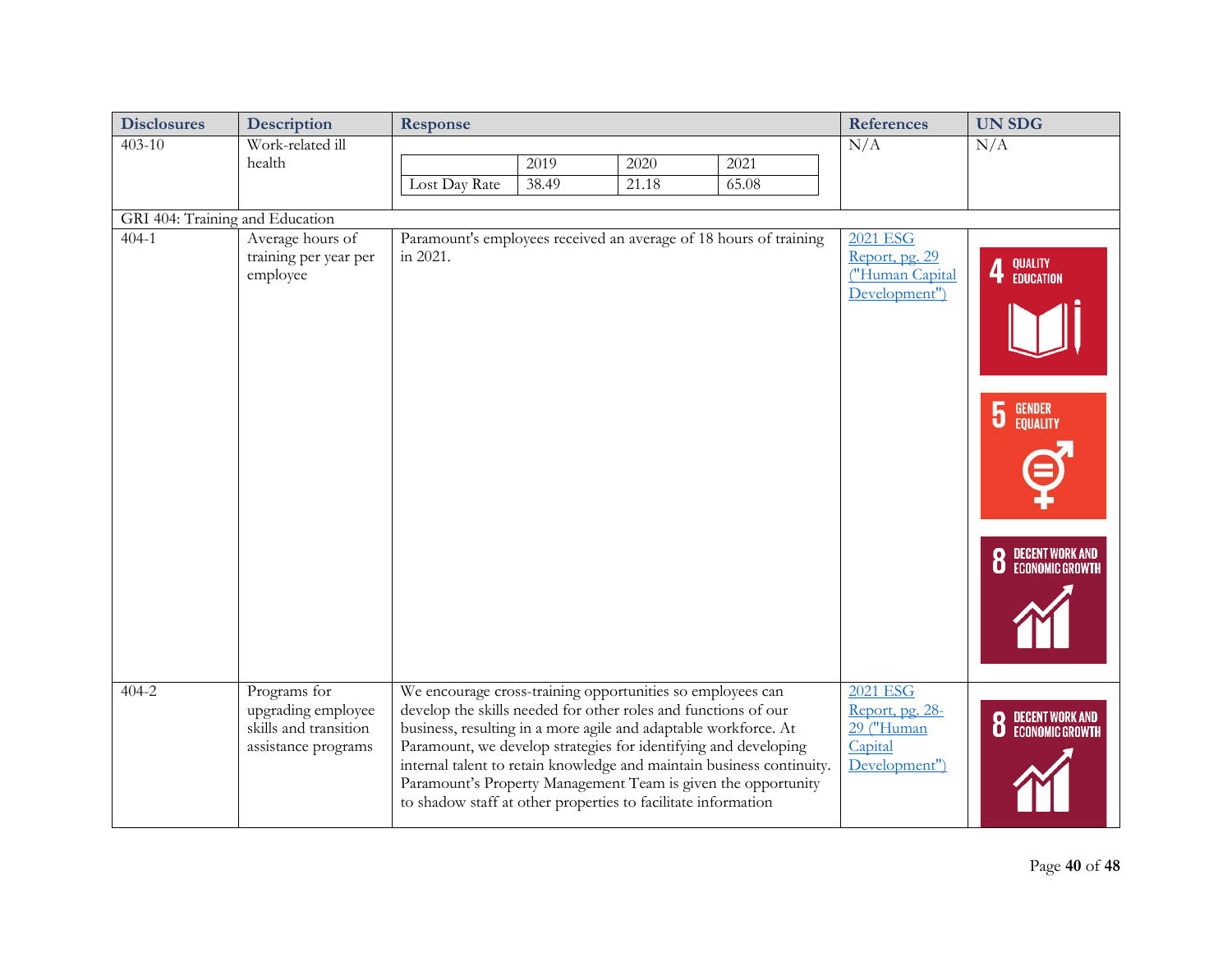| <b>Disclosures</b> | <b>Description</b>                                                                               | <b>Response</b>                                                                                                                                                                                                                                                                                                                                                                                                                                                                                                                                                                                                                                                                                                                                                                                                                                                                                                                                                                                                                                                                                                                                | <b>References</b>                                                                                                                                                                            | <b>UN SDG</b>                                                  |
|--------------------|--------------------------------------------------------------------------------------------------|------------------------------------------------------------------------------------------------------------------------------------------------------------------------------------------------------------------------------------------------------------------------------------------------------------------------------------------------------------------------------------------------------------------------------------------------------------------------------------------------------------------------------------------------------------------------------------------------------------------------------------------------------------------------------------------------------------------------------------------------------------------------------------------------------------------------------------------------------------------------------------------------------------------------------------------------------------------------------------------------------------------------------------------------------------------------------------------------------------------------------------------------|----------------------------------------------------------------------------------------------------------------------------------------------------------------------------------------------|----------------------------------------------------------------|
|                    |                                                                                                  | exchange, mentorship, and growth throughout our portfolio<br>network.                                                                                                                                                                                                                                                                                                                                                                                                                                                                                                                                                                                                                                                                                                                                                                                                                                                                                                                                                                                                                                                                          |                                                                                                                                                                                              |                                                                |
|                    |                                                                                                  | In order to advance employees' careers within the company,                                                                                                                                                                                                                                                                                                                                                                                                                                                                                                                                                                                                                                                                                                                                                                                                                                                                                                                                                                                                                                                                                     |                                                                                                                                                                                              |                                                                |
|                    |                                                                                                  | Paramount invests in opportunities for professional development.<br>Employees are encouraged to further their growth through ongoing<br>training and education.                                                                                                                                                                                                                                                                                                                                                                                                                                                                                                                                                                                                                                                                                                                                                                                                                                                                                                                                                                                |                                                                                                                                                                                              |                                                                |
| $404 - 3$          | Percentage of<br>employees receiving<br>regular performance<br>and career<br>development reviews | All Paramount employees receive annual reviews to identify<br>strengths and weaknesses. In providing constructive feedback for<br>areas of improvement, managers also provide opportunities for<br>training to address these areas. Our Human Resources team also<br>surveys employees annually to monitor satisfaction across<br>communication, manager performance, growth and development,<br>collaboration, and health and wellness. Our 2021 employee<br>engagement survey had a response rate of 83%.                                                                                                                                                                                                                                                                                                                                                                                                                                                                                                                                                                                                                                    | <b>2021 ESG</b><br>Report, pg. 28<br>("Human Capital<br>Development")                                                                                                                        | DECENT WORK<br>Economic Gro                                    |
|                    | GRI 405: Diversity and Equal Opportunity                                                         |                                                                                                                                                                                                                                                                                                                                                                                                                                                                                                                                                                                                                                                                                                                                                                                                                                                                                                                                                                                                                                                                                                                                                |                                                                                                                                                                                              |                                                                |
| $405 - 1$          | Diversity of<br>governance bodies<br>and employees                                               | At Paramount, we strive to create a diverse, equitable, and inclusive<br>workplace where all employees are encouraged to work and grow<br>authentically. We are committed to equal opportunity in workplaces<br>that are free from discrimination or harassment based on race,<br>religion, sex, color, national origin, creed, ethnicity, age, disability,<br>political affiliation, sexual orientation, gender identity or expression,<br>or any other status protected by applicable law. Recruitment, hiring,<br>placement, development, training, compensation, and advancement<br>may not be based on any of these factors, but should instead be<br>based on rational factors such as qualifications, performance, skills,<br>and experience.<br>We do not accept disrespectful or inappropriate behavior,<br>harassment, or retaliation in the workplace or any work-related<br>circumstance outside the workplace. We provide each of our<br>employees with detailed policies and materials to provide<br>information on equal opportunity, discrimination, and harassment<br>and require participation in training on these matters. | Human Rights<br>Policy<br><b>2021 ESG</b><br>Report, pg. 30-<br>31 ("Diversity,<br>Equity, &<br>Inclusion")<br>2022 Proxy<br>Statement, pg. 14<br>("Board<br>Composition and<br>Attributes") | <b>GENDER</b><br>EQUALITY<br>DECENT WORK AND<br>Economic Growt |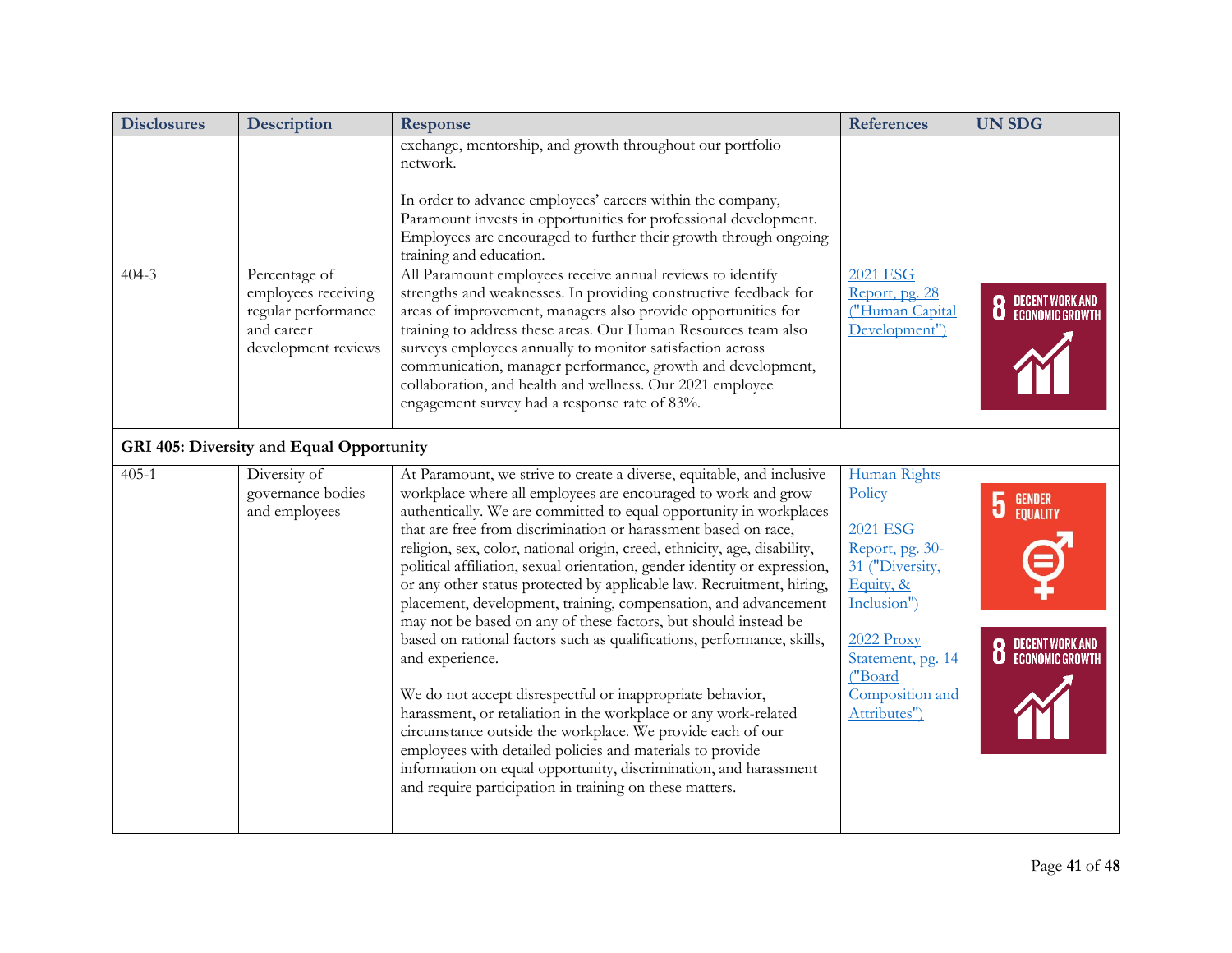| <b>Disclosures</b>                 | <b>Description</b> | Response                                                         |                      | <b>References</b> | <b>UN SDG</b>                                |
|------------------------------------|--------------------|------------------------------------------------------------------|----------------------|-------------------|----------------------------------------------|
|                                    |                    |                                                                  |                      |                   |                                              |
|                                    |                    | Workforce Gender Breakdown                                       | % Female             |                   |                                              |
|                                    |                    | Total Workforce                                                  | 31                   |                   |                                              |
|                                    |                    | <b>Board of Directors</b>                                        | $\overline{22}$      |                   |                                              |
|                                    |                    | Management Team                                                  | 29                   |                   |                                              |
|                                    |                    | Corporate                                                        | 52                   |                   |                                              |
|                                    |                    | Property Management                                              | 22                   |                   |                                              |
|                                    |                    | <b>Workforce Racial Breakdown</b>                                | % of Total Workforce |                   |                                              |
|                                    |                    | Asian                                                            | 12                   |                   |                                              |
|                                    |                    | <b>Black or African American</b>                                 | 17                   |                   |                                              |
|                                    |                    | Hispanic or Latino                                               | $\overline{17}$      |                   |                                              |
|                                    |                    | White                                                            | $\overline{51}$      |                   |                                              |
|                                    |                    | Other                                                            | $\mathfrak{Z}$       |                   |                                              |
|                                    |                    |                                                                  |                      |                   |                                              |
| <b>GRI 406: Non-Discrimination</b> |                    |                                                                  |                      |                   |                                              |
| $406-1$                            | Incidents of       | During the calendar year 2021, there are 0 significant events or |                      | N/A               |                                              |
|                                    | discrimination and | incidents of discrimination in accordance with local laws and    |                      |                   |                                              |
|                                    | corrective actions | regulations.                                                     |                      |                   | $\overline{5}$<br><b>GENDER<br/>EQUALITY</b> |
|                                    | taken              |                                                                  |                      |                   |                                              |
|                                    |                    |                                                                  |                      |                   |                                              |
|                                    |                    |                                                                  |                      |                   |                                              |
|                                    |                    |                                                                  |                      |                   |                                              |
|                                    |                    |                                                                  |                      |                   |                                              |
|                                    |                    |                                                                  |                      |                   |                                              |
|                                    |                    |                                                                  |                      |                   |                                              |
|                                    |                    |                                                                  |                      |                   | <b>8</b> DECENT WORK AND ECONOMIC GROWTH     |
|                                    |                    |                                                                  |                      |                   |                                              |
|                                    |                    |                                                                  |                      |                   |                                              |
|                                    |                    |                                                                  |                      |                   |                                              |
|                                    |                    |                                                                  |                      |                   |                                              |
|                                    |                    |                                                                  |                      |                   |                                              |
|                                    |                    |                                                                  |                      |                   |                                              |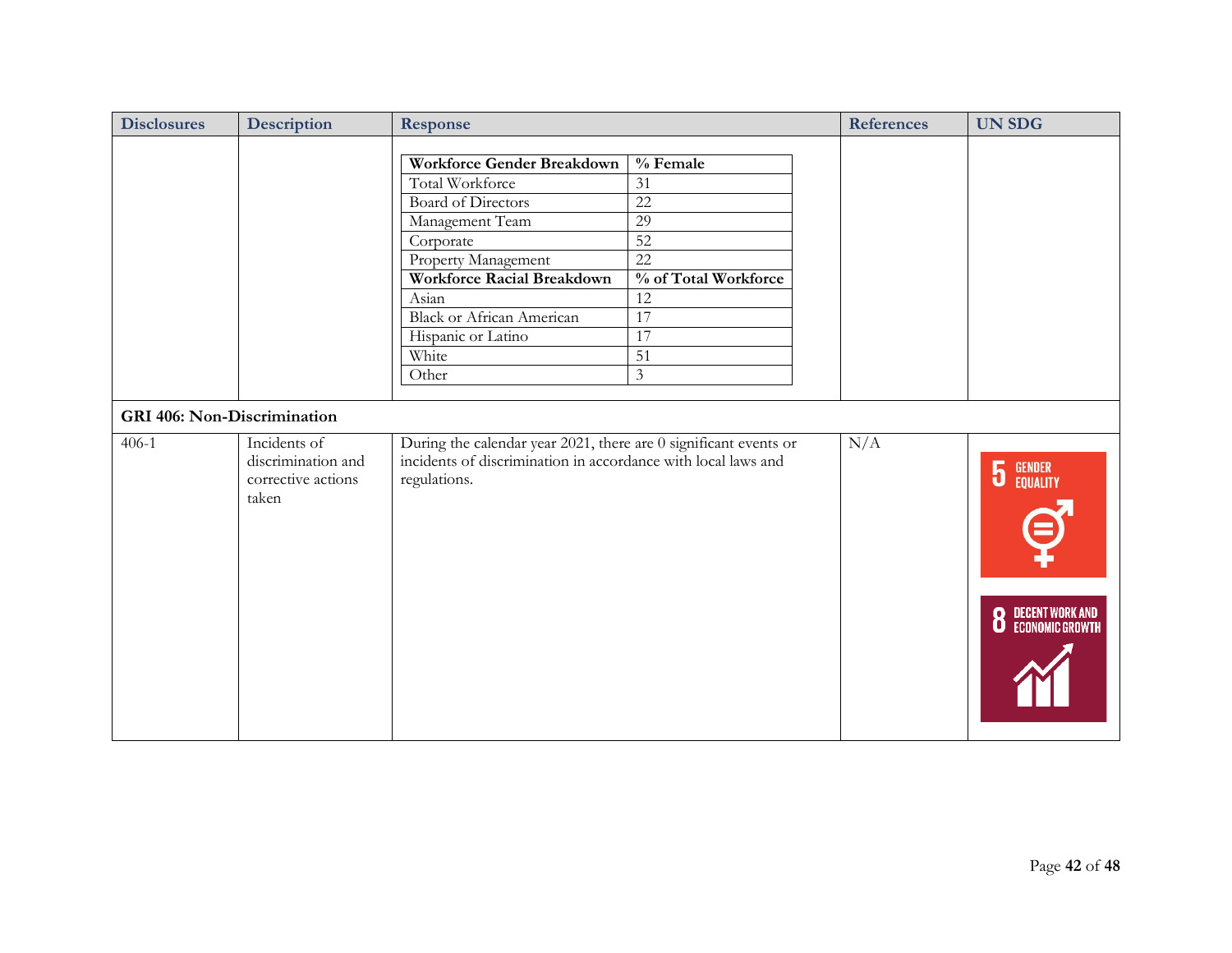| <b>Disclosures</b>   | <b>Description</b>                                                                                                            | Response                                                                                                                                                                                                                                                                                                                                                                                | <b>References</b>             | <b>UN SDG</b>                                   |
|----------------------|-------------------------------------------------------------------------------------------------------------------------------|-----------------------------------------------------------------------------------------------------------------------------------------------------------------------------------------------------------------------------------------------------------------------------------------------------------------------------------------------------------------------------------------|-------------------------------|-------------------------------------------------|
|                      |                                                                                                                               |                                                                                                                                                                                                                                                                                                                                                                                         |                               | <b>16 PEACE, JUSTICE</b><br><b>INSTITUTIONS</b> |
|                      |                                                                                                                               | GRI 407: Freedom of Association and Collective Bargaining                                                                                                                                                                                                                                                                                                                               |                               |                                                 |
| $407 - 1$            | Operations and<br>suppliers in which<br>the right to freedom<br>of association and<br>collective bargaining<br>may be at risk | We strive to create workplaces in which open and honest<br>communications among all employees are valued. We respect our<br>employees' right to form, join or not join, labor unions, without fear<br>of reprisal, intimidation, or harassment. In the case of employees<br>represented by a legally recognized union, we are committed to<br>bargaining in good faith with that union. | Human Rights<br>Policy        |                                                 |
| GRI 408: Child Labor |                                                                                                                               |                                                                                                                                                                                                                                                                                                                                                                                         |                               |                                                 |
| $408 - 1$            | Operations and<br>suppliers at<br>significant risk for<br>incidents of child<br>labor                                         | We comply with all local minimum working age laws and<br>requirements and prohibit the use of child labor.                                                                                                                                                                                                                                                                              | <b>Human Rights</b><br>Policy | <b>16</b> PEACE, JUSTICE<br>INSTITUTIONS        |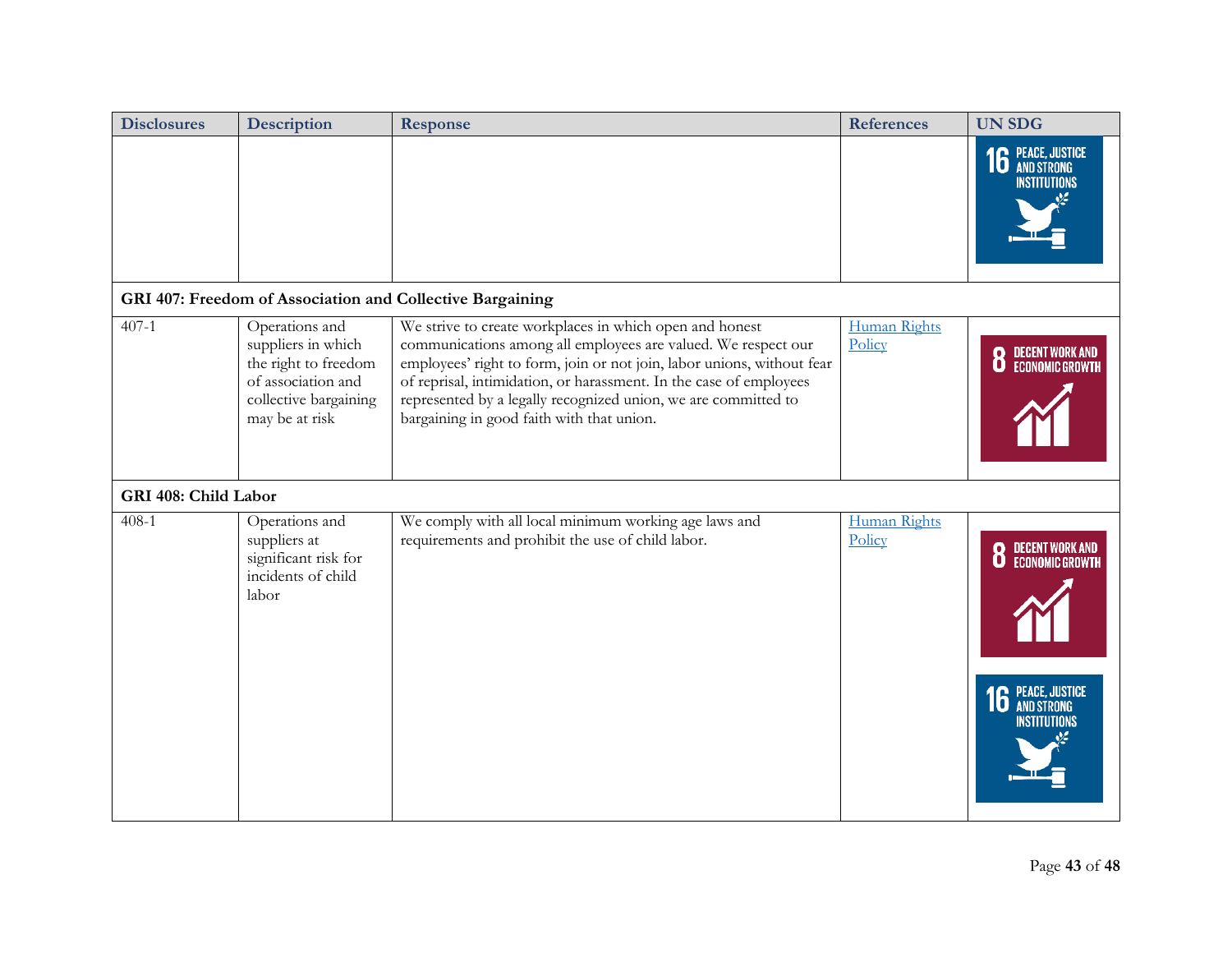| <b>Disclosures</b>                 | Description                                                                                          | <b>Response</b>                                                                                                                                                                                                                                                                                                                                                                                                                                                                                                                                                                                                                                                                   | <b>References</b>                                                                      | <b>UN SDG</b>                                   |  |  |  |
|------------------------------------|------------------------------------------------------------------------------------------------------|-----------------------------------------------------------------------------------------------------------------------------------------------------------------------------------------------------------------------------------------------------------------------------------------------------------------------------------------------------------------------------------------------------------------------------------------------------------------------------------------------------------------------------------------------------------------------------------------------------------------------------------------------------------------------------------|----------------------------------------------------------------------------------------|-------------------------------------------------|--|--|--|
|                                    | GRI 409: Forced or Compulsory Labor                                                                  |                                                                                                                                                                                                                                                                                                                                                                                                                                                                                                                                                                                                                                                                                   |                                                                                        |                                                 |  |  |  |
| $409-1$                            | Operations and<br>suppliers at<br>significant risk for<br>incidents of forced<br>or compulsory labor | We prohibit the use of all forms of forced labor, whether prison<br>labor, indentured labor, bonded labor, military labor, modern forms<br>of slavery, and any form of human trafficking. We also evaluate the<br>potential for human trafficking in our supply chain and minimize<br>risks by committing to work with well-established suppliers and<br>lenders who, to our knowledge, do not engage in forced labor and<br>human trafficking. We have a no-tolerance policy for employees,<br>suppliers, and vendors in violation of our company standards<br>regarding slavery and human trafficking, and anyone in violation of<br>those standards is subject to termination. | Human Rights<br>Policy                                                                 |                                                 |  |  |  |
| <b>GRI 410: Security Practices</b> |                                                                                                      |                                                                                                                                                                                                                                                                                                                                                                                                                                                                                                                                                                                                                                                                                   |                                                                                        |                                                 |  |  |  |
| $410 - 1$                          | Security personnel<br>trained in human<br>rights policies or<br>procedures                           | Security personnel are trained to prevent sexual and other forms of<br>harassment, discrimination, and retaliation in the workplace, and the<br>elimination of adverse treatment that is the product of bias. Sexual<br>harassment training is refreshed annually in accordance with New<br>York State law.                                                                                                                                                                                                                                                                                                                                                                       | 32BJ SEIU<br><b>Union CBA</b>                                                          | N/A                                             |  |  |  |
|                                    | <b>GRI 411: Rights of Indigenous Peoples</b>                                                         |                                                                                                                                                                                                                                                                                                                                                                                                                                                                                                                                                                                                                                                                                   |                                                                                        |                                                 |  |  |  |
| $411 - 1$                          | Incidents of<br>violations involving<br>rights of indigenous<br>peoples                              | Not material. Paramount's operations are located in the New York<br>City and San Francisco urban areas.                                                                                                                                                                                                                                                                                                                                                                                                                                                                                                                                                                           | 2021 Annual<br>Report, Adobe<br>pg. 47<br>("Portfolio<br>Summary")                     | N/A                                             |  |  |  |
|                                    | <b>GRI 412: Human Rights Assessment</b>                                                              |                                                                                                                                                                                                                                                                                                                                                                                                                                                                                                                                                                                                                                                                                   |                                                                                        |                                                 |  |  |  |
| $412 - 1$                          | Operations that have<br>been subject to<br>human rights reviews<br>or impact<br>assessments          | Violations of human rights are not tolerated at Paramount. 100% of<br>operations are assessed for potential violations of human rights.<br>Protection of human rights requires thoughtful and intentional<br>management of day-to-day operations. Paramount conducts its<br>business in accordance with a stringent Human Rights Policy which<br>we also require our suppliers to uphold within their businesses.<br>Paramount's Human Rights Policy is uploaded to our website and<br>addresses the key risks listed below:<br>· Workplace health, safety, and security<br>. Work hours, forced labor, human trafficking, and child labor                                        | 2021 ESG<br>Report, pg. 48-<br>49 ("Supply<br>Chain")<br><b>Human Rights</b><br>Policy | <b>16</b> PEACE, JUSTICE<br><b>INSTITUTIONS</b> |  |  |  |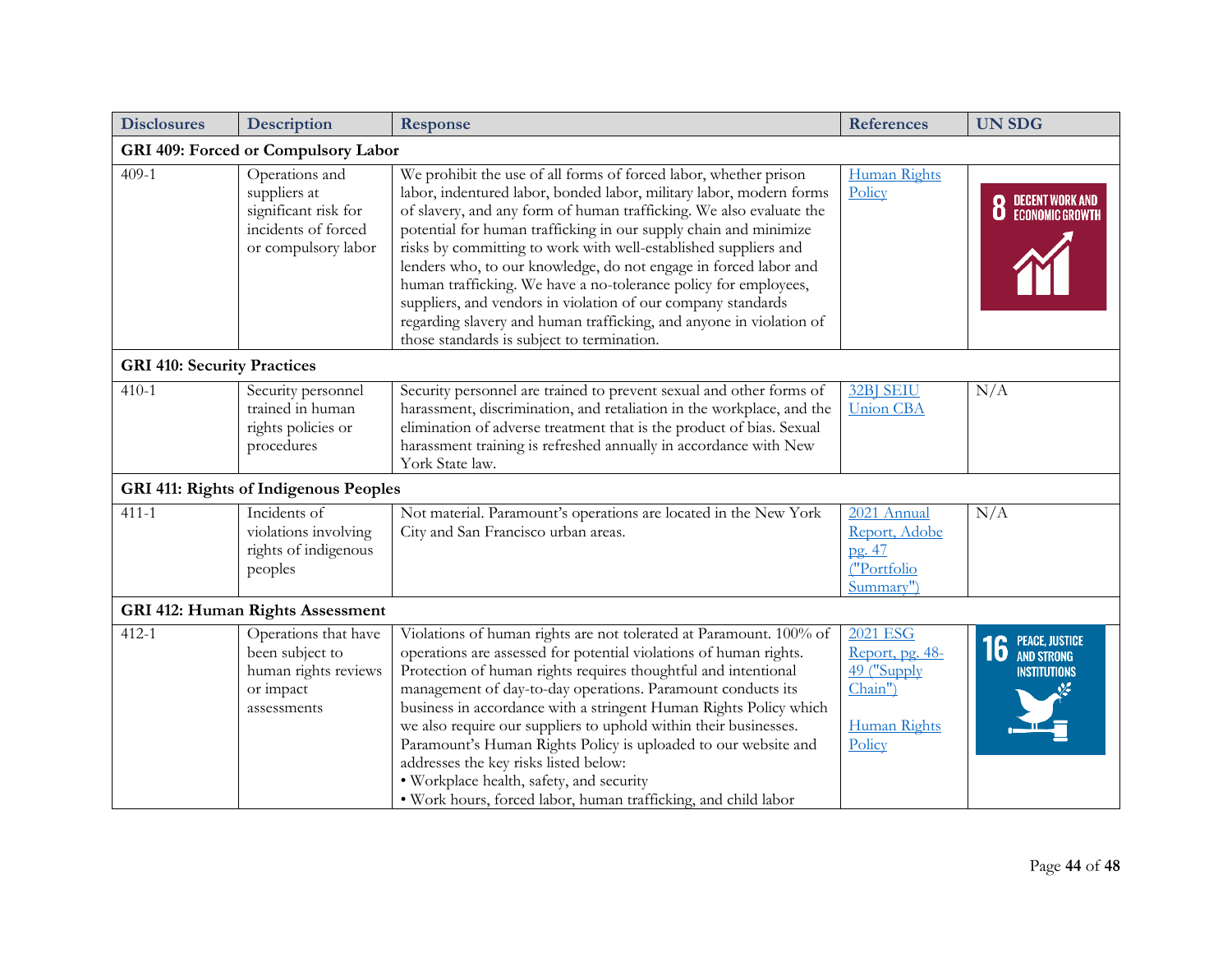| <b>Disclosures</b>                | Description                                                                                                                                     | <b>Response</b>                                                                                                                                                                                                                                                                                                                                                                                                                                                                                                                                                                      | <b>References</b>                                                                                                                 | <b>UN SDG</b>                                       |
|-----------------------------------|-------------------------------------------------------------------------------------------------------------------------------------------------|--------------------------------------------------------------------------------------------------------------------------------------------------------------------------------------------------------------------------------------------------------------------------------------------------------------------------------------------------------------------------------------------------------------------------------------------------------------------------------------------------------------------------------------------------------------------------------------|-----------------------------------------------------------------------------------------------------------------------------------|-----------------------------------------------------|
|                                   |                                                                                                                                                 | · Lack of reporting opportunities, freedom of association, and<br>collective bargaining                                                                                                                                                                                                                                                                                                                                                                                                                                                                                              |                                                                                                                                   |                                                     |
| $412 - 2$                         | Employee training<br>on human rights<br>policies or<br>procedures                                                                               | We strive to maintain a safe and healthy workplace and a corporate<br>culture that promotes diversity and inclusion and is free from<br>discrimination and harassment. We promote the professional<br>development of our employees by offering regular opportunities to<br>participate in training and education programs. All employees were<br>required to complete an anti-harassment training in 2021.                                                                                                                                                                           | <b>2021 ESG</b><br>Report, pg. 28-<br>29, 30-31<br>("Human Capital<br>Development"<br>and "Diversity,<br>Equity, &<br>Inclusion") | N/A                                                 |
| $412 - 3$                         | Significant<br>investment<br>agreements and<br>contracts that include<br>human rights clauses<br>or that underwent<br>human rights<br>screening | The Collective Bargaining Agreements between Paramount and the<br>unions specify anti-harassment training to be completed by union<br>employees on an annual basis. All contracts entered with third<br>parties must be compliant with local laws and regulations, which<br>include California's AB 15 covering human rights and New York<br>City's Human Rights Law. Paramount also evaluates adherence to<br>human rights standards for Critical Tier 1 Suppliers and new<br>vendors annually.                                                                                     | <b>32BJ SEIU</b><br><b>Union CBA</b><br>Local 94 CBA<br><b>2021 ESG</b><br>Report, pg. 48-<br>49 ("Supply<br>Chain")              | N/A                                                 |
| <b>GRI 413: Local Communities</b> |                                                                                                                                                 |                                                                                                                                                                                                                                                                                                                                                                                                                                                                                                                                                                                      |                                                                                                                                   |                                                     |
| $413 - 1$                         | Operations with local<br>community<br>engagement, impact<br>assessments, and<br>development<br>programs                                         | Our on-site property staff regularly participate in a number of<br>events with local community groups and not-for-profit<br>organizations, including annual food, clothing, and toy drives. Over<br>the years, Paramount has been proud to support various charities<br>and educational programs, both directly and by sponsoring<br>programs together with our tenants. These initiatives can be found<br>in the 2021 ESG Report.                                                                                                                                                   | <b>2021 ESG</b><br>Report, pg. 36-<br>37, 50<br>("Volunteerism<br>& Philanthropy"<br>and "Stakeholder<br>Engagement")             | <b>SUSTAINABLE CITIES</b><br><b>AND COMMUNITIES</b> |
| $413 - 2$                         | Operations with<br>significant actual and<br>potential negative<br>impacts on local<br>communities                                              | Paramount's operations do not have significant negative impacts on<br>local communities. Instead, we focus on sustainable development<br>and initiatives that benefits our neighboring communities. Examples<br>include constructing a POPS (Privately Owned Public Space) to<br>offer open public space and greenery for tenants, visitors, and<br>neighbors at 60 Wall Street and partnering with the Metropolitan<br>Transportation Authority (MTA) to invest in and construct public<br>transit improvements for the subway infrastructure that connects<br>into our properties. | <b>2021 ESG</b><br>Report, pg. 21,<br>$38 - 39$<br>("Sustainable<br>Development"<br>and "Community<br>Commitment")                |                                                     |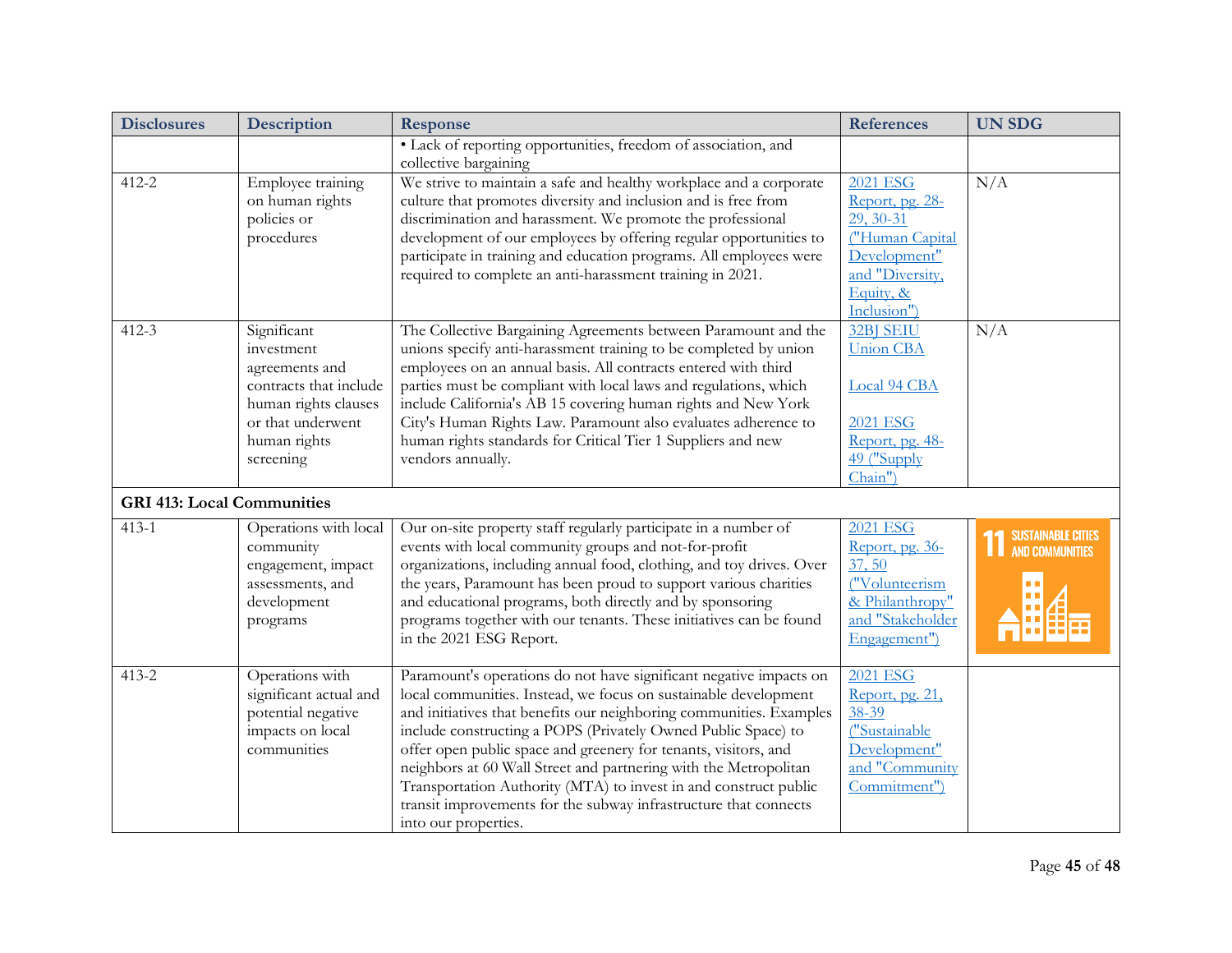| <b>Disclosures</b> | Description                                                                                                   | Response                                                                                                                                                                                                                                                                                                                                                                                                                                                                                                                                                                                                                                                                                                                                                                                                                                                                                                  | <b>References</b>                                                           | <b>UN SDG</b>                               |  |  |
|--------------------|---------------------------------------------------------------------------------------------------------------|-----------------------------------------------------------------------------------------------------------------------------------------------------------------------------------------------------------------------------------------------------------------------------------------------------------------------------------------------------------------------------------------------------------------------------------------------------------------------------------------------------------------------------------------------------------------------------------------------------------------------------------------------------------------------------------------------------------------------------------------------------------------------------------------------------------------------------------------------------------------------------------------------------------|-----------------------------------------------------------------------------|---------------------------------------------|--|--|
|                    | <b>GRI 414: Supplier Social Assessment</b>                                                                    |                                                                                                                                                                                                                                                                                                                                                                                                                                                                                                                                                                                                                                                                                                                                                                                                                                                                                                           |                                                                             |                                             |  |  |
| $414 - 1$          | New suppliers that<br>were screened using<br>social criteria                                                  | In 2021, Paramount surveyed Critical Tier 1 Suppliers and new<br>vendors on organizational ESG practices. Paramount's Vendor<br>Code of Conduct and ESG Monitoring Survey covered 44 out of 87<br>Critical Tier 1 Suppliers, representing 76% of annual spend with<br>those suppliers.                                                                                                                                                                                                                                                                                                                                                                                                                                                                                                                                                                                                                    | <b>2021 ESG</b><br>Report, pg. 48-<br>49 ("Supply<br>Chain")                | <b>8</b> DECENT WORK AND                    |  |  |
|                    | GRI 416: Customer Health and Safety                                                                           |                                                                                                                                                                                                                                                                                                                                                                                                                                                                                                                                                                                                                                                                                                                                                                                                                                                                                                           |                                                                             |                                             |  |  |
| $416 - 1$          | Assessment of the<br>health and safety<br>impacts of product<br>and service<br>categories                     | 100% of Paramount's properties are assessed for health and safety<br>impacts. Health and safety for all building occupants is a top<br>concern, which has been demonstrated through our many<br>environmental and health certifications including the achievement<br>of LEED and Fitwel across 100% of the Office REIT Portfolio.<br>In accordance with LEED standards, our buildings utilize products<br>that have a sustainability certification such as "Green Seal" or<br>"Environmental Choice." These products emit low quantities of<br>volatile organic compounds (VOCs) and provide optimal indoor air<br>quality. To further ensure optimal indoor air quality, our strategy<br>includes aligning operations with CDC and ASHRAE guidelines,<br>replacing and improving air filtration, commissioning third-party<br>testing, and inspecting and regulating air quality on an ongoing<br>basis. | <b>2021 ESG</b><br>Report, pg. 32-<br>33 ("Occupant<br>Health &<br>Safety") | N/A                                         |  |  |
| $416 - 2$          | Incidents of non-<br>compliance<br>concerning the<br>health and safety<br>impacts of products<br>and services | Not material to Paramount's primary business of commercial office<br>property management.                                                                                                                                                                                                                                                                                                                                                                                                                                                                                                                                                                                                                                                                                                                                                                                                                 | N/A                                                                         | PEACE, JUSTICE<br>And Strong<br>NSTITUTIONS |  |  |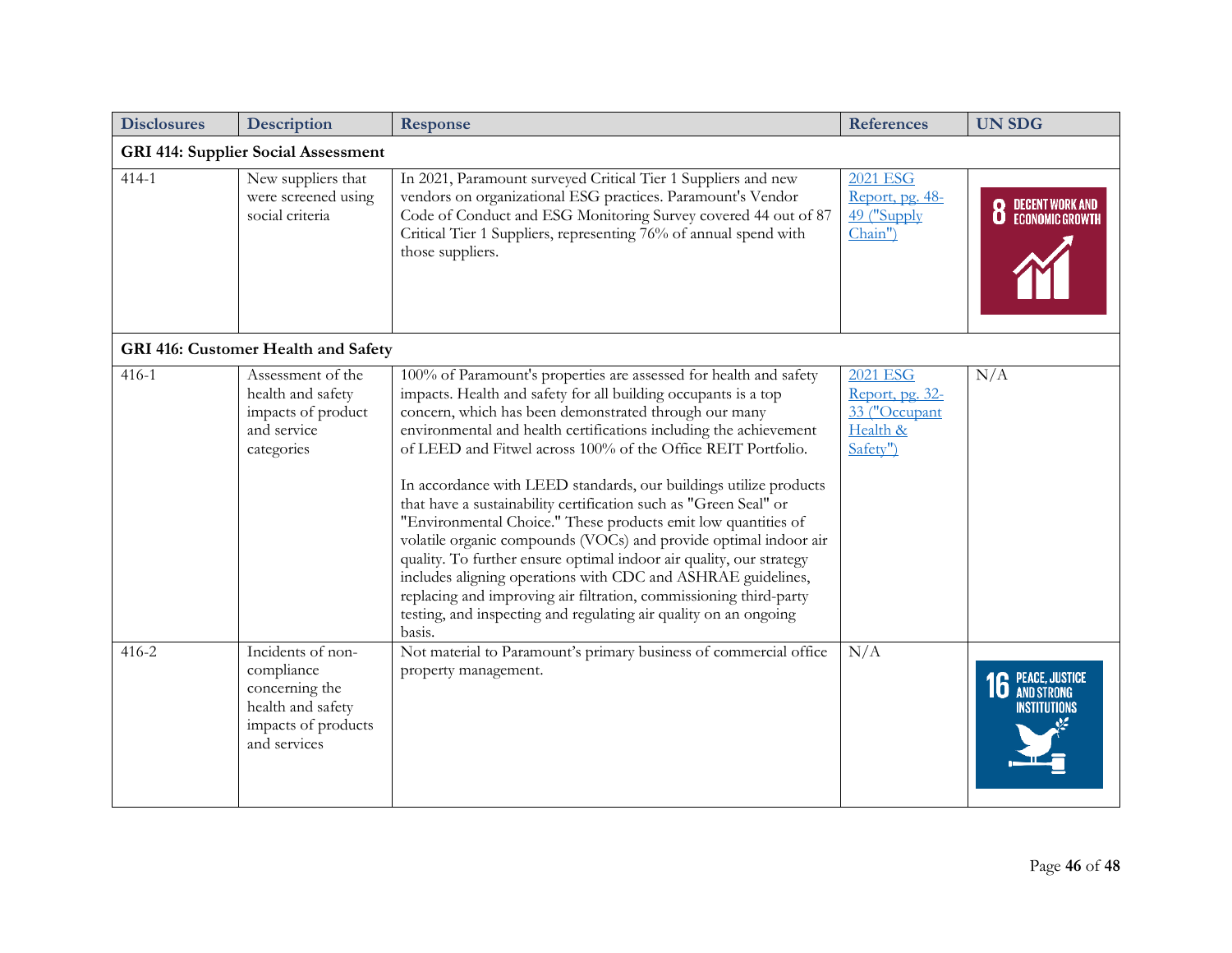| <b>Disclosures</b>               | Description                                                                                         | Response                                                                                         | <b>References</b>     | <b>UN SDG</b>                                                                                                 |  |  |  |
|----------------------------------|-----------------------------------------------------------------------------------------------------|--------------------------------------------------------------------------------------------------|-----------------------|---------------------------------------------------------------------------------------------------------------|--|--|--|
|                                  | GRI 417: Marketing and Labeling                                                                     |                                                                                                  |                       |                                                                                                               |  |  |  |
| $417 - 1$                        | Requirements for<br>product and service<br>information and<br>labeling                              | Not material to Paramount's primary business of commercial office<br>property management.        | N/A                   | RESPONSIBLE<br><b>CONSUMPTION</b><br><b>AND PRODUCTION</b><br><b>16 PEACE, JUSTICE</b><br><b>INSTITUTIONS</b> |  |  |  |
| 417-2                            | Incidents of non-<br>compliance<br>concerning product<br>and service<br>information and<br>labeling | Not material to Paramount's primary business of commercial office<br>property management.        | N/A                   | <b>16 PEACE, JUSTICE</b><br><b>INSTITUTIONS</b>                                                               |  |  |  |
| $417-3$                          | Incidents of non-<br>compliance<br>concerning<br>marketing<br>communications                        | Not material to Paramount's primary business of commercial office<br>property management.        | N/A                   | N/A                                                                                                           |  |  |  |
| <b>GRI 418: Customer Privacy</b> |                                                                                                     |                                                                                                  |                       |                                                                                                               |  |  |  |
| $418 - 1$                        | Substantiated<br>complaints<br>concerning breaches                                                  | No substantiated complaints in 2021. Please refer to our Privacy<br>Policy for more information. | <b>Privacy Policy</b> |                                                                                                               |  |  |  |